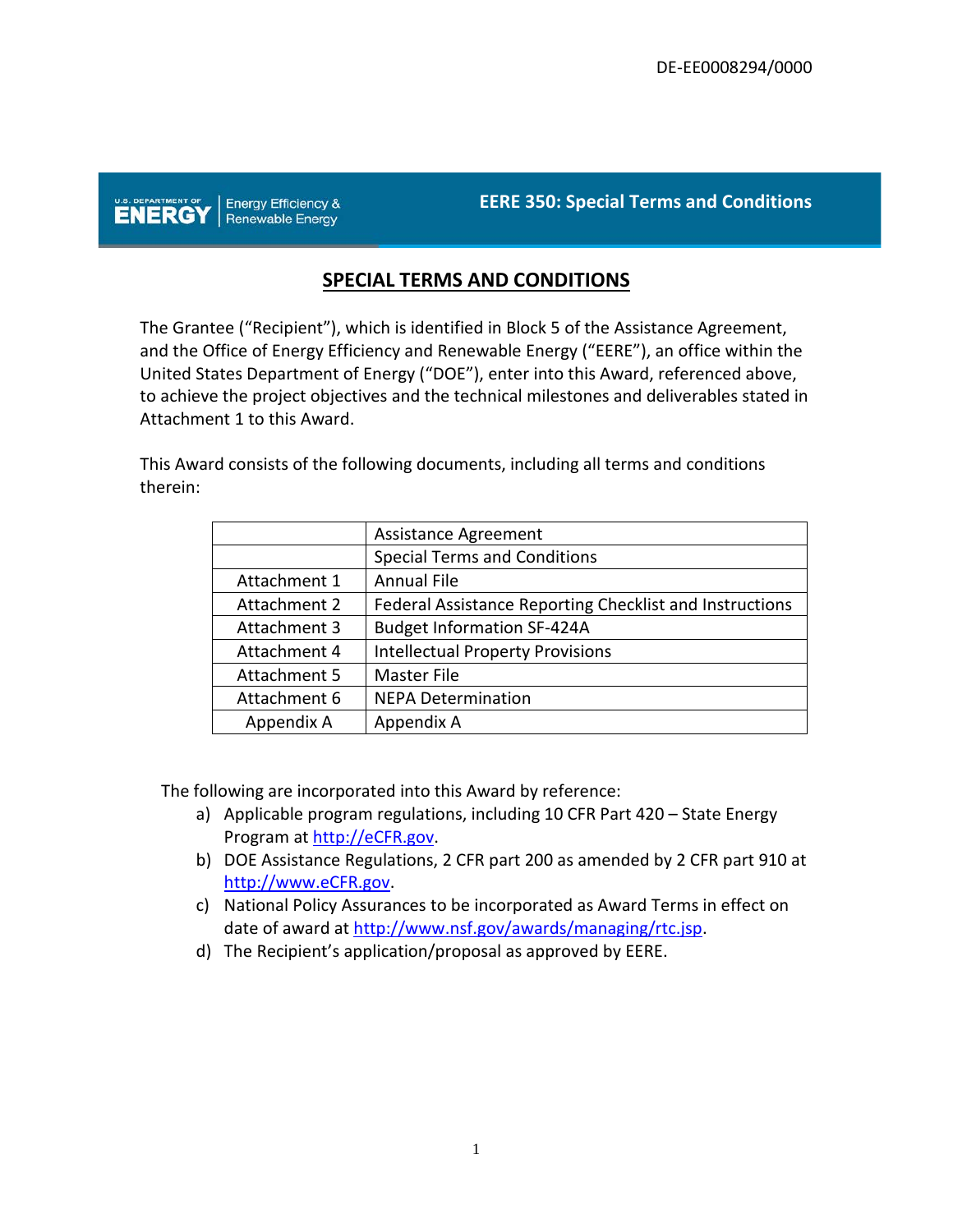# **TABLE OF CONTENTS**

| TERM 1.<br>TERM 2.<br>TERM 3.<br>TERM 4.<br>TERM 5.<br><b>TERM 6.</b><br>TERM 7.<br>TERM 8.<br>TERM 9.<br>NOTICE REGARDING THE PURCHASE OF AMERICAN-MADE EQUIPMENT AND PRODUCTS -<br><b>TERM 10.</b><br><b>TERM 11.</b><br><b>TERM 12.</b><br><b>TERM 13.</b><br><b>TERM 14.</b><br><b>TERM 15.</b><br><b>TERM 16.</b><br><b>TERM 17.</b><br><b>TERM 18.</b><br><b>TERM 19.</b><br><b>TERM 20.</b><br><b>TERM 21.</b><br><b>TERM 22.</b><br><b>TERM 23.</b><br><b>TERM 24.</b><br><b>TERM 25.</b><br><b>TERM 26.</b><br><b>TERM 27.</b><br><b>TERM 28.</b><br><b>TERM 29.</b><br><b>TERM 30.</b><br><b>TERM 31.</b><br><b>TERM 32.</b><br><b>TERM 33.</b><br><b>TERM 34.</b><br><b>SUBPART C.</b><br><b>TERM 35.</b><br><b>TERM 36.</b><br>SYSTEM FOR AWARD MANAGEMENT AND UNIVERSAL IDENTIFIER REQUIREMENTS 23<br><b>TERM 37.</b><br>NONDISCLOSURE AND CONFIDENTIALITY AGREEMENTS ASSURANCES  25<br><b>TERM 38.</b><br><b>TERM 39.</b><br><b>TERM 40.</b><br><b>TERM 41.</b> | <b>SUBPART A.</b> |  |
|-------------------------------------------------------------------------------------------------------------------------------------------------------------------------------------------------------------------------------------------------------------------------------------------------------------------------------------------------------------------------------------------------------------------------------------------------------------------------------------------------------------------------------------------------------------------------------------------------------------------------------------------------------------------------------------------------------------------------------------------------------------------------------------------------------------------------------------------------------------------------------------------------------------------------------------------------------------------------------|-------------------|--|
|                                                                                                                                                                                                                                                                                                                                                                                                                                                                                                                                                                                                                                                                                                                                                                                                                                                                                                                                                                               |                   |  |
|                                                                                                                                                                                                                                                                                                                                                                                                                                                                                                                                                                                                                                                                                                                                                                                                                                                                                                                                                                               |                   |  |
|                                                                                                                                                                                                                                                                                                                                                                                                                                                                                                                                                                                                                                                                                                                                                                                                                                                                                                                                                                               |                   |  |
|                                                                                                                                                                                                                                                                                                                                                                                                                                                                                                                                                                                                                                                                                                                                                                                                                                                                                                                                                                               |                   |  |
|                                                                                                                                                                                                                                                                                                                                                                                                                                                                                                                                                                                                                                                                                                                                                                                                                                                                                                                                                                               |                   |  |
|                                                                                                                                                                                                                                                                                                                                                                                                                                                                                                                                                                                                                                                                                                                                                                                                                                                                                                                                                                               |                   |  |
|                                                                                                                                                                                                                                                                                                                                                                                                                                                                                                                                                                                                                                                                                                                                                                                                                                                                                                                                                                               |                   |  |
|                                                                                                                                                                                                                                                                                                                                                                                                                                                                                                                                                                                                                                                                                                                                                                                                                                                                                                                                                                               |                   |  |
|                                                                                                                                                                                                                                                                                                                                                                                                                                                                                                                                                                                                                                                                                                                                                                                                                                                                                                                                                                               |                   |  |
|                                                                                                                                                                                                                                                                                                                                                                                                                                                                                                                                                                                                                                                                                                                                                                                                                                                                                                                                                                               |                   |  |
|                                                                                                                                                                                                                                                                                                                                                                                                                                                                                                                                                                                                                                                                                                                                                                                                                                                                                                                                                                               |                   |  |
|                                                                                                                                                                                                                                                                                                                                                                                                                                                                                                                                                                                                                                                                                                                                                                                                                                                                                                                                                                               |                   |  |
|                                                                                                                                                                                                                                                                                                                                                                                                                                                                                                                                                                                                                                                                                                                                                                                                                                                                                                                                                                               |                   |  |
|                                                                                                                                                                                                                                                                                                                                                                                                                                                                                                                                                                                                                                                                                                                                                                                                                                                                                                                                                                               |                   |  |
|                                                                                                                                                                                                                                                                                                                                                                                                                                                                                                                                                                                                                                                                                                                                                                                                                                                                                                                                                                               |                   |  |
|                                                                                                                                                                                                                                                                                                                                                                                                                                                                                                                                                                                                                                                                                                                                                                                                                                                                                                                                                                               |                   |  |
|                                                                                                                                                                                                                                                                                                                                                                                                                                                                                                                                                                                                                                                                                                                                                                                                                                                                                                                                                                               |                   |  |
|                                                                                                                                                                                                                                                                                                                                                                                                                                                                                                                                                                                                                                                                                                                                                                                                                                                                                                                                                                               |                   |  |
|                                                                                                                                                                                                                                                                                                                                                                                                                                                                                                                                                                                                                                                                                                                                                                                                                                                                                                                                                                               |                   |  |
|                                                                                                                                                                                                                                                                                                                                                                                                                                                                                                                                                                                                                                                                                                                                                                                                                                                                                                                                                                               |                   |  |
|                                                                                                                                                                                                                                                                                                                                                                                                                                                                                                                                                                                                                                                                                                                                                                                                                                                                                                                                                                               |                   |  |
|                                                                                                                                                                                                                                                                                                                                                                                                                                                                                                                                                                                                                                                                                                                                                                                                                                                                                                                                                                               |                   |  |
|                                                                                                                                                                                                                                                                                                                                                                                                                                                                                                                                                                                                                                                                                                                                                                                                                                                                                                                                                                               |                   |  |
|                                                                                                                                                                                                                                                                                                                                                                                                                                                                                                                                                                                                                                                                                                                                                                                                                                                                                                                                                                               | <b>SUBPART B.</b> |  |
|                                                                                                                                                                                                                                                                                                                                                                                                                                                                                                                                                                                                                                                                                                                                                                                                                                                                                                                                                                               |                   |  |
|                                                                                                                                                                                                                                                                                                                                                                                                                                                                                                                                                                                                                                                                                                                                                                                                                                                                                                                                                                               |                   |  |
|                                                                                                                                                                                                                                                                                                                                                                                                                                                                                                                                                                                                                                                                                                                                                                                                                                                                                                                                                                               |                   |  |
|                                                                                                                                                                                                                                                                                                                                                                                                                                                                                                                                                                                                                                                                                                                                                                                                                                                                                                                                                                               |                   |  |
|                                                                                                                                                                                                                                                                                                                                                                                                                                                                                                                                                                                                                                                                                                                                                                                                                                                                                                                                                                               |                   |  |
|                                                                                                                                                                                                                                                                                                                                                                                                                                                                                                                                                                                                                                                                                                                                                                                                                                                                                                                                                                               |                   |  |
|                                                                                                                                                                                                                                                                                                                                                                                                                                                                                                                                                                                                                                                                                                                                                                                                                                                                                                                                                                               |                   |  |
|                                                                                                                                                                                                                                                                                                                                                                                                                                                                                                                                                                                                                                                                                                                                                                                                                                                                                                                                                                               |                   |  |
|                                                                                                                                                                                                                                                                                                                                                                                                                                                                                                                                                                                                                                                                                                                                                                                                                                                                                                                                                                               |                   |  |
|                                                                                                                                                                                                                                                                                                                                                                                                                                                                                                                                                                                                                                                                                                                                                                                                                                                                                                                                                                               |                   |  |
|                                                                                                                                                                                                                                                                                                                                                                                                                                                                                                                                                                                                                                                                                                                                                                                                                                                                                                                                                                               |                   |  |
|                                                                                                                                                                                                                                                                                                                                                                                                                                                                                                                                                                                                                                                                                                                                                                                                                                                                                                                                                                               |                   |  |
|                                                                                                                                                                                                                                                                                                                                                                                                                                                                                                                                                                                                                                                                                                                                                                                                                                                                                                                                                                               |                   |  |
|                                                                                                                                                                                                                                                                                                                                                                                                                                                                                                                                                                                                                                                                                                                                                                                                                                                                                                                                                                               |                   |  |
|                                                                                                                                                                                                                                                                                                                                                                                                                                                                                                                                                                                                                                                                                                                                                                                                                                                                                                                                                                               |                   |  |
|                                                                                                                                                                                                                                                                                                                                                                                                                                                                                                                                                                                                                                                                                                                                                                                                                                                                                                                                                                               |                   |  |
|                                                                                                                                                                                                                                                                                                                                                                                                                                                                                                                                                                                                                                                                                                                                                                                                                                                                                                                                                                               |                   |  |
|                                                                                                                                                                                                                                                                                                                                                                                                                                                                                                                                                                                                                                                                                                                                                                                                                                                                                                                                                                               |                   |  |
|                                                                                                                                                                                                                                                                                                                                                                                                                                                                                                                                                                                                                                                                                                                                                                                                                                                                                                                                                                               |                   |  |
|                                                                                                                                                                                                                                                                                                                                                                                                                                                                                                                                                                                                                                                                                                                                                                                                                                                                                                                                                                               |                   |  |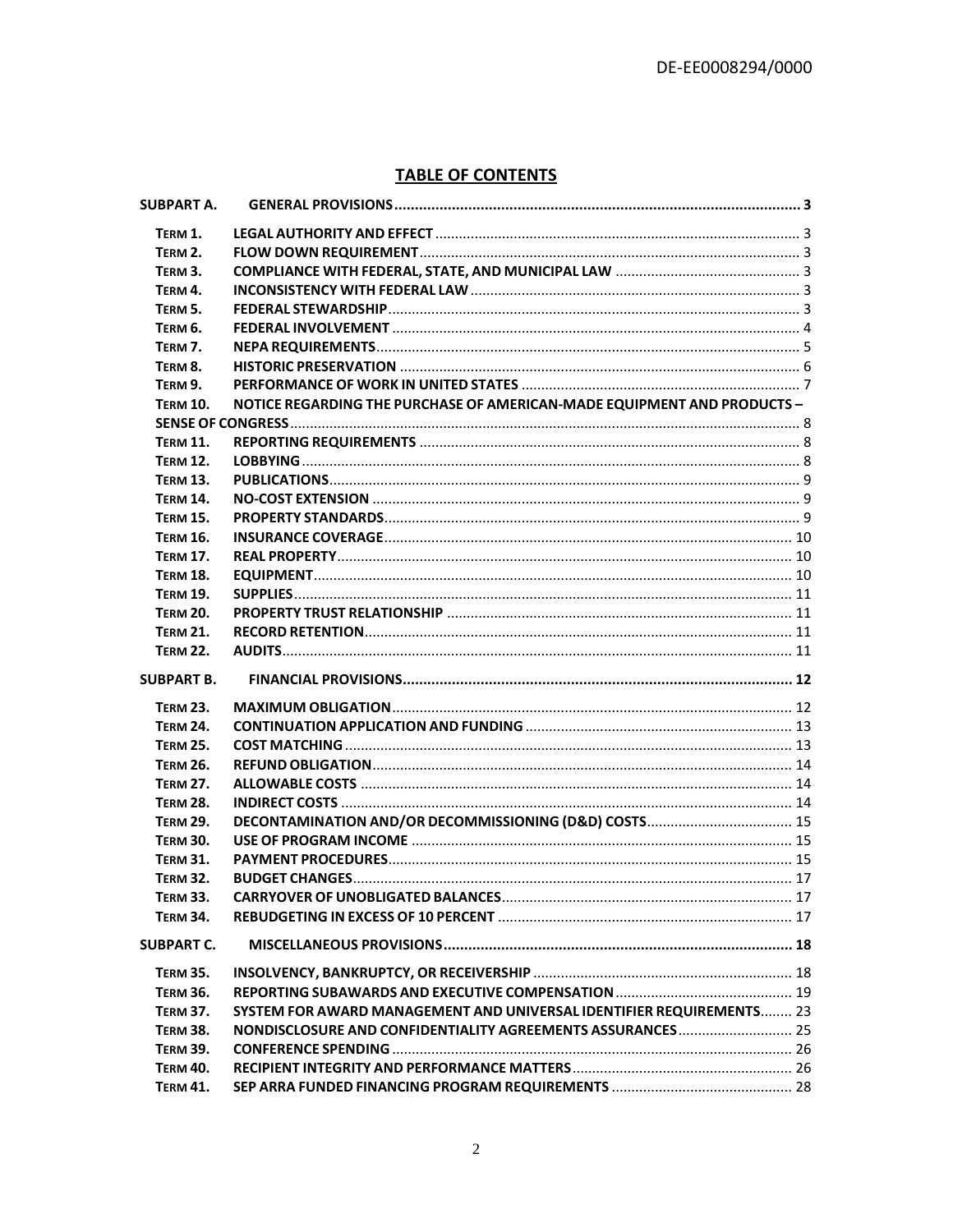# <span id="page-2-0"></span>**SUBPART A. GENERAL PROVISIONS**

# <span id="page-2-1"></span>**Term 1. LEGAL AUTHORITY AND EFFECT**

a. A DOE financial assistance award is valid only if it is in writing and is signed, either in writing or electronically, by a DOE Contracting Officer.

b. The Recipient may accept or reject the Award. A request to draw down DOE funds or acknowledgement of award documents by the Recipient's authorized representative through electronic systems used by DOE, specifically FedConnect, constitutes the Recipient's acceptance of the terms and conditions of this Award. Acknowledgement via FedConnect by the Recipient's authorized representative constitutes the Recipient's electronic signature.

# <span id="page-2-2"></span>**Term 2. FLOW DOWN REQUIREMENT**

The Recipient agrees to apply the terms and conditions of this Award, as applicable, including the Intellectual Property Provisions, to all subrecipients (and subcontractors, as appropriate) as required by 2 CFR 200.101 and to require their strict compliance therewith. Further, the Recipient must apply the Award terms as required by 2 CFR 200.326 to all subrecipients (and subcontractors, as appropriate) and to require their strict compliance therewith.

## <span id="page-2-3"></span>**Term 3. COMPLIANCE WITH FEDERAL, STATE, AND MUNICIPAL LAW**

The Recipient is required to comply with applicable Federal, state, and local laws and regulations for all work performed under this Award. The Recipient is required to obtain all necessary Federal, state, and local permits, authorizations, and approvals for all work performed under this Award.

## <span id="page-2-4"></span>**Term 4. INCONSISTENCY WITH FEDERAL LAW**

Any apparent inconsistency between Federal statutes and regulations and the terms and conditions contained in this Award must be referred to the DOE Award Administrator for guidance.

## <span id="page-2-5"></span>**Term 5. FEDERAL STEWARDSHIP**

EERE will exercise normal Federal stewardship in overseeing the project activities performed under this Award. Stewardship activities include, but are not limited to, conducting site visits; reviewing performance and financial reports; providing technical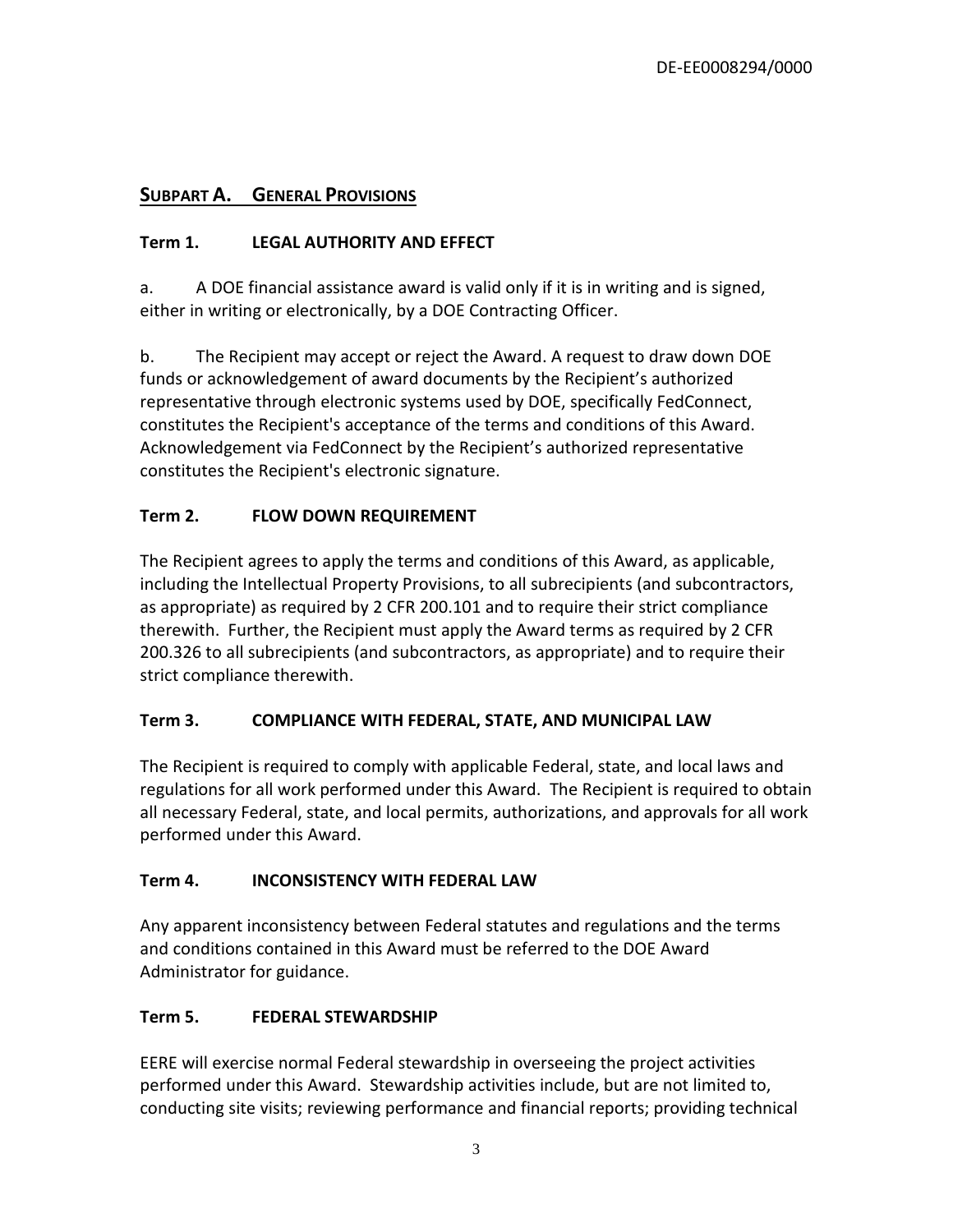assistance and/or temporary intervention in unusual circumstances to address deficiencies that develop during the project; assuring compliance with terms and conditions; and reviewing technical performance after project completion to ensure that the project objectives have been accomplished.

# <span id="page-3-0"></span>**Term 6. FEDERAL INVOLVEMENT**

#### a. Review Meetings.

The Recipient, including but not limited to, the principal investigator (or, if applicable, co-principal investigators), is required to participate in periodic review meetings with EERE. Review meetings enable EERE to assess the work performed under this Award and determine whether the Recipient has timely achieved the technical milestones and deliverables stated in Attachment 1 to this Award.

EERE shall determine the frequency of review meetings and select the day, time, and location of each review meeting and shall do so in a reasonable and good faith manner. EERE will provide the Recipient with reasonable notice of the review meetings.

For each review meeting, the Recipient is required to provide a comprehensive overview of the project, including:

- The Recipient's technical progress compared to the Annual File, which is Attachment 1 to this Award;
- The Recipient's actual expenditures compared to the approved budget in Attachment 3 to this Award; and
- Other subject matter specified by the DOE Technology Manager/Project Officer.

## b. Project Meetings.

The Recipient is required to notify EERE in advance of scheduled tests and internal project meetings that would entail discussion of topics that could result in major changes to the baseline project technical scope/approach, cost, or schedule. Upon request by EERE, the Recipient is required to provide EERE with reasonable access (by telephone, webinar, or otherwise) to the tests and project meetings. The Recipient is not expected to delay any work under this Award for the purpose of government insight.

## c. Site Visits.

EERE's authorized representatives have the right to make site visits at reasonable times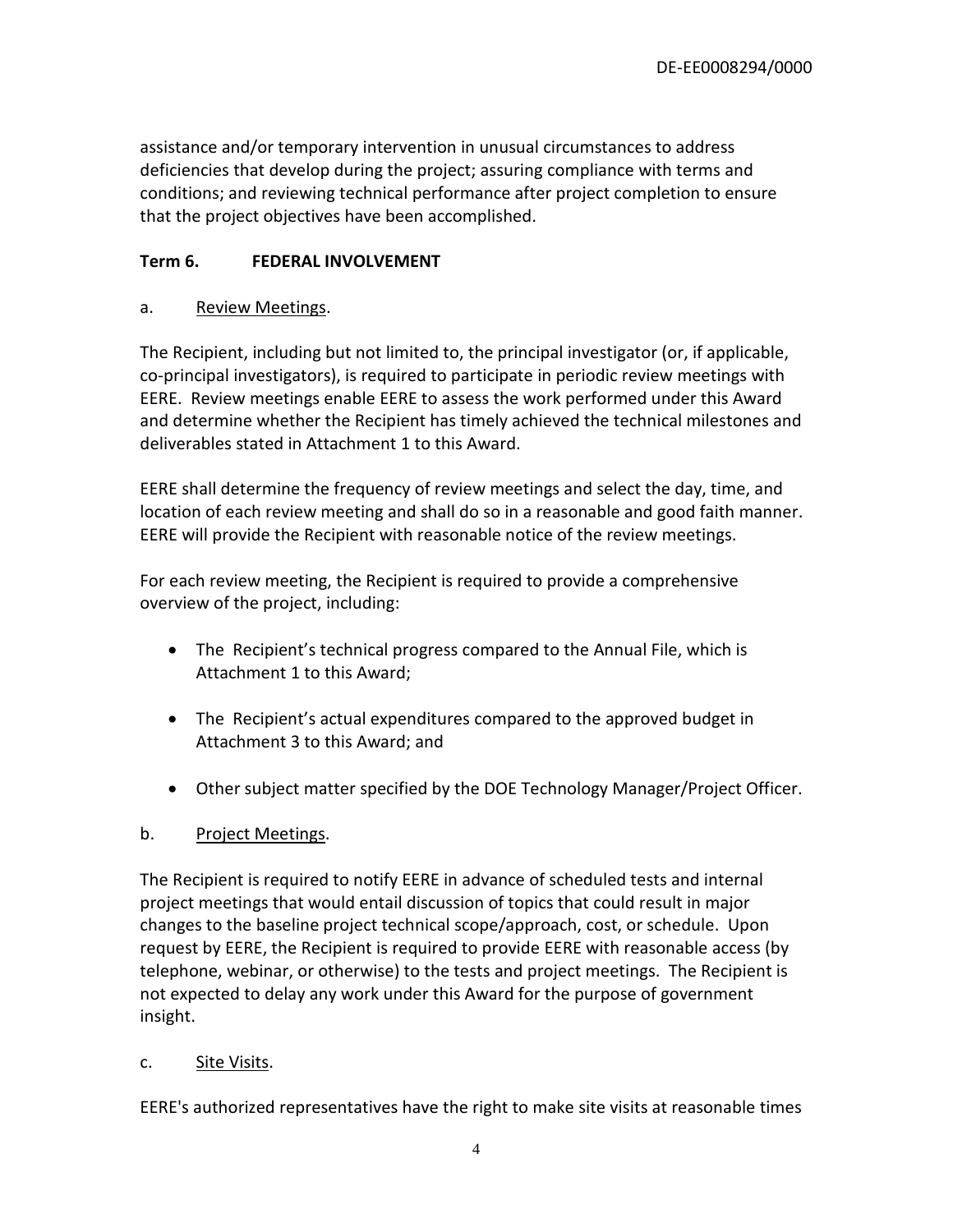to review project accomplishments and management control systems and to provide technical assistance, if required. The Recipient must provide, and must require subrecipients to provide, reasonable access to facilities, office space, resources, and assistance for the safety and convenience of the government representatives in the performance of their duties. All site visits and evaluations must be performed in a manner that does not unduly interfere with or delay the work.

## e. **EERE Access.**

The Recipient must provide any information, documents, site access, or other assistance requested by EERE for the purpose of its Federal stewardship or substantial involvement.

## <span id="page-4-0"></span>**Term 7. NEPA REQUIREMENTS**

## a. Authorization.

DOE must comply with the National Environmental Policy Act (NEPA) prior to authorizing the use of Federal funds. EERE has determined that activities that fall under the bounded categories defined in Attachment 6, "NEPA Determination" are categorically excluded and require no further NEPA review, absent extraordinary circumstances, cumulative impacts, or connected actions that may lead to significant impacts on the environment, or any inconsistency with "integral elements" (as contained in 10 C.F.R. Part 1021, Appendix B) as they relate to a particular project. The Recipient is thereby authorized to use current Program Year Federal funds for project activities that fall within the bounded categories defined in Attachment 6, subject to the conditions listed in paragraph b. "Conditions".

# b. Conditions.

- 1) The activities must comply with the restrictions set forth for each of the bounded categories;
- 2) As set forth in Term 8 "Historic Preservation", the Recipient must comply with Section 106 of the National Historic Preservation Act (NHPA) consistent with DOE's 2009 letter of delegation of authority regarding the NHPA;
- 3) This authorization does not include activities where the following elements exist: extraordinary circumstances, cumulative impacts, or connected actions that may lead to significant impacts on the environment, or any inconsistency with the "integral elements" (as contained in 10 C.F.R. Part 1021, Appendix B) as they relate to a particular project;
- 4) The Recipient must identify and promptly notify DOE of extraordinary circumstances, cumulative impacts, or connected actions that may lead to significant impacts on the environment, or any inconsistency with the "integral elements" (as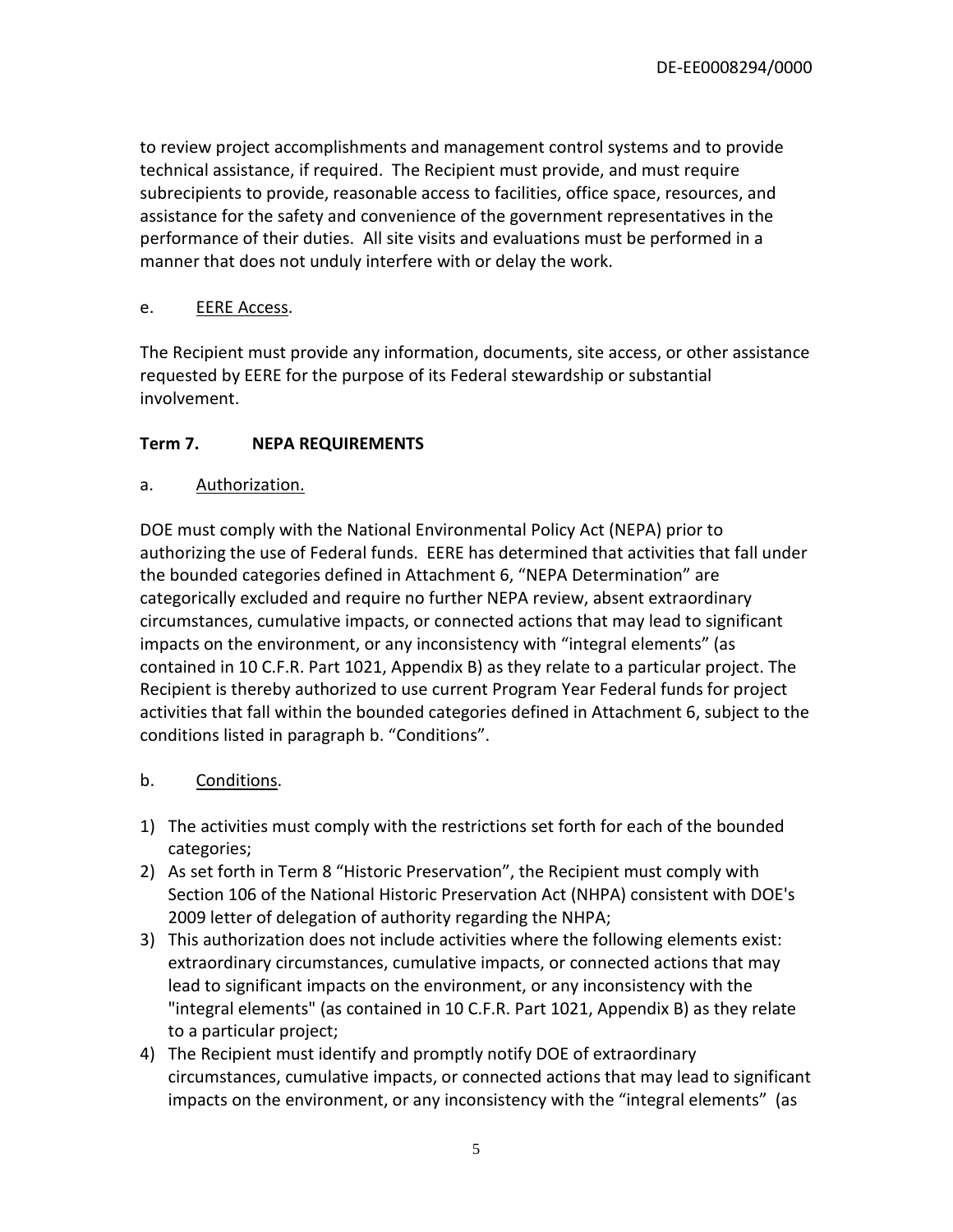contained in 10 C.F.R. Part 1021, Appendix B) as they relate to a particular project; and

- 5) The Recipient must document in writing its review of projects to determine there are no extraordinary circumstances, cumulative impacts, or connected actions that may lead to significant impacts on the environment, or any inconsistency with the "integral elements" (as contained in 10 C.F.R. Part 1021, Appendix B) as they relate to a particular project and compliance with Section 106 of the National Historic Preservation Act (NHPA), as applicable;
- 6) The Recipient must document that project activities do not occur in a floodplain or wetland. If the project activities do occur in a floodplain or wetland, (except those under Bounded Categories 1-7g as listed in the Program Year 2018 SEP Formula Guidance), those project activities are subject to additional NEPA review and approval by DOE.
- c. Modifications/Activities Outside the Bounded Categories.

If the Recipient later intends to undertake activities/projects that do not fall within the bounded categories, those activities/projects are subject to additional NEPA review by DOE and are not authorized for Federal funding unless and until the Contracting Officer provides written authorization on those additions or modifications. Should the Recipient elect to undertake activities/projects prior to written authorization from the Contracting Officer, the Recipient does so at risk of not receiving Federal funding for those activities/projects, and such costs may not be recognized as allowable cost match.

## <span id="page-5-0"></span>**Term 8. HISTORIC PRESERVATION**

Prior to the expenditure of Federal funds to alter any structure or site, the Recipient is required to comply with the requirements of Section 106 of the National Historic Preservation Act (NHPA), consistent with DOE's 2009 letter of delegation of authority regarding the NHPA. Section 106 applies to historic properties that are listed in or eligible for listing in the National Register of Historic Places. In order to fulfill the requirements of Section 106, the recipient must contact the State Historic Preservation Officer (SHPO), and, if applicable, the Tribal Historic Preservation Officer (THPO), to coordinate the Section 106 review outlined in 36 CFR Part 800. SHPO contact information is available at the following link: http://ncshpo.org/. THPO contact information is available at the following link: <http://www.nathpo.org/map.html>

Section 110(k) of the NHPA applies to DOE funded activities. Recipients shall avoid taking any action that results in an adverse effect to historic properties pending compliance with Section 106.

Recipients should be aware that the DOE Contracting Officer will consider the recipient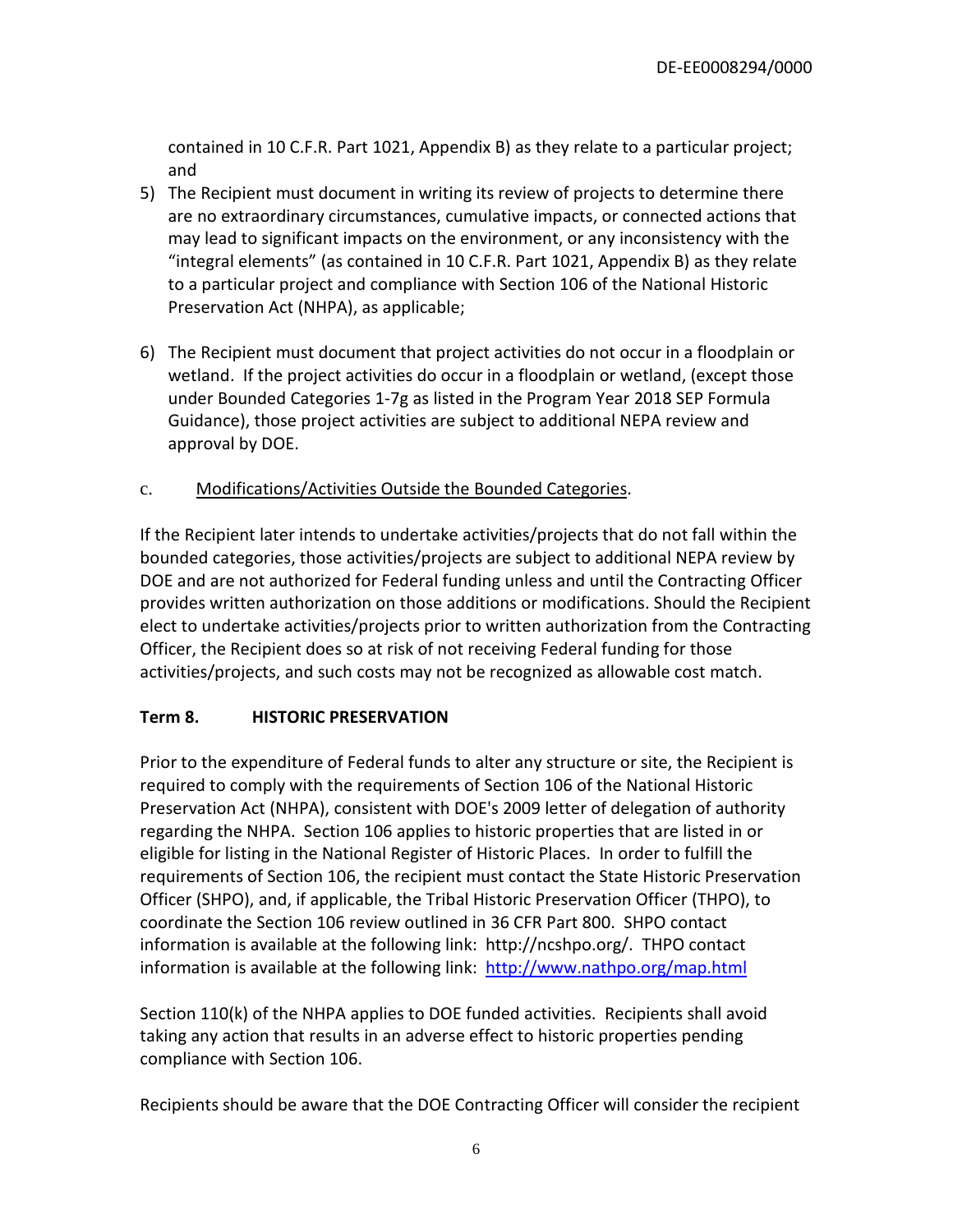in compliance with Section 106 of the NHPA only after the Recipient has submitted adequate background documentation to the SHPO/THPO for its review, and the SHPO/THPO has provided written concurrence to the Recipient that it does not object to its Section 106 finding or determination. Recipient shall provide a copy of this concurrence to the DOE Contracting Officer.

# <span id="page-6-0"></span>**Term 9. PERFORMANCE OF WORK IN UNITED STATES**

## a. Requirement.

All work performed under this Award must be performed in the United States unless the Contracting Officer provides a waiver. This requirement does not apply to the purchase of supplies and equipment; however, the Recipient should make every effort to purchase supplies and equipment within the United States. The Recipient must flow down this requirement to its subrecipients.

#### b. Failure to Comply.

If the Recipient fails to comply with the Performance of Work in the United States requirement, the Contracting Officer may deny reimbursement for the work conducted outside the United States and such costs may not be recognized as allowable Recipient cost share regardless if the work is performed by the Recipient, subrecipients, vendors or other project partners.

## c. Waiver for Work Outside the U.S.

All work performed under this Award must be performed in the United States. However, the Contracting Officer may approve the Recipient to perform a portion of the work outside the United States under limited circumstances. Recipient must obtain a waiver from the Contracting Officer prior to conducting any work outside the U.S. To request a waiver, the Recipient must submit a written waiver request to the Contracting Officer, which includes the following information:

- The rationale for performing the work outside the U.S.;
- A description of the work proposed to be performed outside the U.S.;
- Proposed budget of work to be performed; and
- The countries in which the work is proposed to be performed.

For the rationale, the Recipient must demonstrate to the satisfaction of the Contracting Officer that the performance of work outside the United States would further the purposes of the FOA that the Award was selected under and is in the economic interests of the United States. The Contracting Officer may require additional information before considering such request.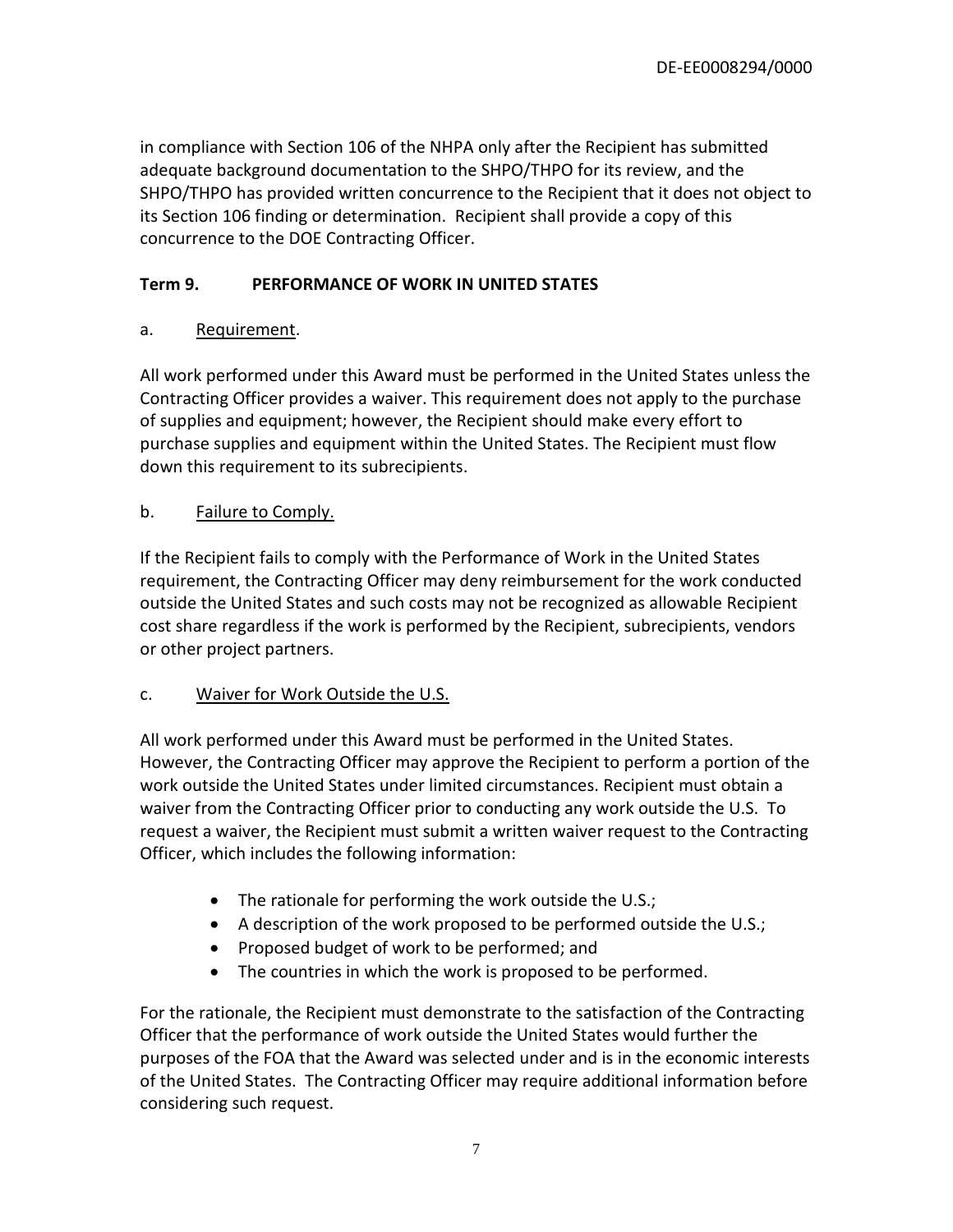# <span id="page-7-0"></span>**Term 10. NOTICE REGARDING THE PURCHASE OF AMERICAN-MADE EQUIPMENT AND PRODUCTS – SENSE OF CONGRESS**

It is the sense of the Congress that, to the greatest extent practicable, all equipment and products purchased with funds made available under this Award should be Americanmade.

# <span id="page-7-1"></span>**Term 11. REPORTING REQUIREMENTS**

# a. Requirements.

The reporting requirements for this Award are identified on the Federal Assistance Reporting Checklist, attached to this Award. Failure to comply with these reporting requirements is considered a material noncompliance with the terms of the Award. Noncompliance may result in withholding of future payments, suspension, or termination of the current award, and withholding of future awards. A willful failure to perform, a history of failure to perform, or unsatisfactory performance of this and/or other financial assistance awards, may also result in a debarment action to preclude future awards by Federal agencies.

# b. Dissemination of scientific/technical reports.

Scientific/technical reports submitted under this Award will be disseminated on the Internet via the DOE Information Bridge [\(www.osti.gov/bridge\)](http://www.osti.gov/bridge), unless the report contains patentable material, protected data or SBIR/STTR data. Citations for journal articles produced under the Award will appear on the DOE Energy Citations Database [\(www.osti.gov/energycitations\)](http://www.osti.gov/energycitations).

# c. Restrictions.

Reports submitted to the DOE Information Bridge must not contain any Protected Personal Identifiable Information (PII), limited rights data (proprietary data), classified information, information subject to export control classification, or other information not subject to release.

# <span id="page-7-2"></span>**Term 12. LOBBYING**

By accepting funds under this Award, the Recipient agrees that none of the funds obligated on the Award shall be expended, directly or indirectly, to influence congressional action on any legislation or appropriation matters pending before Congress, other than to communicate to Members of Congress as described in 18 U.S.C. § 1913. This restriction is in addition to those prescribed elsewhere in statute and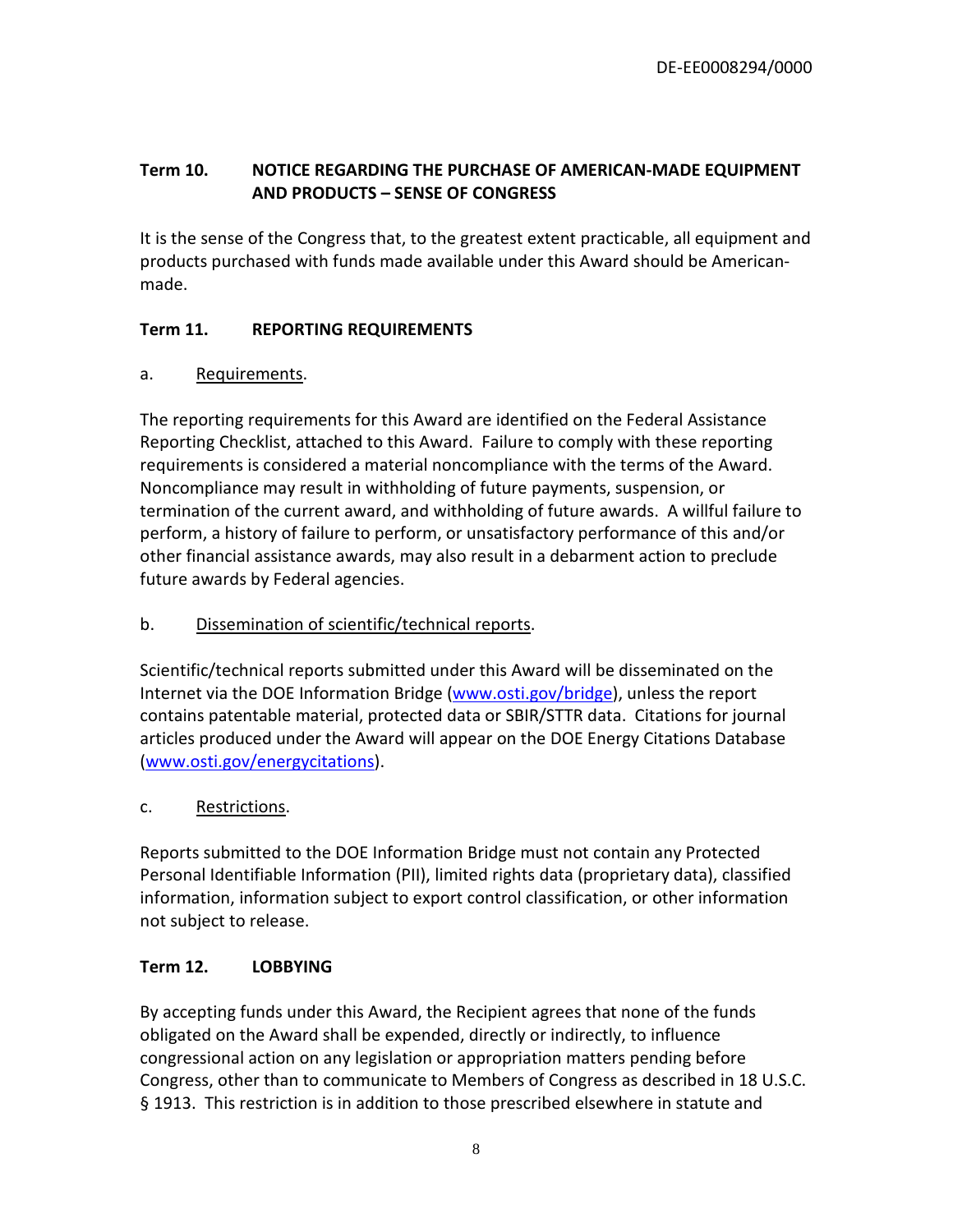regulation.

# <span id="page-8-0"></span>**Term 13. PUBLICATIONS**

EERE encourages the Recipient to publish or otherwise make publicly available the results of work performed under this Award. The Recipient is required to include the following acknowledgement in publications arising out of, or relating to, work performed under this Award, whether copyrighted or not:

- *Acknowledgment:* "This material is based upon work supported by the Department of Energy, Office of Energy Efficiency and Renewable Energy (EERE), under the State Energy Program Award Number DE-<br>
...
- *Disclaimer:* "This report was prepared as an account of work sponsored by an agency of the United States Government. Neither the United States Government nor any agency thereof, nor any of their employees, makes any warranty, express or implied, or assumes any legal liability or responsibility for the accuracy, completeness, or usefulness of any information, apparatus, product, or process disclosed, or represents that its use would not infringe privately owned rights. Reference herein to any specific commercial product, process, or service by trade name, trademark, manufacturer, or otherwise does not necessarily constitute or imply its endorsement, recommendation, or favoring by the United States Government or any agency thereof. The views and opinions of authors expressed herein do not necessarily state or reflect those of the United States Government or any agency thereof."

## <span id="page-8-1"></span>**Term 14. NO-COST EXTENSION**

As provided in 2 CFR 200.308, the Recipient must provide the Contracting Officer with notice in advance if it intends to utilize a one-time, no-cost extension of this Award. The notification must include the supporting reasons and the revised period of performance. The Recipient must submit this notification in writing to the Contracting Officer and DOE Technology Manager/ Project Officer at least 30 days before the end of the current budget period.

Any no-cost extension will not alter the project scope, milestones, deliverables, or budget of this Award.

## <span id="page-8-2"></span>**Term 15. PROPERTY STANDARDS**

The complete text of the Property Standards can be found at 2 CFR 200.310 through 200.316. Also see 2 CFR 910.360 for additional requirements for real property and equipment for For-Profit recipients.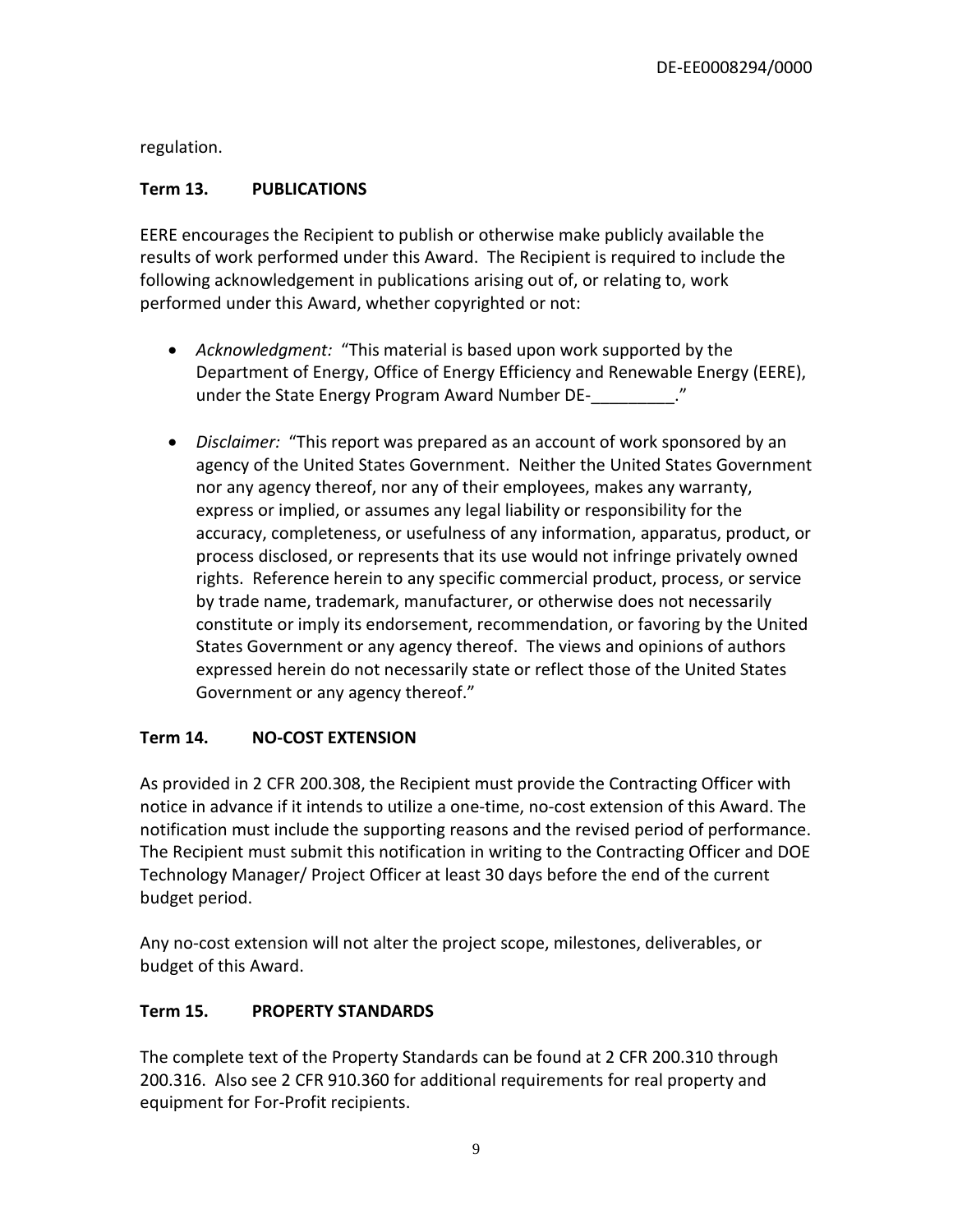# <span id="page-9-0"></span>**Term 16. INSURANCE COVERAGE**

See 2 CFR 200.310 for insurance requirements for real property and equipment acquired or improved with Federal funds. Also see 2 CFR 910.360(d) for additional requirements for real property and equipment for For-Profit recipients.

# <span id="page-9-1"></span>**Term 17. REAL PROPERTY**

Subject to the conditions set forth in 2 CFR 200.311, title to real property acquired or improved under a Federal award will conditionally vest upon acquisition in the non-Federal entity. The non-Federal entity cannot encumber this property and must follow the requirements of 2 CFR 200.311 before disposing of the property.

Except as otherwise provided by Federal statutes or by the Federal awarding agency, real property will be used for the originally authorized purpose as long as needed for that purpose. When real property is no longer needed for the originally authorized purpose, the non-Federal entity must obtain disposition instructions from DOE or passthrough entity. The instructions must provide for one of the following alternatives: (a) retain title after compensating DOE as described in 2 CFR 200.311(c)(1);(b) Sell the property and compensate DOE as specified in 2 CFR  $200.311(c)(2)$ ; or (c) transfer title to DOE or to a third party designated/approved by DOE as specified in 2 CFR 200.311(c)(3).

See 2 CFR 200.311 for additional requirements pertaining to real property acquired or improved under a Federal award. Also see 2 CFR 910.360 for additional requirements for real property for For-Profit recipients.

## <span id="page-9-2"></span>**Term 18. EQUIPMENT**

Subject to the conditions provided in 2 CFR 200.313, title to equipment (property) acquired under a Federal award will conditionally vest upon acquisition with the non-Federal entity. The non-Federal entity cannot encumber this property and must follow the requirements of 2 CFR 200.313 before disposing of the property.

A state must use equipment acquired under a Federal award by the state in accordance with state laws and procedures.

Equipment must be used by the non-Federal entity in the program or project for which it was acquired as long as it is needed, whether or not the project or program continues to be supported by the Federal award. When no longer needed for the originally authorized purpose, the equipment may be used by programs supported by DOE in the priority order specified in 2 CFR 200.313(c)(1)(i) and (ii).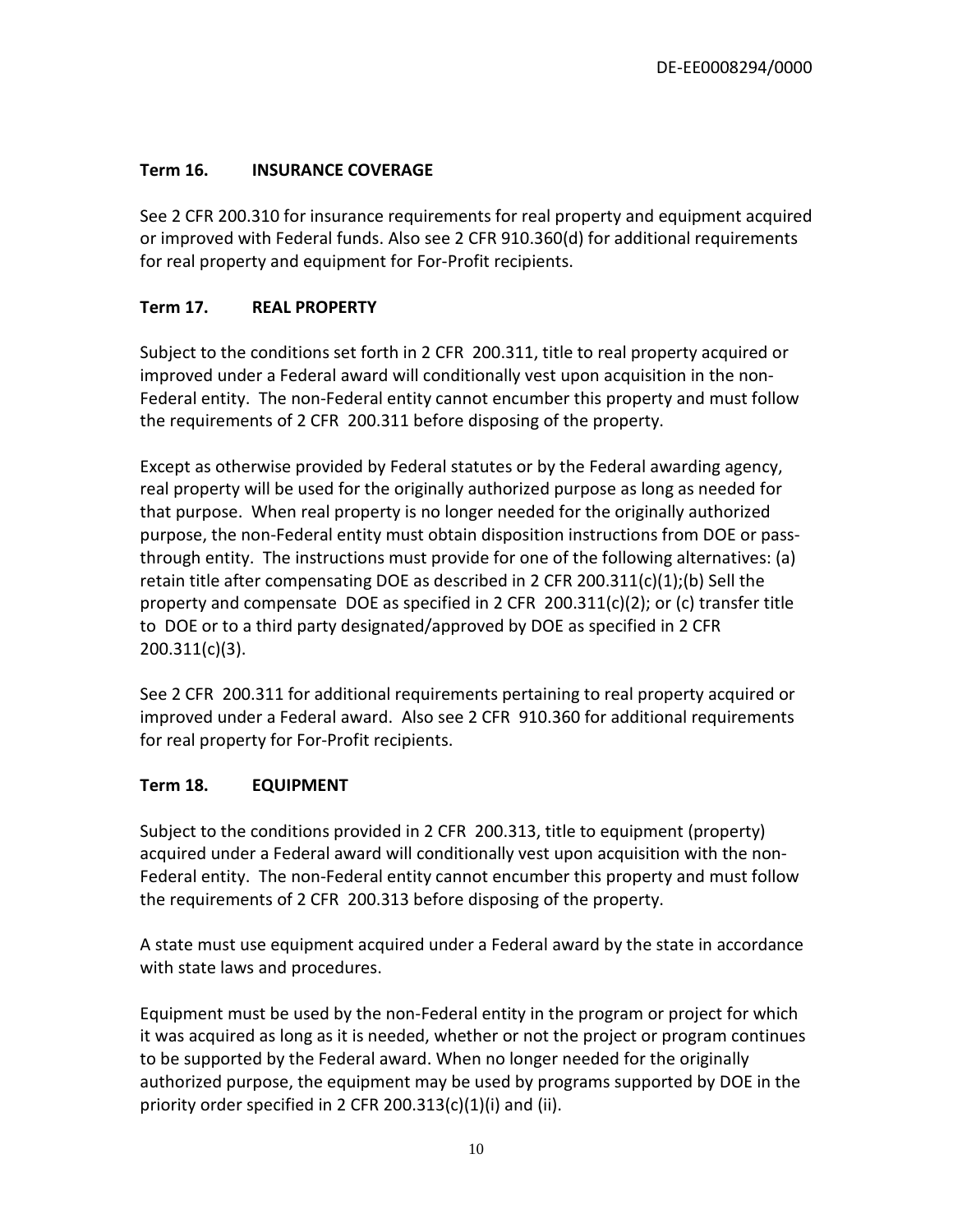Management requirements, including inventory and control systems, for equipment are provided in 2 CFR 200.313(d).

When equipment acquired under a Federal award is no longer needed, the non-Federal entity must obtain disposition instructions from DOE or pass-through entity.

Disposition will be made as follows: (a) items of equipment with a current fair market value of \$5,000 or less may be retained, sold, or otherwise disposed of with no further obligation to DOE; (b) Non-Federal entity may retain title or sell the equipment after compensating DOE as described in 2 CFR 200.313(e)(2); or (c) transfer title to DOE or to an eligible third party as specified in 2 CFR 200.313(e)(3).

See 2 CFR 200.313 for additional requirements pertaining to equipment acquired under a Federal award. Also see 2 CFR 910.360 for additional requirements for equipment for For-Profit recipients. See also 2 CFR 200.439 Equipment and other capital expenditures.

## <span id="page-10-0"></span>**Term 19. SUPPLIES**

See 2 CFR 200.314 for requirements pertaining to supplies acquired under a Federal award. See also 2 CFR 200.453 Materials and supplies costs, including costs of computing devices.

## <span id="page-10-1"></span>**Term 20. PROPERTY TRUST RELATIONSHIP**

Real property, equipment, and intangible property, that are acquired or improved with a Federal award must be held in trust by the non-Federal entity as trustee for the beneficiaries of the project or program under which the property was acquired or improved. See 2 CFR 200.316 for additional requirements pertaining to real property, equipment, and intangible property acquired or improved under a Federal award.

#### <span id="page-10-2"></span>**Term 21. RECORD RETENTION**

Consistent with 2 CFR 200.333 through 200.337, the Recipient is required to retain records relating to this Award.

#### <span id="page-10-3"></span>**Term 22. AUDITS**

## a. Government-Initiated Audits.

The Recipient is required to provide any information, documents, site access, or other assistance requested by EERE, DOE or Federal auditing agencies (e.g., DOE Inspector General, Government Accountability Office) for the purpose of audits and investigations.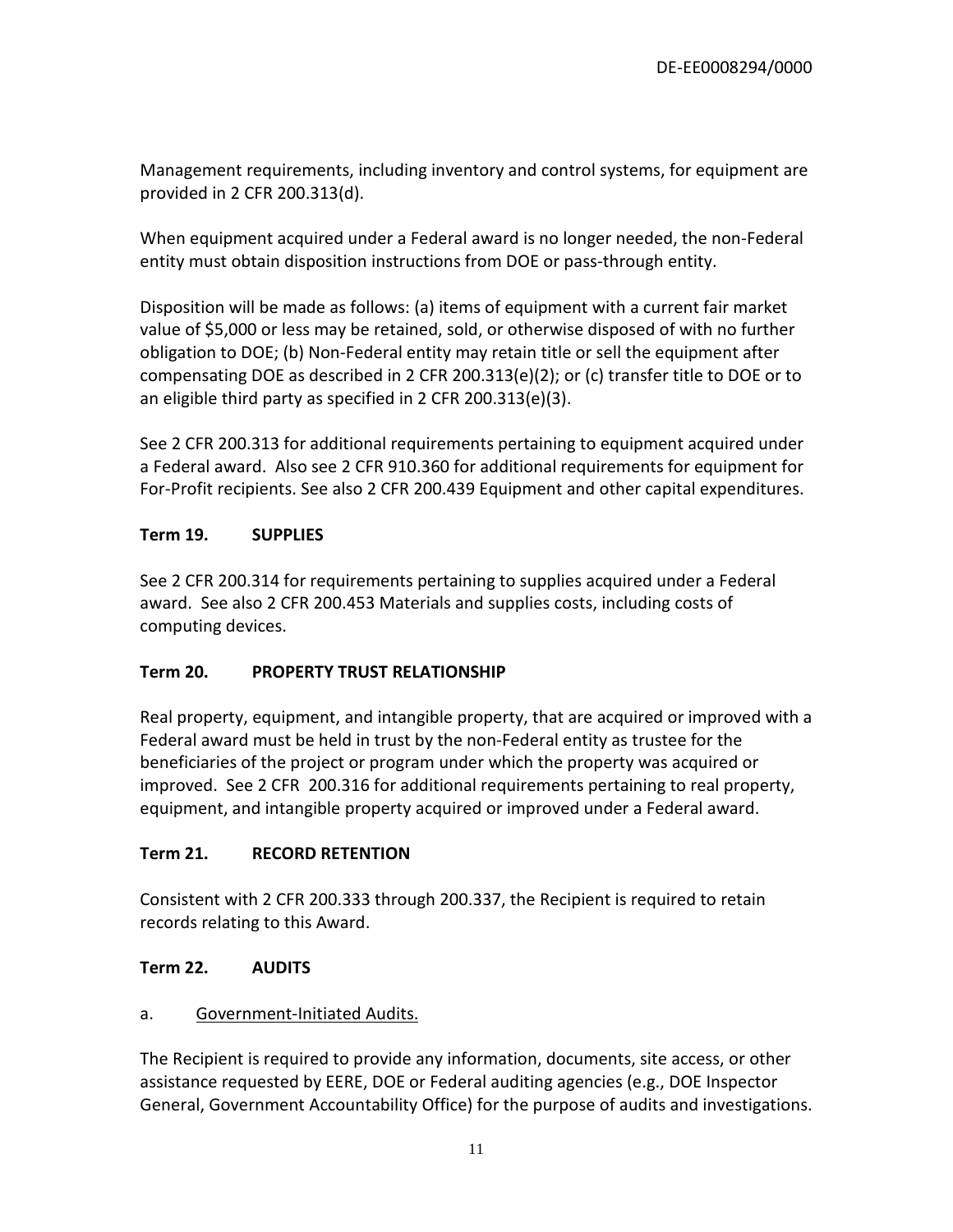Such assistance may include, but is not limited to, reasonable access to the Recipient's records relating to this Award.

Consistent with 2 CFR part 200 as amended by 2 CFR part 910, DOE may audit the Recipient's financial records or administrative records relating to this Award at any time. Government-initiated audits are generally paid for by DOE.

DOE may conduct a final audit at the end of the project period (or the termination of the Award, if applicable). Upon completion of the audit, the Recipient is required to refund to DOE any payments for costs that were determined to be unallowable. If the audit has not been performed or completed prior to the closeout of the award, DOE retains the right to recover an appropriate amount after fully considering the recommendations on disallowed costs resulting from the final audit.

DOE will provide reasonable advance notice of audits and will minimize interference with ongoing work, to the maximum extent practicable.

b. Annual Independent Audits (Single Audit or Compliance Audit).

The Recipient is required to comply with the annual independent audit requirements in 2 CFR 200.500 through .521 for institutions of higher education, nonprofit organizations, and state and local governments (Single audit), and 2 CFR 910.500 through .521 for for-profit entities (Compliance audit). The annual independent audits are separate from Governmentinitiated audits discussed in paragraph A of this Term, and must be paid for by the Recipient. To minimize expense, the Recipient may have a compliance audit in conjunction with its annual audit of financial statements. The financial statement audit is **not** a substitute for the compliance audit. If the audit (Single audit or Compliance audit, depending on Recipient entity type) has not been performed or completed prior to the closeout of the award, DOE may impose one or more of the actions outlined in 2 CFR 200.338, Remedies for Noncompliance.

## <span id="page-11-0"></span>**SUBPART B. FINANCIAL PROVISIONS**

#### <span id="page-11-1"></span>**Term 23. MAXIMUM OBLIGATION**

The maximum obligation of DOE for this Award is the total "Funds Obligated" stated in Block 13 of the Assistance Agreement to this Award.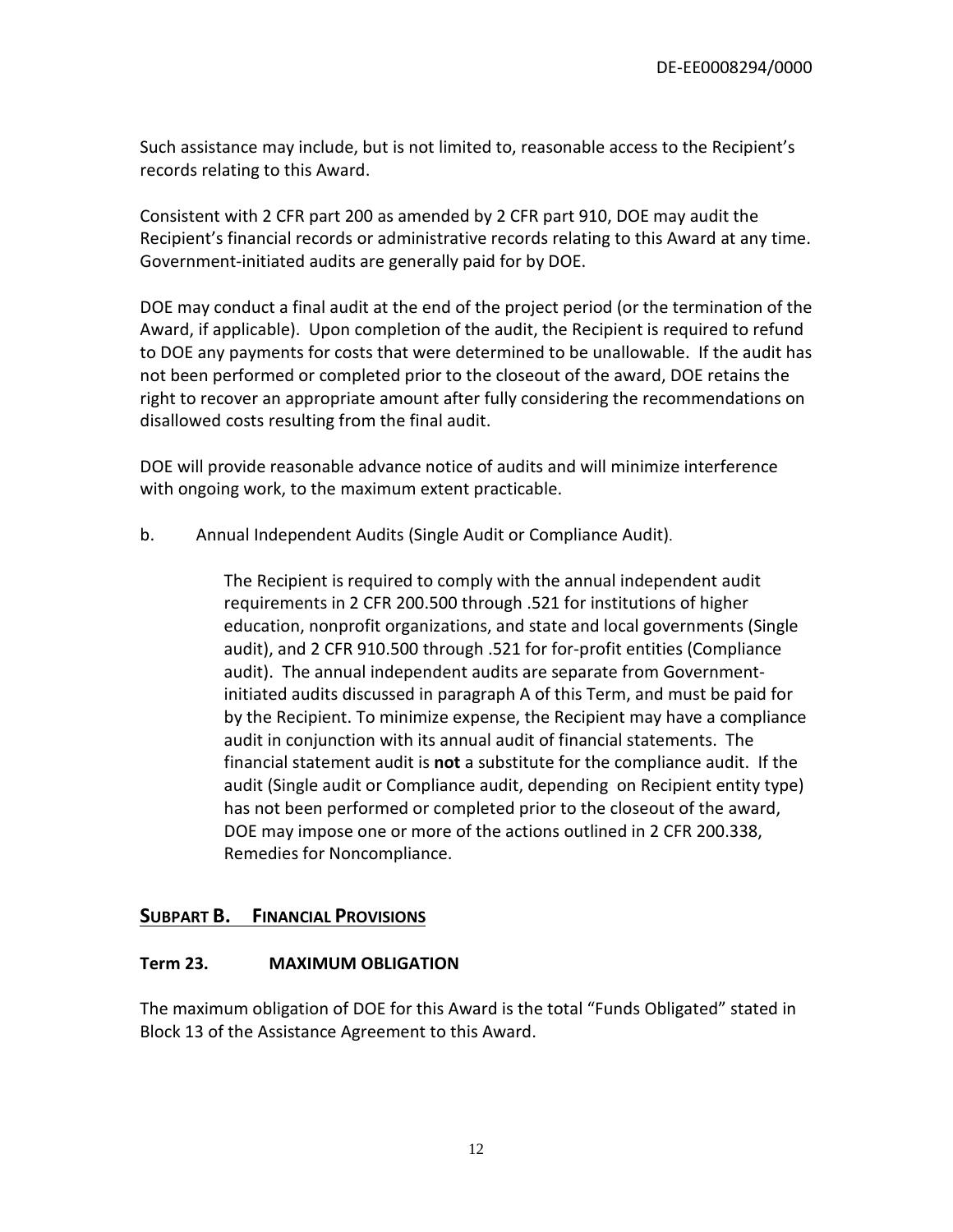# <span id="page-12-0"></span>**Term 24. CONTINUATION APPLICATION AND FUNDING**

# a. Continuation Application.

A continuation/annual application shall be submitted to DOE in accordance with the annual Grant Guidance and Attachments that are issued by DOE.

# b. Continuation Funding.

Continuation funding is contingent on (1) the availability of funds appropriated by Congress for the purpose of this program; (2) the availability of future-year budget authority; (3) satisfactory progress towards meeting the objective of the State Energy Program; (4) submittal of required reports; (5) compliance with the terms and conditions of the award; and (6) written approval of the continuation application by the Contracting Officer.

c. EERE waives prior written approval requirements to carry forward unobligated balances to subsequent periods of performance.

# <span id="page-12-1"></span>**Term 25. COST MATCHING**

a. Total Estimated Project Cost is the sum of the Federal Government share and Recipient match of the estimated project costs. The Recipient's cost match must come from non-Federal sources unless otherwise allowed by law. Cash and in-kind contributions used to meet the matching contribution requirement are subject to the limitations on expenditures described in 10 CFR 420.18(a), but are not subject to the 20 percent limitation in 10 CFR 420.18(b). Neither Warner, Chevron, nor Exxon Petroleum Violation Escrow (PVE) funds may be used to meet the required match.

b. By accepting Federal funds under this award, the Recipient agrees that it is liable for its percentage match of Federal Government share, on a budget period basis, even if the project is terminated early or is not funded to its completion.

c. If the Recipient determines that it is unable to meet its cost sharing obligations, the Recipient must notify the DOE Award Administrator in writing immediately. The notification must include the following information: (1) whether the Recipient intends to continue or phase out the project, and (2) if the Recipient intends to continue the project, how the Recipient will pay (or secure replacement funding for) the Recipient's share of the total project cost.

If the Recipient fails to meet its cost sharing obligations, EERE may recover some or all of the financial assistance provided under this Award. The amount EERE would seek to recover under this Term would be predicated on EERE's analysis of the Recipient's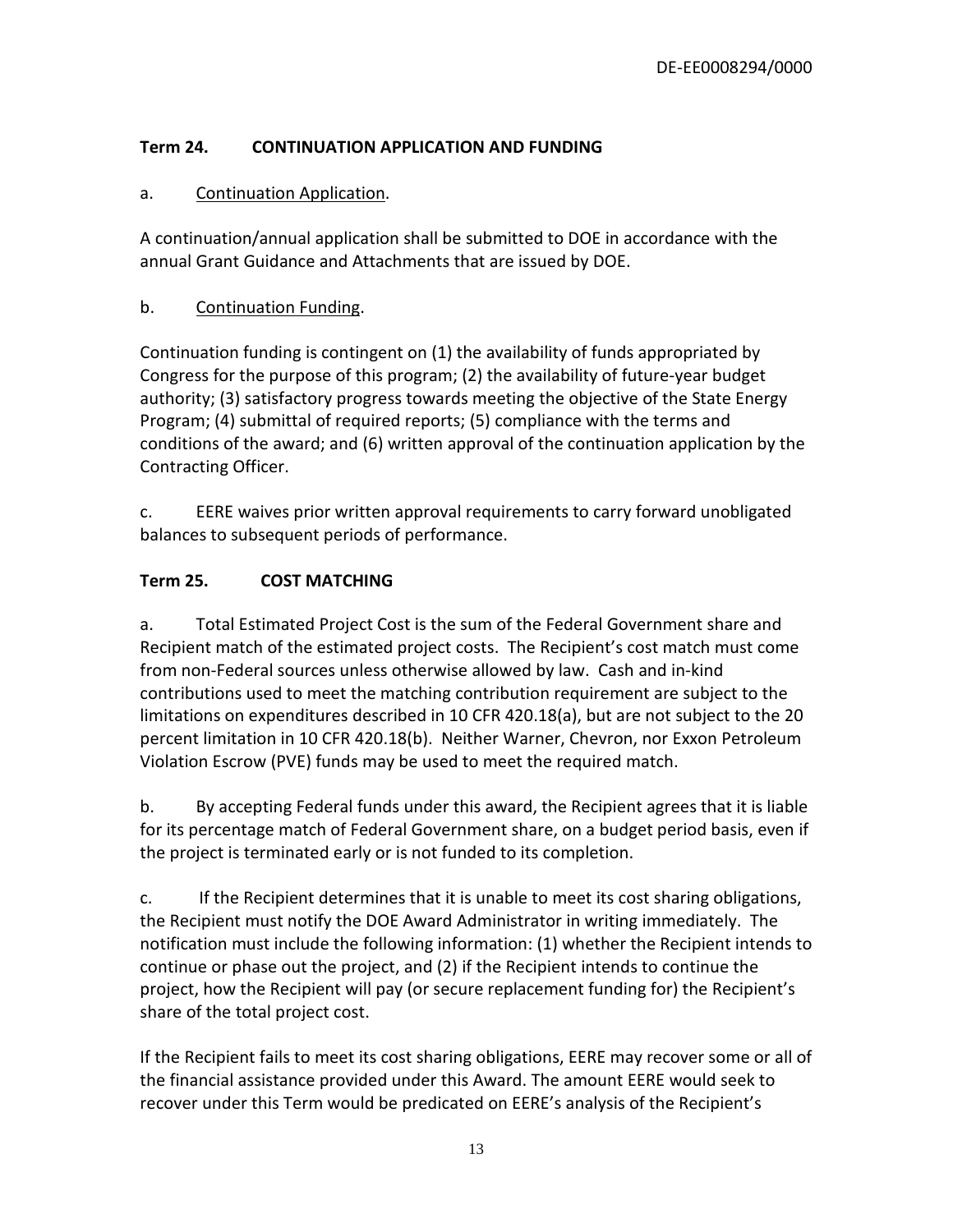compliance with their cost sharing obligation under the Award.

d. The Recipient must maintain records of all project costs that it claims as cost matching, including in-kind costs, as well as records of costs to be paid by DOE. Such records are subject to audit.

#### <span id="page-13-0"></span>**Term 26. REFUND OBLIGATION**

The Recipient must refund any excess payments received from EERE, including any costs determined unallowable by the Contracting Officer. Upon the end of the project period (or the termination of the Award, if applicable), the Recipient must refund to EERE the difference between (i) the total payments received from EERE and (ii) the Federal share of the costs incurred.

## <span id="page-13-1"></span>**Term 27. ALLOWABLE COSTS**

EERE determines the allowability of costs through reference to 2 CFR part 200 as amended by 2 CFR part 910. All project costs must be allowable, allocable, and reasonable. The Recipient must document and maintain records of all project costs, including, but not limited to, the costs paid by Federal funds, costs claimed by its subrecipients and project costs that the Recipient claims as cost sharing, including inkind contributions. The Recipient is responsible for maintaining records adequate to demonstrate that costs claimed have been incurred, are reasonable, allowable and allocable, and comply with the cost principles. Upon request, the Recipient is required to provide such records to EERE. Such records are subject to audit. Failure to provide EERE adequate supporting documentation may result in a determination by the Contracting Officer that those costs are unallowable.

The Recipient is required to obtain the prior written approval of the Contracting Officer for any foreign travel costs.

#### <span id="page-13-2"></span>**Term 28. INDIRECT COSTS**

#### a. Fringe Benefit Costs.

The budget for this Award includes fringe benefits, but does not include indirect charges. Therefore, indirect charges shall not be charged to nor shall reimbursement be requested for this project nor shall any indirect charges for this project be allocated to any other Federally sponsored project. In addition, indirect charges shall not be counted as cost share unless approved by the Contracting Officer. This restriction does not apply to subrecipients' indirect costs.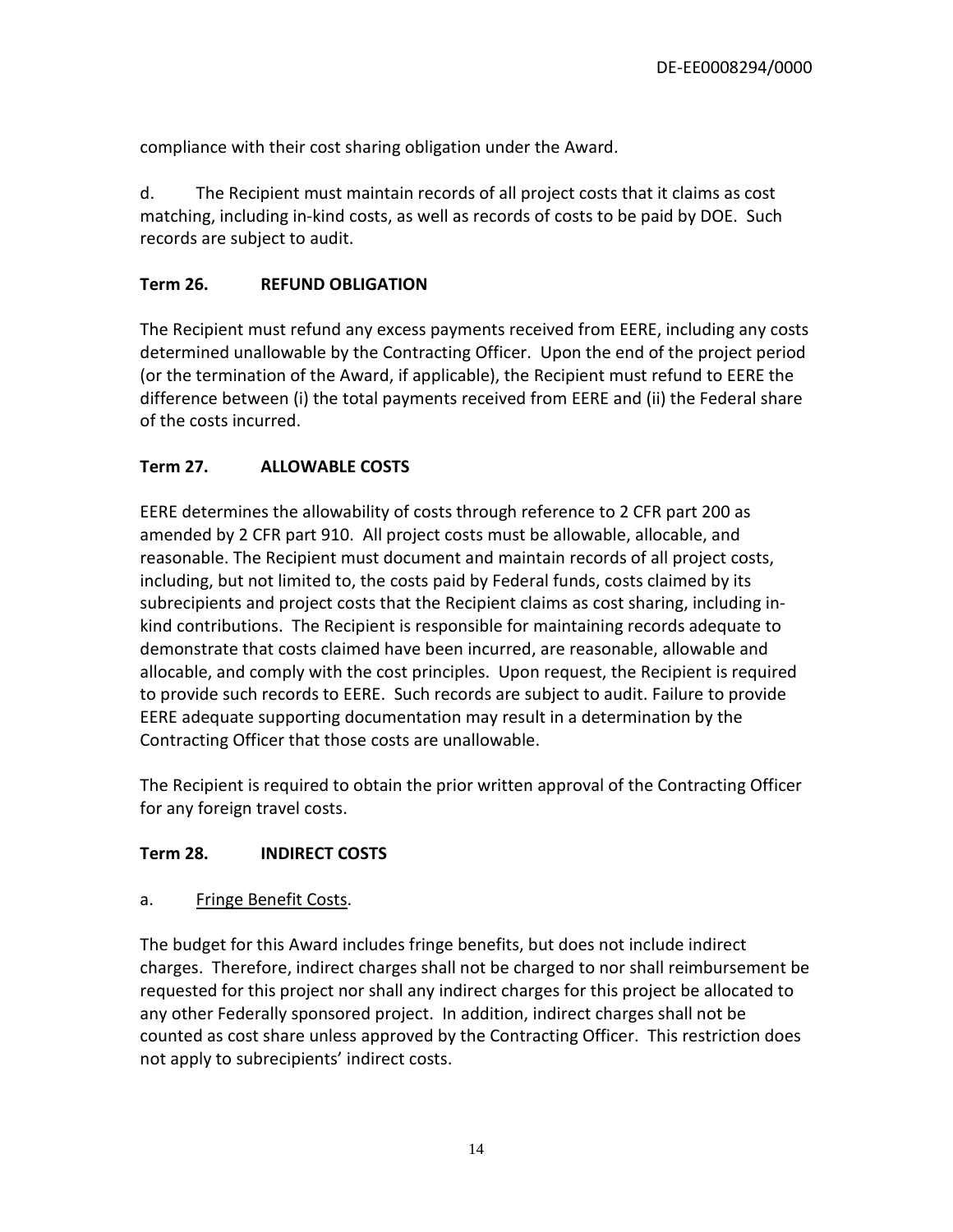# b. Subrecipient Indirect Costs.

Recipient must ensure its subrecipient's indirect costs are appropriately managed, allowable and otherwise comply with the requirements of this Award and 2 CFR part 200 as amended by 2 CFR part 910.

## <span id="page-14-0"></span>**Term 29. DECONTAMINATION AND/OR DECOMMISSIONING (D&D) COSTS**

Notwithstanding any other provisions of this Award, the Government shall not be responsible for or have any obligation to the Recipient for (1) Decontamination and/or Decommissioning (D&D) of any of the Recipient's facilities, or (2) any costs which may be incurred by the Recipient in connection with the D&D of any of its facilities due to the performance of the work under this Award, whether said work was performed prior to or subsequent to the effective date of the award.

# <span id="page-14-1"></span>**Term 30. USE OF PROGRAM INCOME**

If the Recipient earns program income during the project period as a result of this Award, the Recipient must add the program income to the funds committed to the Award and used to further eligible project objectives.

## <span id="page-14-2"></span>**Term 31. PAYMENT PROCEDURES**

## a. Method of Payment.

Payment will be made by advances through the Department of Treasury's ASAP system.

#### b. Requesting Advances.

Requests for advances must be made through the ASAP system. The Recipient may submit requests as frequently as required to meet its needs to disburse funds for the Federal share of project costs. If feasible, the Recipient should time each request so that the Recipient receives payment on the same day that the Recipient disburses funds for direct project costs and the proportionate share of any allowable indirect costs. If same-day transfers are not feasible, advance payments must be as close to actual disbursements as administratively feasible.

## c. Adjusting Payment Requests for Available Cash.

The Recipient must disburse any funds that are available from repayments to and interest earned on a revolving fund, program income, rebates, refunds, contract settlements, audit recoveries, credits, discounts, and interest earned on any of those funds before requesting additional cash payments from EERE.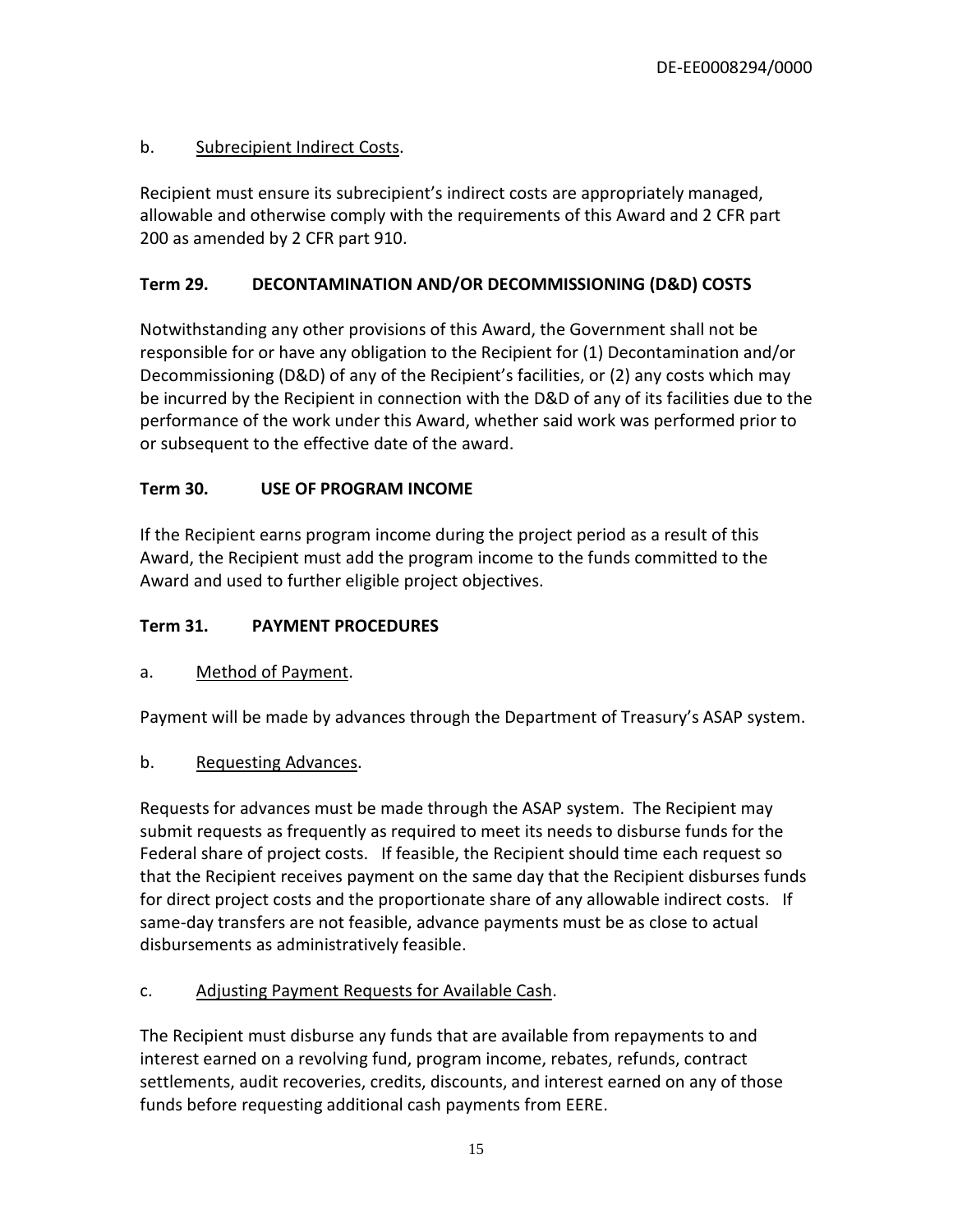# d. Payments.

All payments are made by electronic funds transfer to the bank account identified on the Bank Information Form that the Recipient filed with the U.S. Department of Treasury.

# e. Unauthorized Drawdown of Federal Funds.

For each budget period, the Recipient may not spend more than the Federal share authorized to that particular budget period, without specific written approval from the Contracting Officer. The Recipient must immediately refund EERE any amounts spent or drawn down in excess of the authorized amount for a budget period. The Recipient and subrecipients shall promptly, but at least quarterly, remit to DOE interest earned on advances drawn in excess of disbursement needs, and shall comply with the procedure for remitting interest earned to the Federal government per 2 CFR 200.305, as applicable.

# f. Supporting Documents for Agency Approval of Payments.

DOE may require Agency pre-approval of payments. If the Agency approval requirement is in effect for the Recipient's Award, the ASAP system will indicate that Agency approval is required when the Recipient submits a request for payment. The Recipient must notify the DOE Technical Project Officer and DOE Award Administrator identified on the Assistance Agreement that a payment request has been submitted.

The following items are required to be submitted to the EERE website [https://www.eere-pmc.energy.gov/SubmitReports.aspx:](https://www.eere-pmc.energy.gov/SubmitReports.aspx)

- Summary cost data, for the billing period and cumulative, showing all categories listed in the SF-424a;
- SF-270; and
- *Applicable to for-profit recipients and subrecipents* UCC filing proof for all equipment acquired with project funds (i.e., Federal share or Recipient share) and equipment offered as cost share.

The DOE payment authorizing official may request additional information from the Recipient to support the payment requests prior to release of funds, as deemed necessary. Recipient is required to comply with these requests. Supporting documents include invoices, copies of contracts, vendor quotes, and other expenditure explanations that justify the payment requests.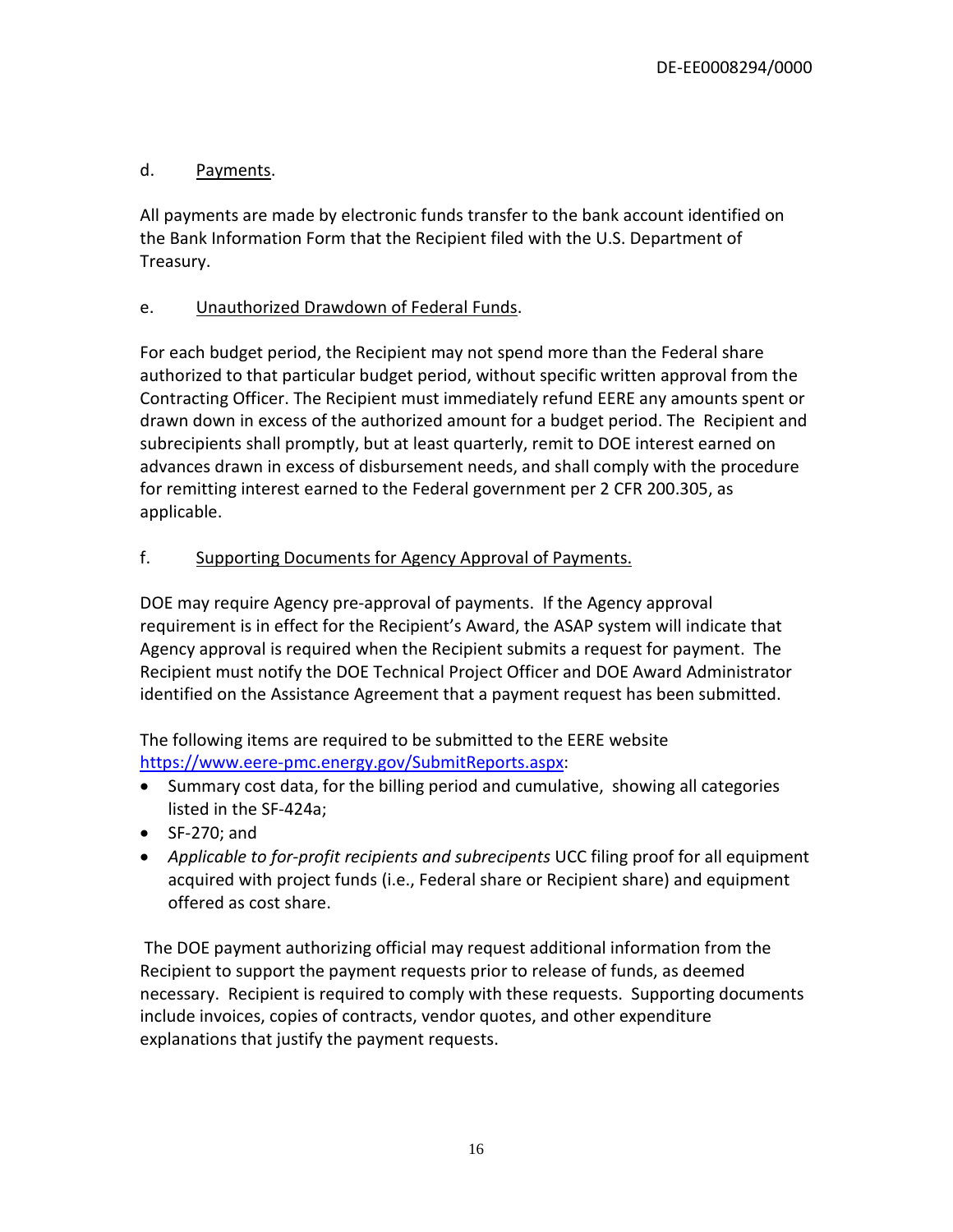# <span id="page-16-0"></span>**Term 32. BUDGET CHANGES**

#### a. Budget Changes Generally.

The Contracting Officer has reviewed and approved the SF-424A in Attachment 3 to this Award.

Any increase in the total project cost, whether DOE share or Cost Share, which is stated as "Total" in Block 12 to the Assistance Agreement of this Award, must be approved in advance and in writing by the Contracting Officer.

Any budget change that alters the project scope, milestones or deliverables requires prior written approval of the Contracting Officer. EERE may deny reimbursement for any failure to comply with the requirements in this term.

## b. Transfers of Funds Among Direct Cost Categories.

The Recipient is required to notify the DOE Technology Manager/Project Officer of any transfer of funds among direct cost categories which exceed or are expected to exceed ten percent of the current total approved budget.

#### c. Transfer of Funds Between Direct and Indirect Cost Categories.

The Recipient is required to obtain the prior written approval of the Contracting Officer for any transfer of funds between direct and indirect cost categories.

## <span id="page-16-1"></span>**Term 33. CARRYOVER OF UNOBLIGATED BALANCES**

The Recipient is hereby authorized to carry over unobligated balances of Federal and non-Federal funds from one budget period to a subsequent budget period, for program activities consistent with their approved State Annual Plan, without prior approval by the DOE Contracting Officer. Should the Recipient wish to use carryover funds for activities that are not consistent with the approved State Annual Plan, a budget revision application must be submitted for approval by DOE.

For purposes of this award, an unobligated balance is the portion of the funds authorized by DOE that have not been obligated by the Recipient at the end of a budget period. Recipients are advised to carefully manage grant funds to minimize unobligated balances each year, but especially at the end of the grant project period.

## <span id="page-16-2"></span>**Term 34. REBUDGETING IN EXCESS OF 10 PERCENT**

The Recipient is hereby authorized to transfer funds among direct cost categories for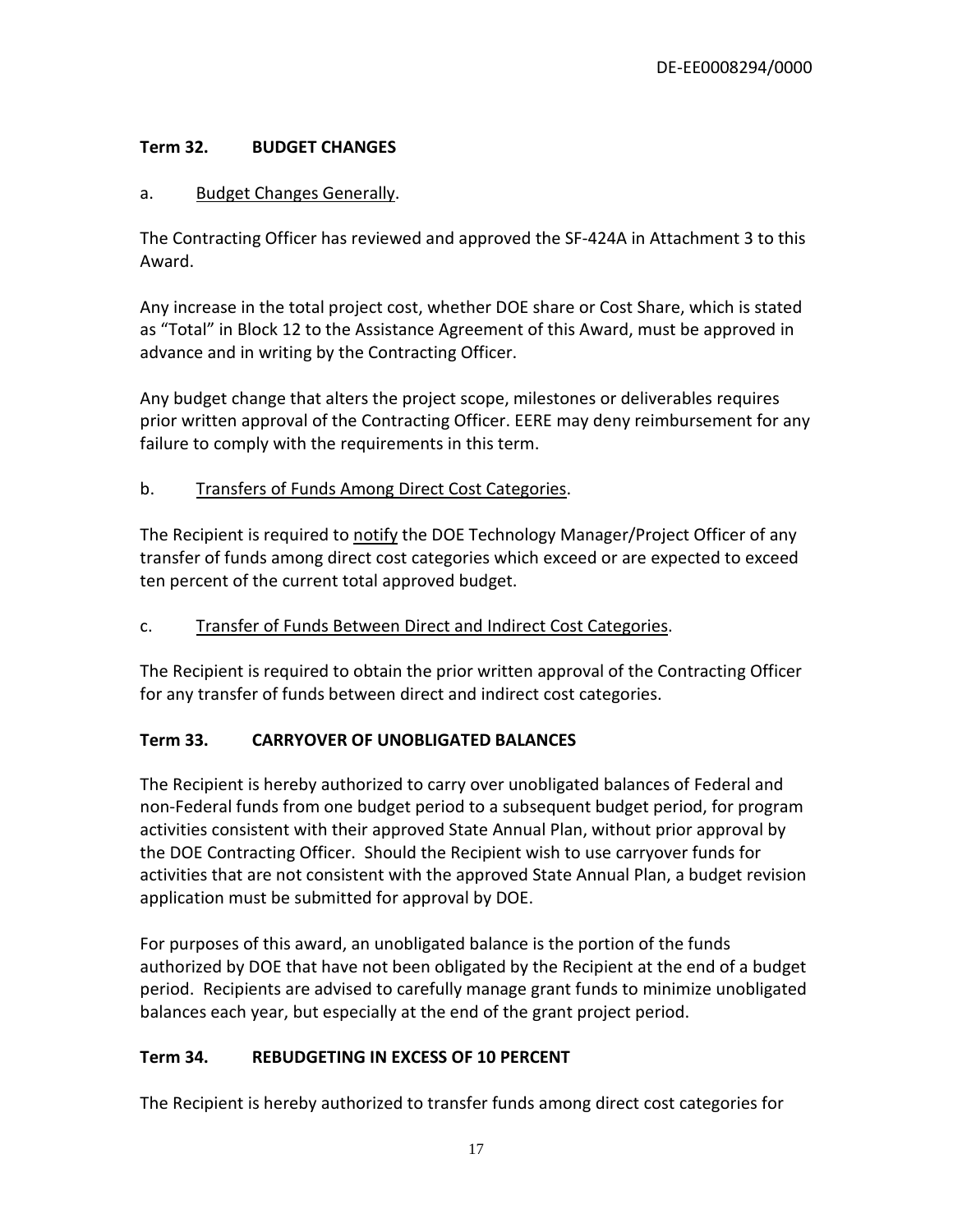program activities consistent with their approved State Annual Plan, without prior approval of the Contracting Officer.

Recipients are required to submit written notification to the DOE Technology Manager/Project Officer of any transfer of funds among direct cost categories which exceed or are expected to exceed ten percent of the current total approved budget. Limitations on supplies and equipment as detailed in the respective year's SEP Grant Guidance still apply and are not waived under this provision.

#### <span id="page-17-0"></span>**SUBPART C. MISCELLANEOUS PROVISIONS**

#### <span id="page-17-1"></span>**Term 35. INSOLVENCY, BANKRUPTCY, OR RECEIVERSHIP**

- a. The Recipient shall immediately, but no later than five days, notify EERE of the occurrence of any of the following events: (1) the Recipient or the Recipient's parent's filing of a voluntary case seeking liquidation or reorganization under the Bankruptcy Act; (2) the Recipient's consent to the institution of an involuntary case under the Bankruptcy Act against the Recipient or the Recipient's parent; (3) the filing of any similar proceeding for or against the Recipient or the Recipient's parent, or the Recipient's consent to the dissolution, winding-up or readjustment of its debts, appointment of a receiver, conservator, trustee, or other officer with similar powers over the Recipient, under any other applicable state or Federal law; or (4) the Recipient's insolvency due to its inability to pay debts generally as they become due.
- b. Such notification shall be in writing and shall: (1) specifically set out the details of the occurrence of an event referenced in paragraph A; (2) provide the facts surrounding that event; and (3) provide the impact such event will have on the project being funded by this Award.
- c. Upon the occurrence of any of the four events described in paragraph A. of this term, EERE reserves the right to conduct a review of the Recipient's Award to determine the Recipient's compliance with the required elements of the Award (including such items as cost share, progress towards technical project objectives, and submission of required reports). If the EERE review determines that there are significant deficiencies or concerns with the Recipient's performance under the Award, EERE reserves the right to impose additional requirements, as needed, including (1) change of payment method; or (2) institute payment controls.
- d. Failure of the Recipient to comply with this term may be considered a material noncompliance of this Award by the Contracting Officer.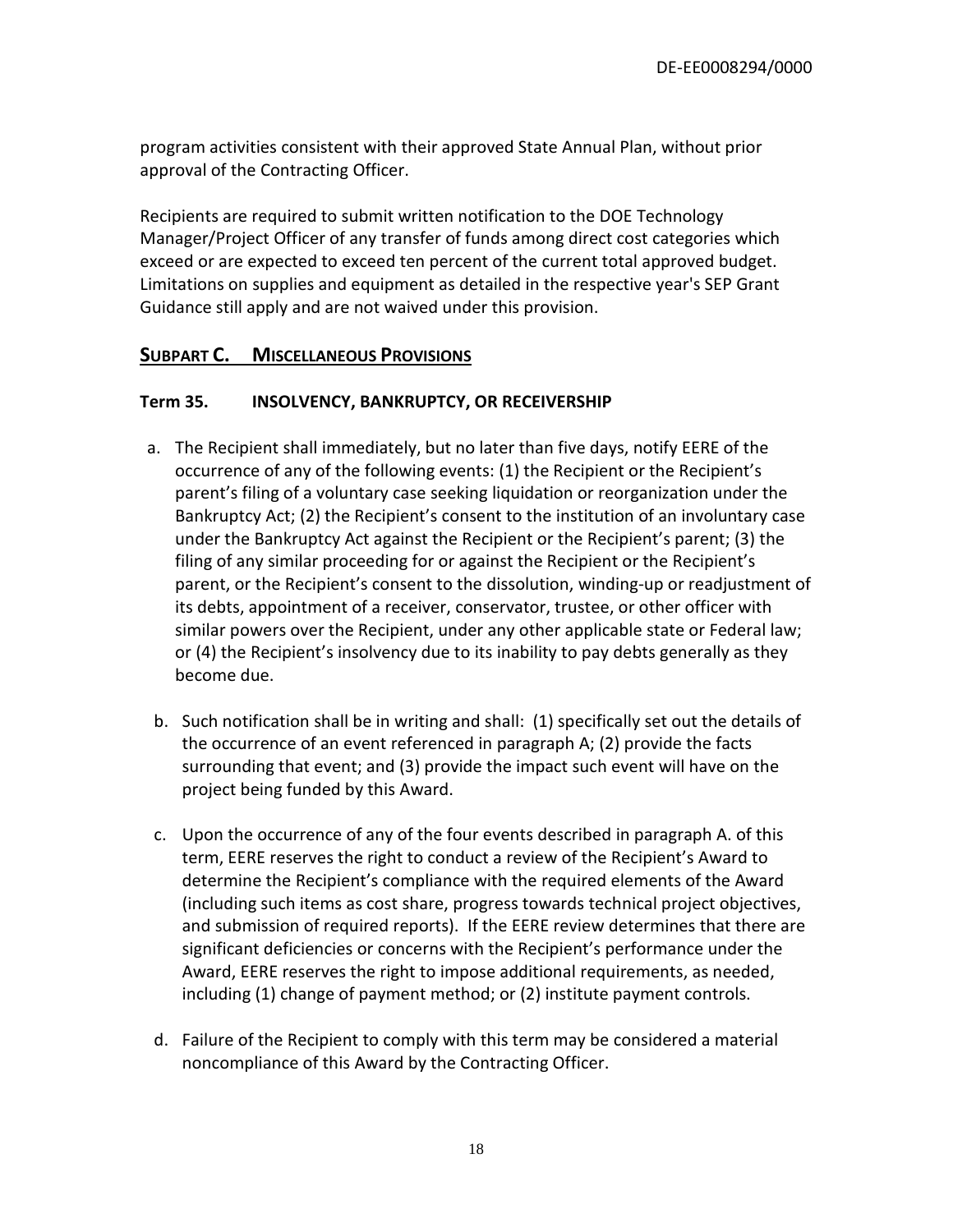#### <span id="page-18-0"></span>**Term 36. REPORTING SUBAWARDS AND EXECUTIVE COMPENSATION**

a. Reporting of first-tier subawards.

1. Applicability. Unless the Recipient is exempt as provided in paragraph d. of this award term, the Recipient must report each action that obligates \$25,000 or more in Federal funds that does not include Recovery funds (as defined in section 1512(a)(2) of the American Recovery and Reinvestment Act of 2009, Pub. L. 111-5) for a subaward to an entity (see definitions in paragraph e. of this award term).

2. Where and when to report.

i. The Recipient must report each obligating action described in paragraph a.1. of this award term to [https://www.fsrs.gov.](https://www.fsrs.gov/)

ii. For subaward information, report no later than the end of the month following the month in which the obligation was made. (For example, if the obligation was made on November 7, 2010, the obligation must be reported by no later than December 31, 2010.)

3. What to report. The Recipient must report the information about each obligating action that the submission instructions posted at [https://www.fsrs.gov](https://www.fsrs.gov/) specify.

b. Reporting Total Compensation of Recipient Executives.

1. Applicability and what to report. The Recipient must report total compensation for each of its five most highly compensated executives for the preceding completed fiscal year, if

i. The total Federal funding authorized to date under this Award is \$25,000 or more;

ii. In the preceding fiscal year, the Recipient received;

(A) 80 percent or more of the Recipient's annual gross revenues from Federal procurement contracts (and subcontracts) and Federal financial assistance subject to the Transparency Act, as defined at 2 CFR 170.320 (and subawards); and

(B) \$25,000,000 or more in annual gross revenues from Federal procurement contracts (and subcontracts) and Federal financial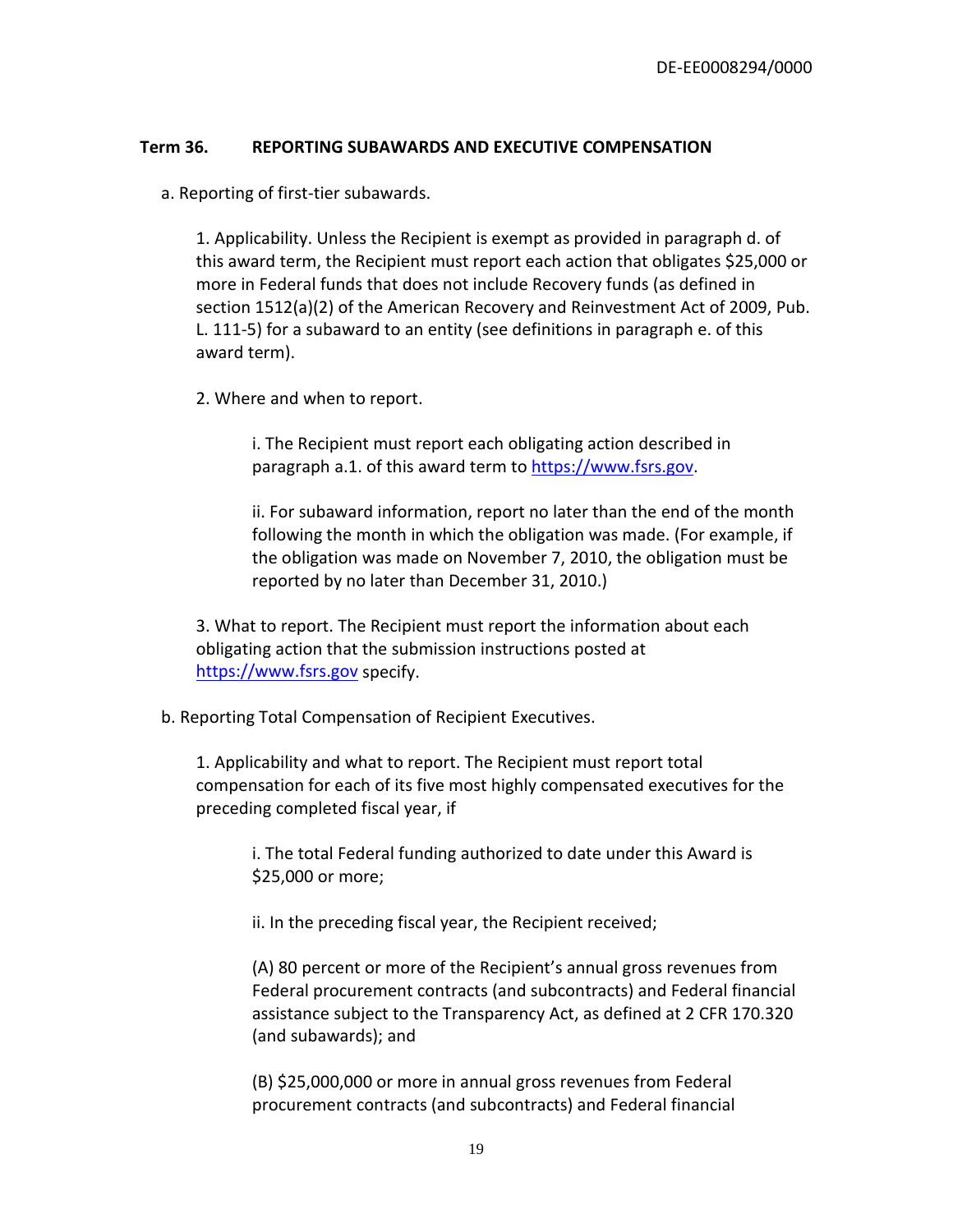assistance subject to the Transparency Act, as defined at 2 CFR 170.320 (and subawards); and

iii. The public does not have access to information about the compensation of the executives through periodic reports filed under section 13(a) or 15(d) of the Securities Exchange Act of 1934 (15 U.S.C. 78m(a), 78o(d)) or section 6104 of the Internal Revenue Code of 1986. (To determine if the public has access to the compensation information, see the U.S. Security and Exchange Commission total compensation filings at [http://www.sec.gov/answers/execomp.htm\)](http://www.sec.gov/answers/execomp.htm).

2. Where and when to report. The Recipient must report executive total compensation described in paragraph b.1. of this award term:

i. As part of the Recipient's registration profile at [https://www.sam.gov.](https://www.sam.gov/)

ii. By the end of the month following the month in which this award is made, and annually thereafter.

c. Reporting of Total Compensation of Subrecipient Executives.

1. Applicability and what to report. Unless the Recipient is exempt as provided in paragraph d. of this award term, for each first-tier subrecipient under this award, the Recipient shall report the names and total compensation of each of the subrecipient's five most highly compensated executives for the subrecipient's preceding completed fiscal year, if;

i. In the subrecipient's preceding fiscal year, the subrecipient received;

(A) 80 percent or more of its annual gross revenues from Federal procurement contracts (and subcontracts) and Federal financial assistance subject to the Transparency Act, as defined at 2 CFR 170.320 (and subawards); and

(B) \$25,000,000 or more in annual gross revenues from Federal procurement contracts (and subcontracts), and Federal financial assistance subject to the Transparency Act (and subawards); and

ii. The public does not have access to information about the compensation of the executives through periodic reports filed under section 13(a) or 15(d) of the Securities Exchange Act of 1934 (15 U.S.C. 78m(a), 78o(d)) or section 6104 of the Internal Revenue Code of 1986. (To determine if the public has access to the compensation information,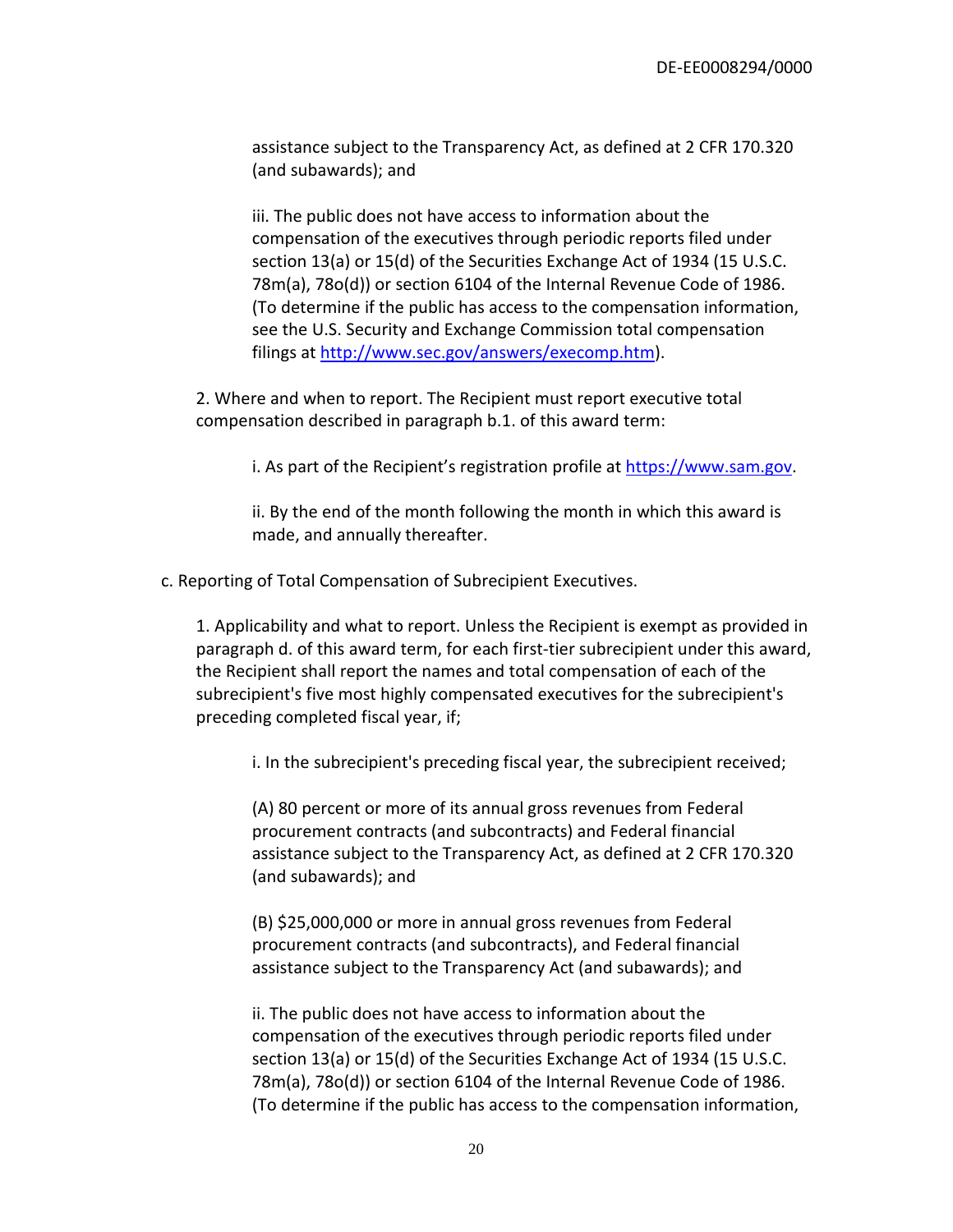see the U.S. Security and Exchange Commission total compensation filings at [http://www.sec.gov/answers/execomp.htm\)](http://www.sec.gov/answers/execomp.htm).

2. Where and when to report. The Recipient must report subrecipient executive total compensation described in paragraph c.1. of this award term:

i. To the recipient.

ii. By the end of the month following the month during which the Recipient makes the subaward. For example, if a subaward is obligated on any date during the month of October of a given year (*i.e.*, between October 1 and 31), the Recipient must report any required compensation information of the subrecipient by November 30 of that year.

#### d. Exemptions.

If, in the previous tax year, the Recipient had gross income, from all sources, under \$300,000, it is exempt from the requirements to report:

i. Subawards and;

ii. The total compensation of the five most highly compensated executives of any subrecipient.

- e. Definitions. For purposes of this Award term:
	- 1. Entity means all of the following, as defined in 2 CFR Part 25:

i. A Governmental organization, which is a State, local government, or Indian tribe;

ii. A foreign public entity;

iii. A domestic or foreign nonprofit organization;

iv. A domestic or foreign for-profit organization;

v. A Federal agency, but only as a subrecipient under an award or subaward to a non-Federal entity.

2. Executive means officers, managing partners, or any other employees in management positions.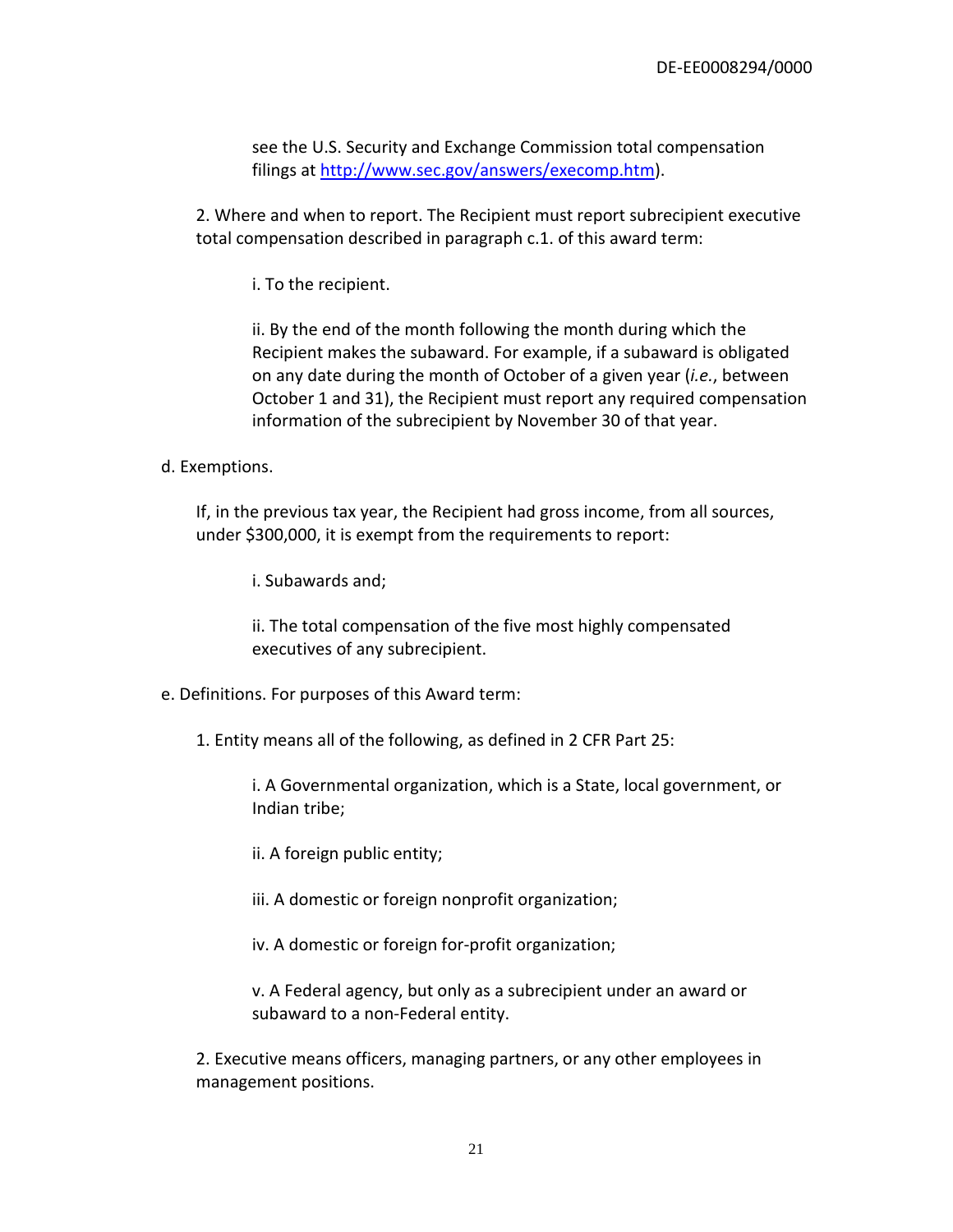#### 3. Subaward:

i. This term means a legal instrument to provide support for the performance of any portion of the substantive project or program for which the Recipient received this award and that the recipient awards to an eligible subrecipient.

ii. The term does not include the Recipient's procurement of property and services needed to carry out the project or program (for further explanation, see 2 CFR 200.501 Audit requirements, (f) *Subrecipients and Contractors* and/or 2 CFR 910.501 Audit requirements, (f) *Subrecipients and Contractors*).

iii. A subaward may be provided through any legal agreement, including an agreement that the Recipient or a subrecipient considers a contract.

4. Subrecipient means an entity that:

i. Receives a subaward from the Recipient under this award; and

ii. Is accountable to the Recipient for the use of the Federal funds provided by the subaward.

5. Total compensation means the cash and noncash dollar value earned by the executive during the recipient's or subrecipient's preceding fiscal year and includes the following (for more information see 17 CFR 229.402(c)(2)):

i. Salary and bonus.

ii. Awards of stock, stock options, and stock appreciation rights. Use the dollar amount recognized for financial statement reporting purposes with respect to the fiscal year in accordance with the Statement of Financial Accounting Standards No. 123 (Revised 2004) (FAS 123R), Shared Based Payments.

iii. Earnings for services under non-equity incentive plans. This does not include group life, health, hospitalization or medical reimbursement plans that do not discriminate in favor of executives, and are available generally to all salaried employees.

iv. Change in pension value. This is the change in present value of defined benefit and actuarial pension plans.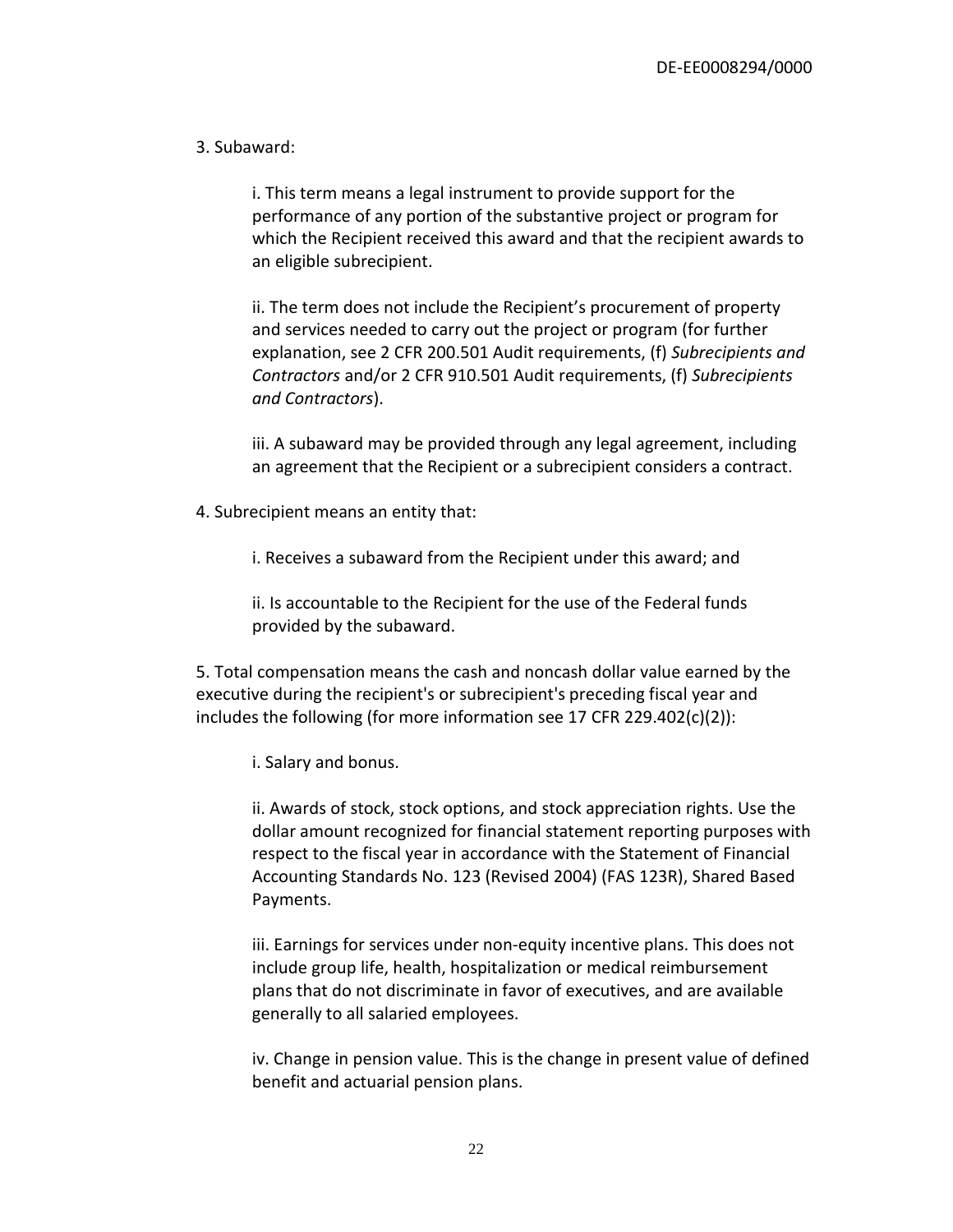v. Above-market earnings on deferred compensation which is not taxqualified.

vi. Other compensation, if the aggregate value of all such other compensation (*e.g.* severance, termination payments, value of life insurance paid on behalf of the employee, perquisites or property) for the executive exceeds \$10,000.

#### <span id="page-22-0"></span>**Term 37. SYSTEM FOR AWARD MANAGEMENT AND UNIVERSAL IDENTIFIER REQUIREMENTS**

a. Requirement for Registration in the System for Award Management (SAM)

Unless the Recipient is exempted from this requirement under 2 CFR 25.110, the Recipient must maintain the currency of its information in SAM until the Recipient submits the final financial report required under this Award or receive the final payment, whichever is later. This requires that the Recipient reviews and updates the information at least annually after the initial registration, and more frequently if required by changes in its information or another award term.

If the Recipient had an active registration in the CCR, it has an active registration in SAM.

b. Requirement for Data Universal Numbering System (DUNS) Numbers

If the Recipient is authorized to make subawards under this Award, the Recipient:

1. Must notify potential subrecipients that no entity (see definition in paragraph C of this award term) may receive a subaward from the Recipient unless the entity has provided its DUNS number to the Recipient.

2. May not make a subaward to an entity unless the entity has provided its DUNS number to the Recipient.

c. Definitions

For purposes of this award term:

1. System for Award Management (SAM) means the Federal repository into which an entity must provide information required for the conduct of business as a recipient. Additional information about registration procedures may be found at the SAM Internet site (currently a[t https://www.sam.gov\)](https://www.sam.gov/).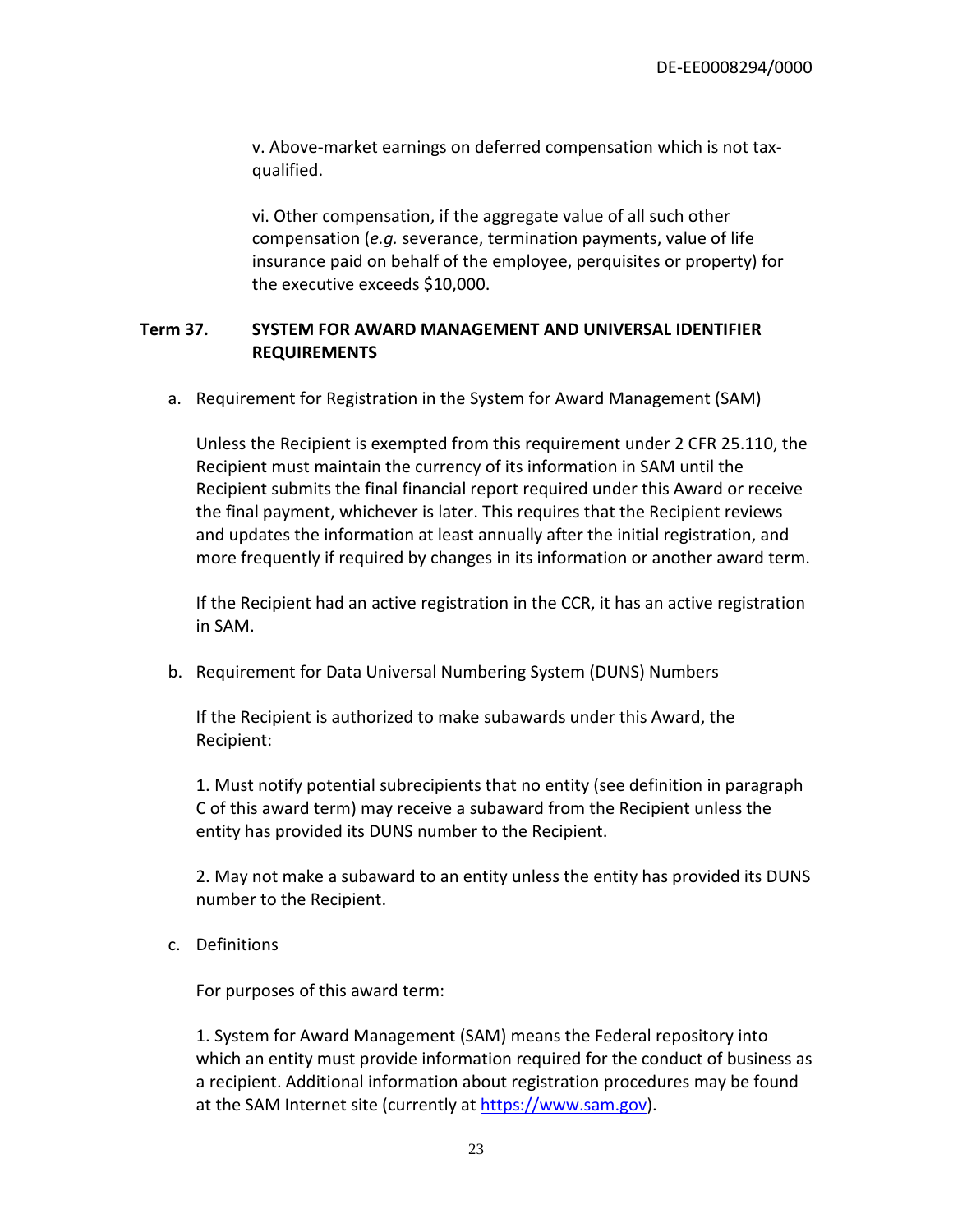2. Data Universal Numbering System (DUNS) number means the nine-digit number established and assigned by Dun and Bradstreet, Inc. (D&B) to uniquely identify business entities. A DUNS number may be obtained from D&B by telephone (currently 866-705-5711) or the Internet (currently at [http://fedgov.dnb.com/webform\)](http://fedgov.dnb.com/webform).

3. Entity, as it is used in this award term, means all of the following, as defined at 2 CFR Part 25, subpart C:

i. A Governmental organization, which is a State, local government, or Indian Tribe;

ii. A foreign public entity;

iii. A domestic or foreign nonprofit organization;

iv. A domestic or foreign for-profit organization; and

v. A Federal agency, but only as a subrecipient under an award or subaward to a non-Federal entity.

4. Subaward:

i. This term means a legal instrument to provide support for the performance of any portion of the substantive project or program for which the Recipient received this Award and that the Recipient awards to an eligible subrecipient.

ii. The term does not include the Recipient's procurement of property and services needed to carry out the project or program (for further explanation, see 2 CFR 200.501 Audit requirements, (f) *Subrecipients and Contractors* and/or 2 CFR 910.501 Audit requirements, (f) *Subrecipients and Contractors*).

iii. A subaward may be provided through any legal agreement, including an agreement that the Recipient considers a contract.

- 5. Subrecipient means an entity that:
	- i. Receives a subaward from the Recipient under this Award; and
	- ii. Is accountable to the Recipient for the use of the Federal funds provided by the subaward.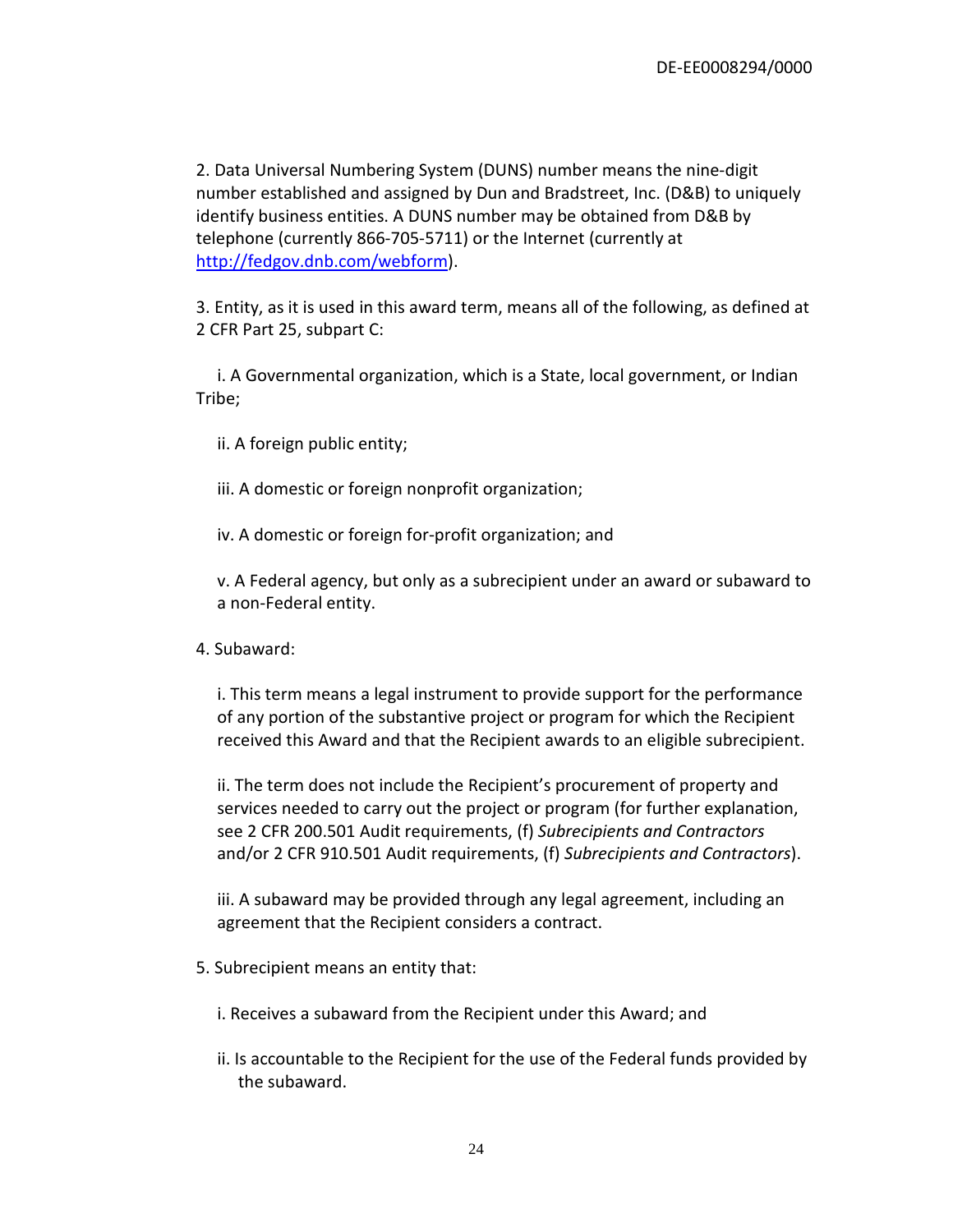#### <span id="page-24-0"></span>**Term 38. NONDISCLOSURE AND CONFIDENTIALITY AGREEMENTS ASSURANCES**

By entering into this agreement, the Recipient attests that it **does not and will not** require its employees or contractors to sign internal nondisclosure or confidentiality agreements or statements prohibiting or otherwise restricting its employees or contractors from lawfully reporting waste, fraud, or abuse to a designated investigative or law enforcement representative of a Federal department or agency authorized to receive such information.

The Recipient further attests that it **does not and will not** use any Federal funds to implement or enforce any nondisclosure and/or confidentiality policy, form, or agreement it uses unless it contains the following provisions:

- i. *''These provisions are consistent with and do not supersede, conflict with, or otherwise alter the employee obligations, rights, or liabilities created by existing statute or Executive order relating to (1) classified information, (2) communications to Congress, (3) the reporting to an Inspector General of a violation of any law, rule, or regulation, or mismanagement, a gross waste of funds, an abuse of authority, or a substantial and specific danger to public health or safety, or (4) any other whistleblower protection. The definitions, requirements, obligations, rights, sanctions, and liabilities created by controlling Executive orders and statutory provisions are incorporated into this agreement and are controlling.''*
- ii. The limitation above shall not contravene requirements applicable to Standard Form 312, Form 4414, or any other form issued by a Federal department or agency governing the nondisclosure of classified information.
- iii. Notwithstanding provision listed in paragraph (a), a nondisclosure or confidentiality policy form or agreement that is to be executed by a person connected with the conduct of an intelligence or intelligencerelated activity, other than an employee or officer of the United States Government, may contain provisions appropriate to the particular activity for which such document is to be used. Such form or agreement shall, at a minimum, require that the person will not disclose any classified information received in the course of such activity unless specifically authorized to do so by the United States Government. Such nondisclosure or confidentiality forms shall also make it clear that they do not bar disclosures to Congress, or to an authorized official of an executive agency or the Department of Justice, that are essential to reporting a substantial violation of law.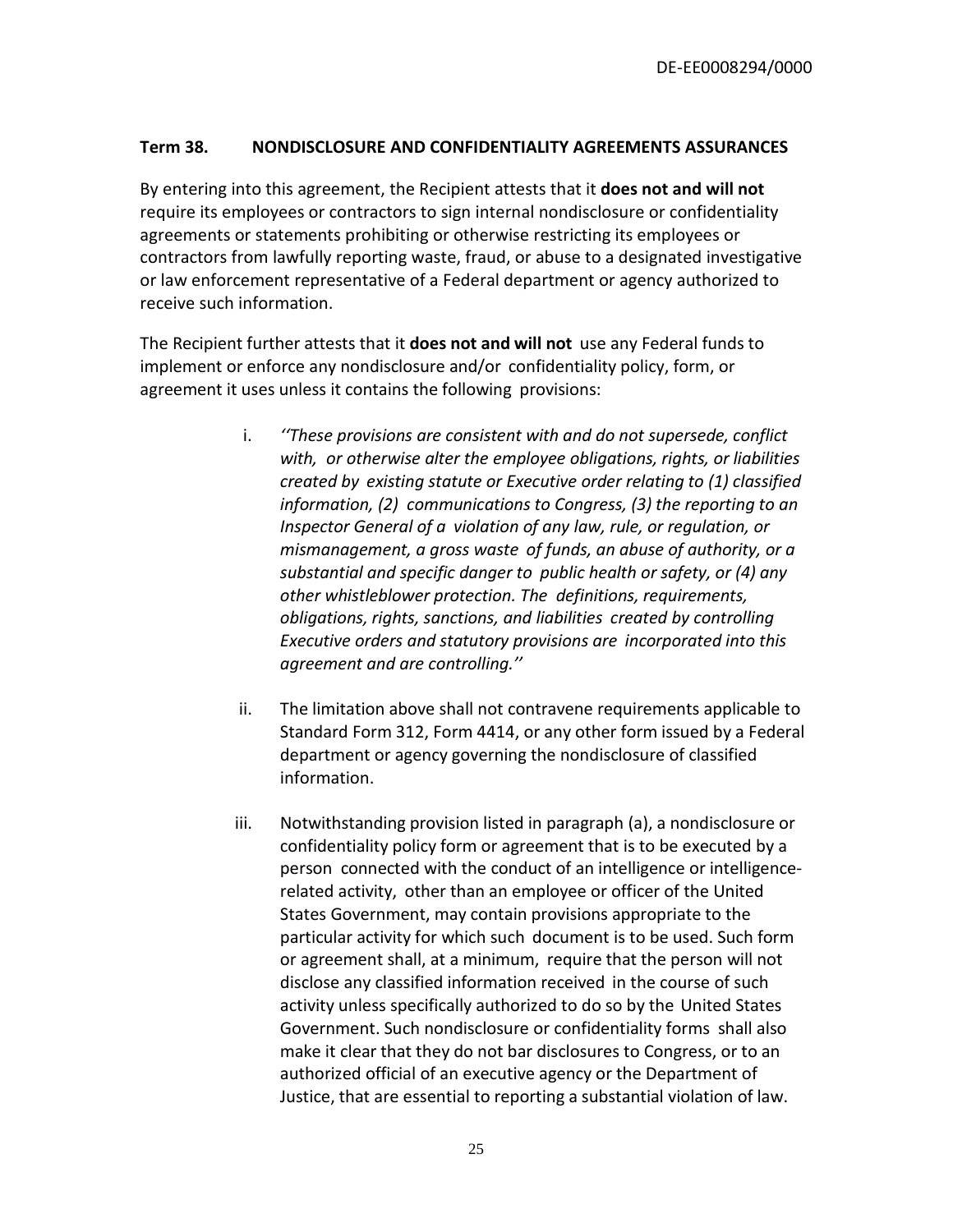# <span id="page-25-0"></span>**Term 39. CONFERENCE SPENDING**

The Recipient shall not expend any funds on a conference not directly and programmatically related to the purpose for which the grant or cooperative agreement was awarded that would defray the cost to the United States Government of a conference held by any Executive branch department, agency, board, commission, or office for which the cost to the United States Government would otherwise exceed \$20,000, thereby circumventing the required notification by the head of any such Executive Branch department, agency, board, commission, or office to the Inspector General (or senior ethics official for any entity without an Inspector General), of the date, location, and number of employees attending such conference.

#### <span id="page-25-1"></span>**Term 40. RECIPIENT INTEGRITY AND PERFORMANCE MATTERS**

#### **A. General Reporting Requirement**

If the total value of your currently active Financial Assistance awards, cooperative agreements, and procurement contracts from all Federal awarding agencies exceeds \$10,000,000 for any period of time during the period of performance of this Federal award, then you as the recipient during that period of time must maintain the currency of information reported to the System for Award Management (SAM) that is made available in the designated integrity and performance system (currently the Federal Awardee Performance and Integrity Information System (FAPIIS)) about civil, criminal, or administrative proceedings described in paragraph 2 of this term. This is a statutory requirement under section 872 of Public Law 110-417, as amended (41 U.S.C. 2313). As required by section 3010 of Public Law 111-212, all information posted in the designated integrity and performance system on or after April 15, 2011, except past performance reviews required for Federal procurement contracts, will be publicly available.

#### **B. Proceedings About Which You Must Report**

Submit the information required about each proceeding that:

- i. Is in connection with the award or performance of a Financial Assistance, cooperative agreement, or procurement contract from the Federal Government;
- ii. Reached its final disposition during the most recent five year period; and
- iii. Is one of the following:
	- 1. A criminal proceeding that resulted in a conviction, as defined in paragraph E of this award term and condition;
	- 2. A civil proceeding that resulted in a finding of fault and liability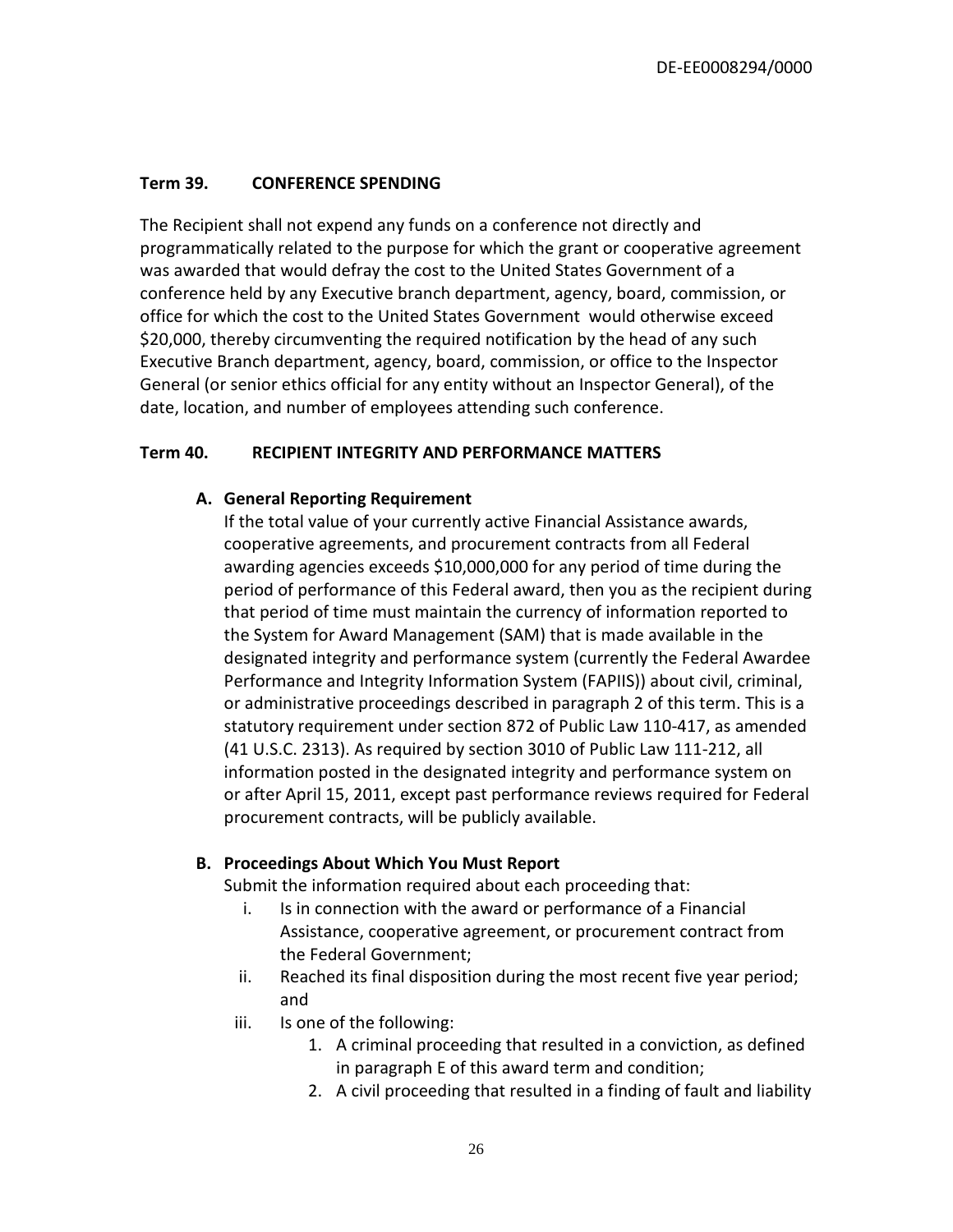and payment of a monetary fine, penalty, reimbursement, restitution, or damages of \$5,000 or more;

- 3. An administrative proceeding, as defined in paragraph E of this term, that resulted in a finding of fault and liability and your payment of either a monetary fine or penalty of \$5,000 or more or reimbursement, restitution, or damages in excess of \$100,000; or
- 4. Any other criminal, civil, or administrative proceeding if:
	- a. It could have led to an outcome described in paragraph B.iii.1, 2, or 3 of this term;
	- b. It had a different disposition arrived at by consent or compromise with an acknowledgment of fault on your part; and
	- c. The requirement in this term to disclose information about the proceeding does not conflict with applicable laws and regulations.

# **C. Reporting Procedures**

Enter in the SAM Entity Management area the information that SAM requires about each proceeding described in paragraph B of this term. You do not need to submit the information a second time under assistance awards that you received if you already provided the information through SAM because you were required to do so under Federal procurement contracts that you were awarded.

## **D. Reporting Frequency**

During any period of time when you are subject to the requirement in paragraph A of this term, you must report proceedings information through SAM for the most recent five year period, either to report new information about any proceeding(s) that you have not reported previously or affirm that there is no new information to report. Recipients that have Federal contract, Financial Assistance awards, (including cooperative agreement awards) with a cumulative total value greater than \$10,000,000, must disclose semiannually any information about the criminal, civil, and administrative proceedings.

## **E. Definitions**

For purposes of this term:

i. Administrative proceeding means a non-judicial process that is adjudicatory in nature in order to make a determination of fault or liability (e.g., Securities and Exchange Commission Administrative proceedings, Civilian Board of Contract Appeals proceedings, and Armed Services Board of Contract Appeals proceedings). This includes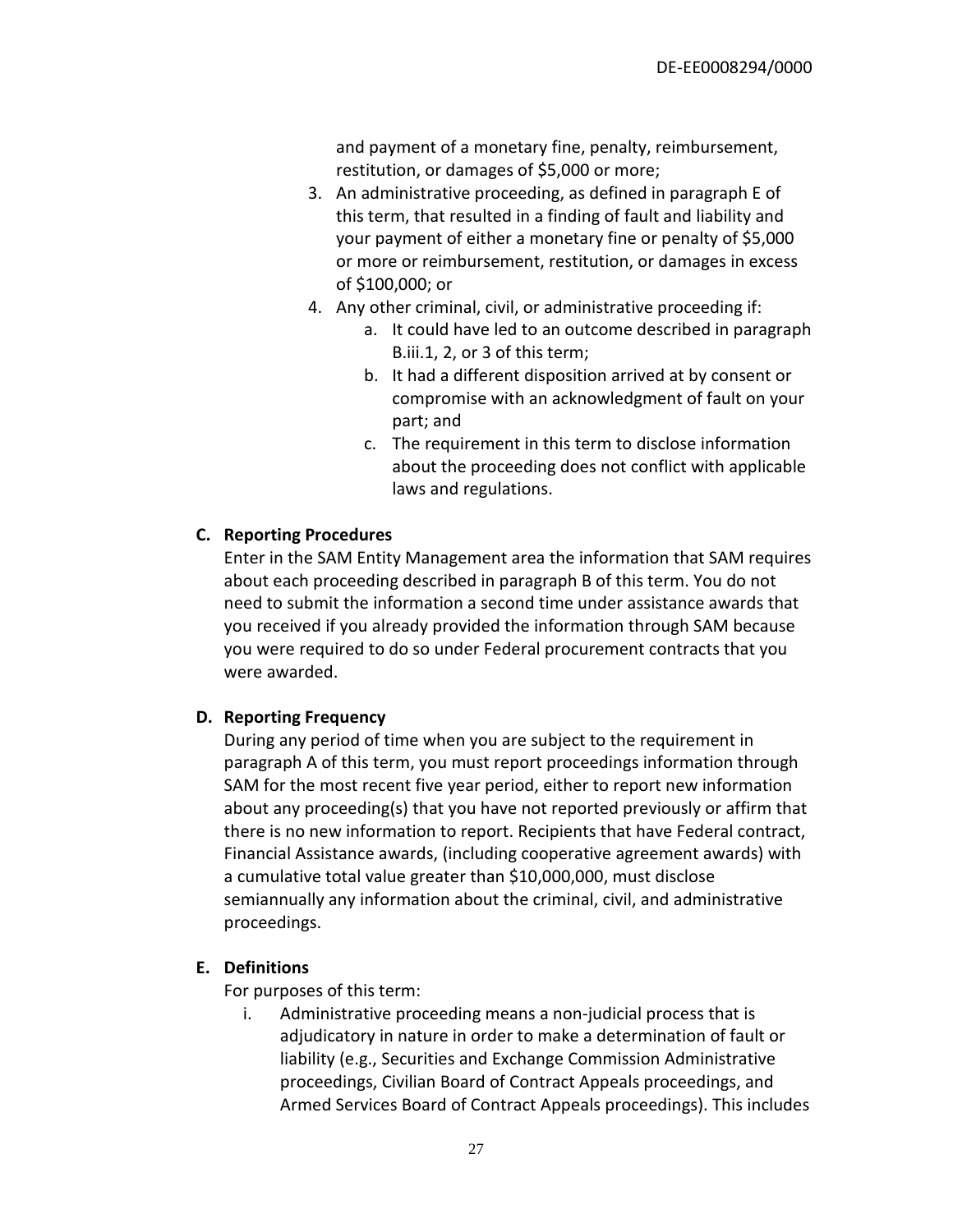proceedings at the Federal and State level but only in connection with performance of a Federal contract or Financial Assistance awards. It does not include audits, site visits, corrective plans, or inspection of deliverables.

- ii. Conviction means a judgment or conviction of a criminal offense by any court of competent jurisdiction, whether entered upon a verdict or a plea, and includes a conviction entered upon a plea of *nolo contendere*.
- iii. Total value of currently active Financial Assistance awards, cooperative agreements and procurement contracts includes—
	- 1. Only the Federal share of the funding under any Federal award with a recipient cost share or match; and
	- 2. The value of all expected funding increments under a Federal award and options, even if not yet exercised.

## <span id="page-27-0"></span>**Term 41. SEP ARRA FUNDED FINANCING PROGRAM REQUIREMENTS**

- a. Under the annual SEP formula award, the grantee may continue its financing program(s) capitalized with SEP Recovery Act funds beyond the period of performance of the Recovery Act award. To ensure the continuation of the required reporting and DOE oversight of the federal requirements that apply to the federally funded financing programs in perpetuity or so long as the grantee continues to operate the programs, the grantee is subject to the terms and conditions of the SEP formula award and the Recovery Act terms and conditions set forth in the grantee's original Recovery Act award. The Recovery Act terms and conditions applicable to the financing program(s) (Appendix A) are hereby incorporated into the grantee's annual SEP formula award and will remain incorporated into the award so long as the grantee chooses to continue to operate the financing program(s) capitalized with Recovery Act funds.
- b. The Recovery Act terms incorporated into the annual SEP award are only applicable to grantee's financing program(s) capitalized with SEP Recovery Act funds, and only where the grantee chooses to continue operating the financing program beyond the period of performance of the Recovery Act award. The Recovery Act terms incorporated into the annual SEP award do not extend to the other programs funded under the annual SEP award. Nor does this action extend to other activities funded under the grantee's SEP Recovery Act award.
- c. Continued administration of the existing financingR program(s) beyond the period of performance of the Recovery Act award, including the necessary reporting, is an eligible use of annual SEP formula award funds as set forth in 10 CFR 420.17(a)(3). Use of annual SEP formula award funds for the administration of a financing program capitalized with Recovery Act funds does not constitute a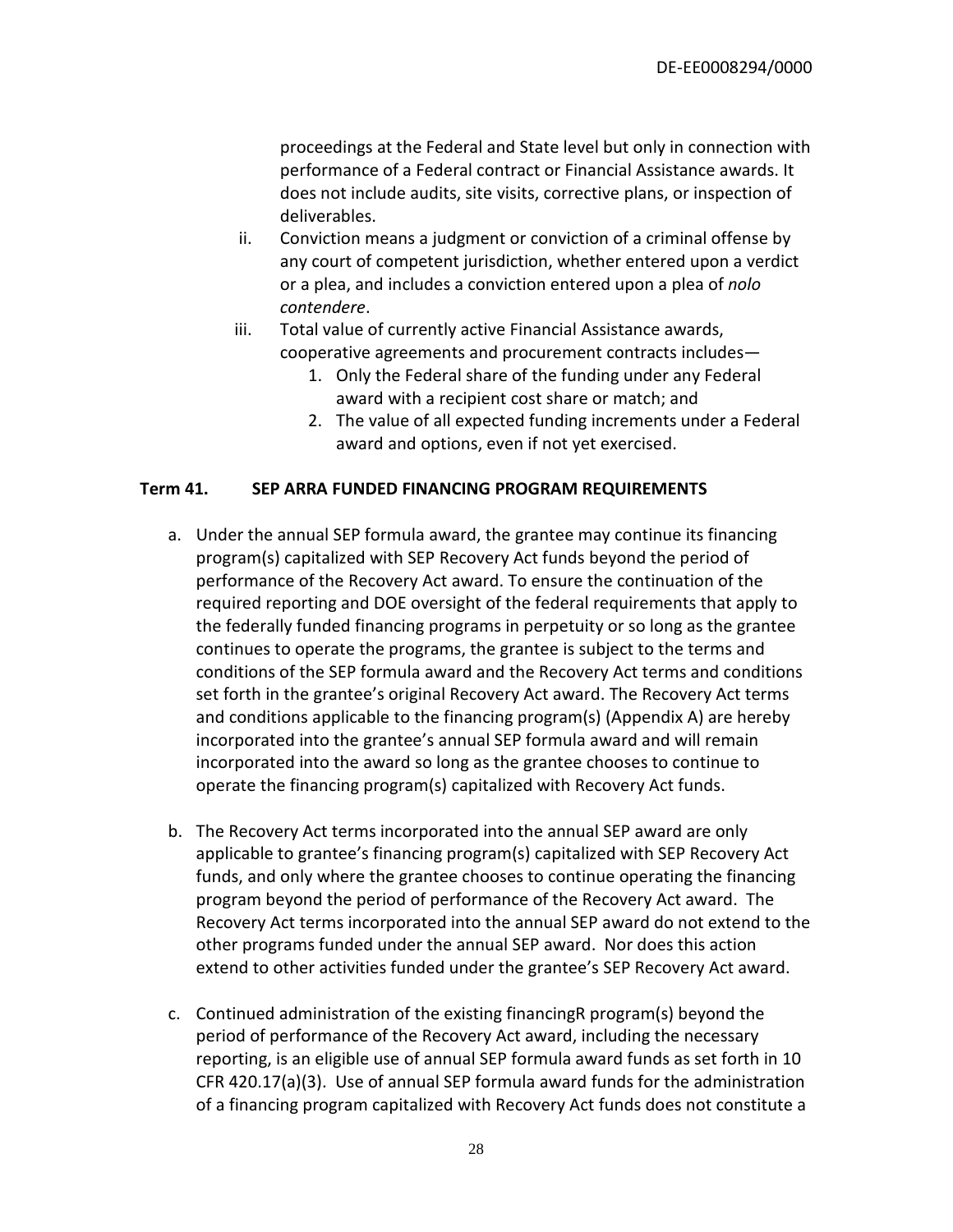comingling of funds. If the grantee or third party administrator elects to discontinue a financing program, the grantee may elect to move funds to other eligible currently approved SEP program activities for energy efficiency measures and renewable energy measures, upon written approval by the DOE Contracting Officer.

- d. The NEPA provision for the financing program(s) capitalized with Recovery Act funds are incorporated into the annual SEP award by reference. If the Grantee utilized the SEP NEPA Template under the SEP Recovery Act Award, then it will be extended into the annual SEP award for the financing program. If the Grantee did not utilize the SEP NEPA Template, the Grantee must continue to submit projects for individual NEPA review.
- e. *If the grantee later (1) adds to or modifies the activities reviewed and approved under the original DOE NEPA determination or (2) opts to discontinue the financing program and move the funds to another currently eligible SEP activity,* the grantee must notify the DOE Project Officer before proceeding with the new activities. Those additions or modifications are subject to review by the NEPA Compliance Officer and approval by the DOE Contracting Officer. Recipients are restricted from taking any action using Federal funds, which would have an adverse effect on the environment or limit the choice of reasonable alternatives prior to DOE providing a final NEPA determination. DOE may require the grantee to submit additional information to support a revised NEPA determination. Should the grantee move forward with activities that are not authorized for Federal funding by the DOE Contracting Officer in advance of the final NEPA determination, the grantee is doing so at risk of not receiving Federal funding and such costs may not be recognized as allowable cost match.
- f. By accepting this award or amendment, the grantee agrees to comply with the provisions listed below for financing programs capitalized with Recovery Act funds (see Appendix A for full text of provisions):
- **SPECIAL PROVISIONS RELATING TO WORK FUNDED UNDER AMERICAN RECOVERY AND REINVESTMENT ACT OF 2009 (MAR 2009)**
- **REQUIRED USE OF AMERICAN IRON, STEEL, AND MANUFACTURED GOODS (COVERED UNDER INTERNATIONAL AGREEMENTS)--SECTION 1605 OF THE AMERICAN RECOVERY AND REINVESTMENT ACT OF 2009**
- **WAGE RATE REQUIREMENTS UNDER SECTION 1606 OF THE RECOVERY ACT**
- **RECOVERY ACT TRANSACTIONS LISTED IN SCHEDULE OF EXPENDITURES OF FEDERAL AWARDS AND RECIPIENT RESPONSIBILITIES FOR INFORMING SUBRECIPIENTS**
- **HISTORIC PRESERVATION**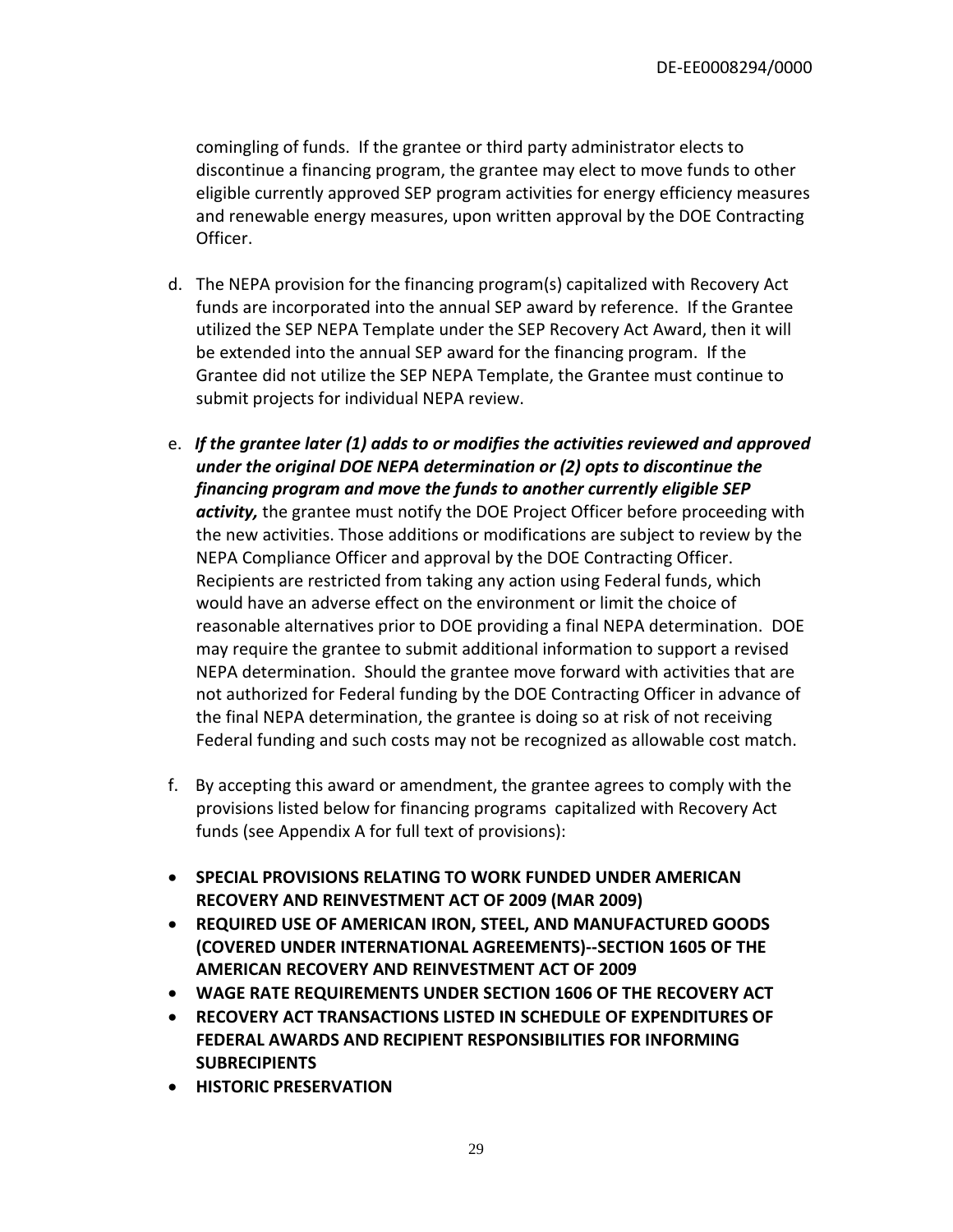- **DAVIS BACON ACT AND CONTRACT WORK HOURS AND SAFETY STANDARDS ACT**
- **RECIPIENT FUNCTIONS**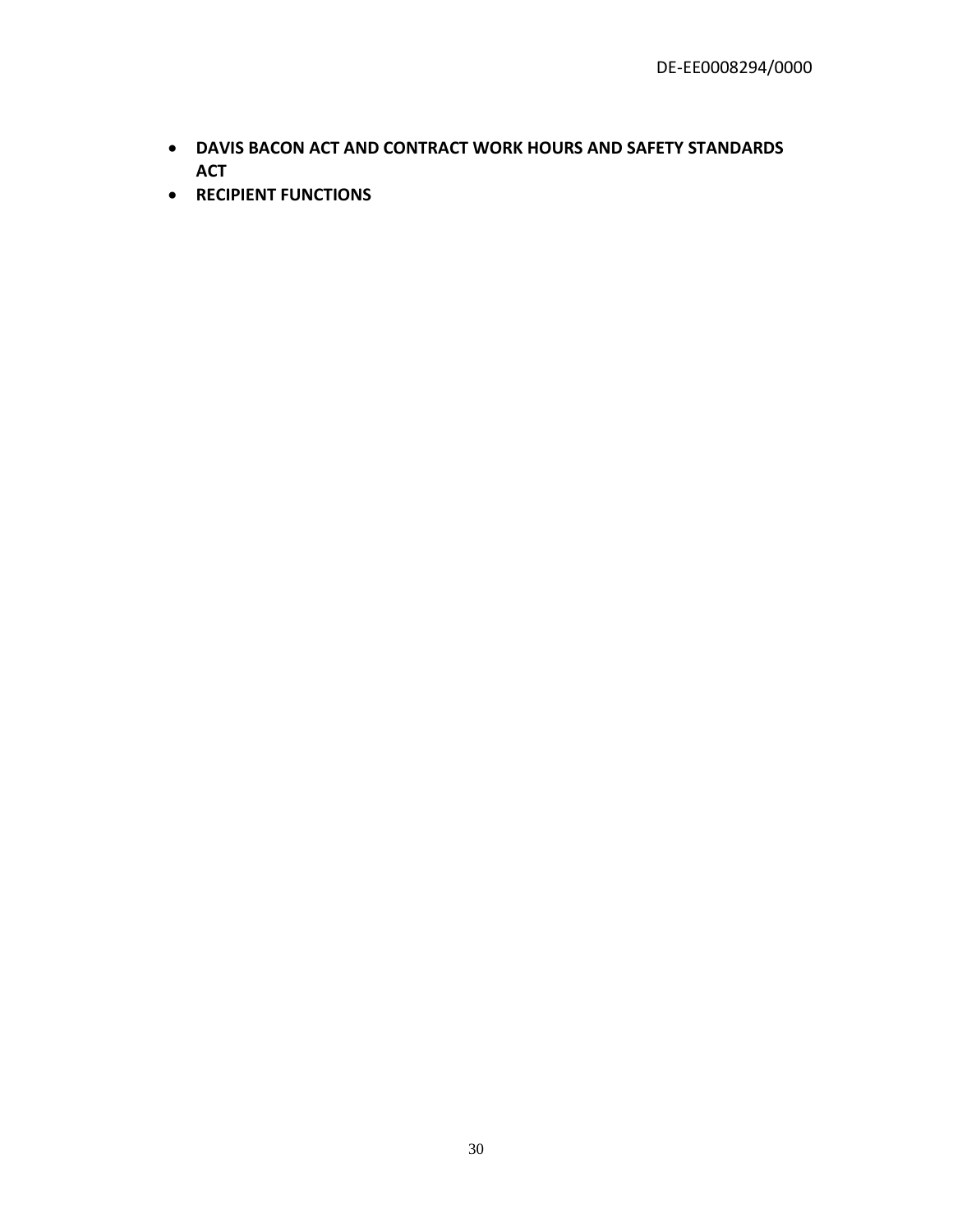| <b>Statutory/Regulatory/and Executive Based Requirements</b>                                                                                                                                                                                                                                                                                                               |                                                                                                                                               | <b>Used For:</b>                                                                                                                                                                                                    |                                                          | Requirement(s) that should be noted by the recipient                                                                                                                                                                                                                                                              |
|----------------------------------------------------------------------------------------------------------------------------------------------------------------------------------------------------------------------------------------------------------------------------------------------------------------------------------------------------------------------------|-----------------------------------------------------------------------------------------------------------------------------------------------|---------------------------------------------------------------------------------------------------------------------------------------------------------------------------------------------------------------------|----------------------------------------------------------|-------------------------------------------------------------------------------------------------------------------------------------------------------------------------------------------------------------------------------------------------------------------------------------------------------------------|
| <b>National Policy Requirements</b><br>Applicable to all research agencies:                                                                                                                                                                                                                                                                                                | <b>Type of Award</b>                                                                                                                          | <b>Type of Recipient</b>                                                                                                                                                                                            | <b>Specific Situation</b>                                |                                                                                                                                                                                                                                                                                                                   |
| a) Nondiscrimination                                                                                                                                                                                                                                                                                                                                                       |                                                                                                                                               |                                                                                                                                                                                                                     |                                                          |                                                                                                                                                                                                                                                                                                                   |
| By signing or accepting funds under the agreement, the recipient<br>agrees that it will comply with applicable provisions of the<br>following, national policies prohibiting discrimination:                                                                                                                                                                               |                                                                                                                                               |                                                                                                                                                                                                                     |                                                          |                                                                                                                                                                                                                                                                                                                   |
| a. On the basis of race, color, or national origin, in Title VI of the<br>Civil Rights Act of 1964 (42 U.S.C. 2000d, et seq.), as implemented agreements, and other<br>by:<br>NSF at 45 CFR Part 611<br>NASA at 14 CFR Part 1250<br>DOE at 10 CFR Part 1040<br>EPA at 40 CFR Parts 7 and 12<br>USDA at 7 CFR Part 15<br>DOC at 15 CFR Part 8<br>HHS at 45 CFR Part 80 & 81 | Grants, cooperative<br>financial assistance                                                                                                   | All                                                                                                                                                                                                                 | All                                                      | The following regulations require the recipient to flow down requirements<br>to subrecipients.<br>NSF at 45 CFR Part 611<br>NASA at 14 CFR Part 1250<br>DOE at 10 CFR Part 1040<br>EPA at 40 CFR Parts 7 and 12<br>USDA at 7 CFR Part 15<br>DOC at 15 CFR Part 8<br>HHS at 45 CFR Part 80 & 81                    |
| b. On the basis of race, color, religion, sex, or national origin, in<br>Executive Order 11246 [3 CFR, 1964-1965 Comp., p. 339], as<br>implemented by Department of Labor regulations at 41 CFR Part<br>60.<br>EPA at 40 CFR Parts 7 and 12                                                                                                                                | Grants, cooperative<br>agreements, and other<br>prime awards defined at 40<br>CFR 60-1.3 as "Federally<br>assisted construction<br>contract." | All                                                                                                                                                                                                                 | Awards under which<br>construction is to be done.        | 41 CFR 60-1.4(b) prescribes a clause that recipients must include in<br>federally assisted, construction awards and subawards [60-1.4(d) allows<br>incorporation by reference]. This requirement also is at: 32 CFR 33.36(I)<br>(3) and at paragraphs 1. of Appendices A to 32 CFR Part 32 and 32 CFR Part<br>34. |
| c. On the basis of sex or blindness, in Title IX of the Education<br>Amendments of 1972 (20 U.S.C. 1681, et seq.).<br>DOE at 10 CFR Part 1040<br>DOC at 15 CFR Part 8a<br>HHS at 45 CFR Part 86<br>NASA at 14 CFR Part 1253<br>EPA at 40 CFR Parts 7 and 12                                                                                                                | Grants, cooperative<br>agreements, and other<br>financial assistance<br>included at 20 U.S.C. 1682.                                           | Educational institution [for<br>sex discrimination, excepts<br>all Institution controlled by financial assistance.<br>religious organization,<br>when inconsistent with the<br>organization's religious<br>tenets]. | All educational program or<br>activity receiving Federal |                                                                                                                                                                                                                                                                                                                   |
| d. On the basis of age, in the Age Discrimination Act of 1975 (42<br>U.S.C. 6101, et seq.), as implemented by Department of Health<br>and Human Services regulations at 45 CFR part 90.<br>NSF at 45 CFR Part 617<br>NASA at 14 CFR Part 1252<br>DOE at 10 CFR Part 1040<br>HHS at 45 CFR Part 90 & 91<br>EPA at 40 CFR Parts 7 and 12<br>DOC at 15 CFR Part 20            | Grants, cooperative<br>agreements, and other<br>lawards defined at 45 CFR<br>90.4 as "Federal financial<br>assistance."                       | All                                                                                                                                                                                                                 | All                                                      | 45 CFR 90.4 requires the recipient to flow down requirements to<br>subrecipients [definition of "recipient" at 45 CFR 90.4 includes entities to<br>which assistance is extended indirectly, through another recipient].                                                                                           |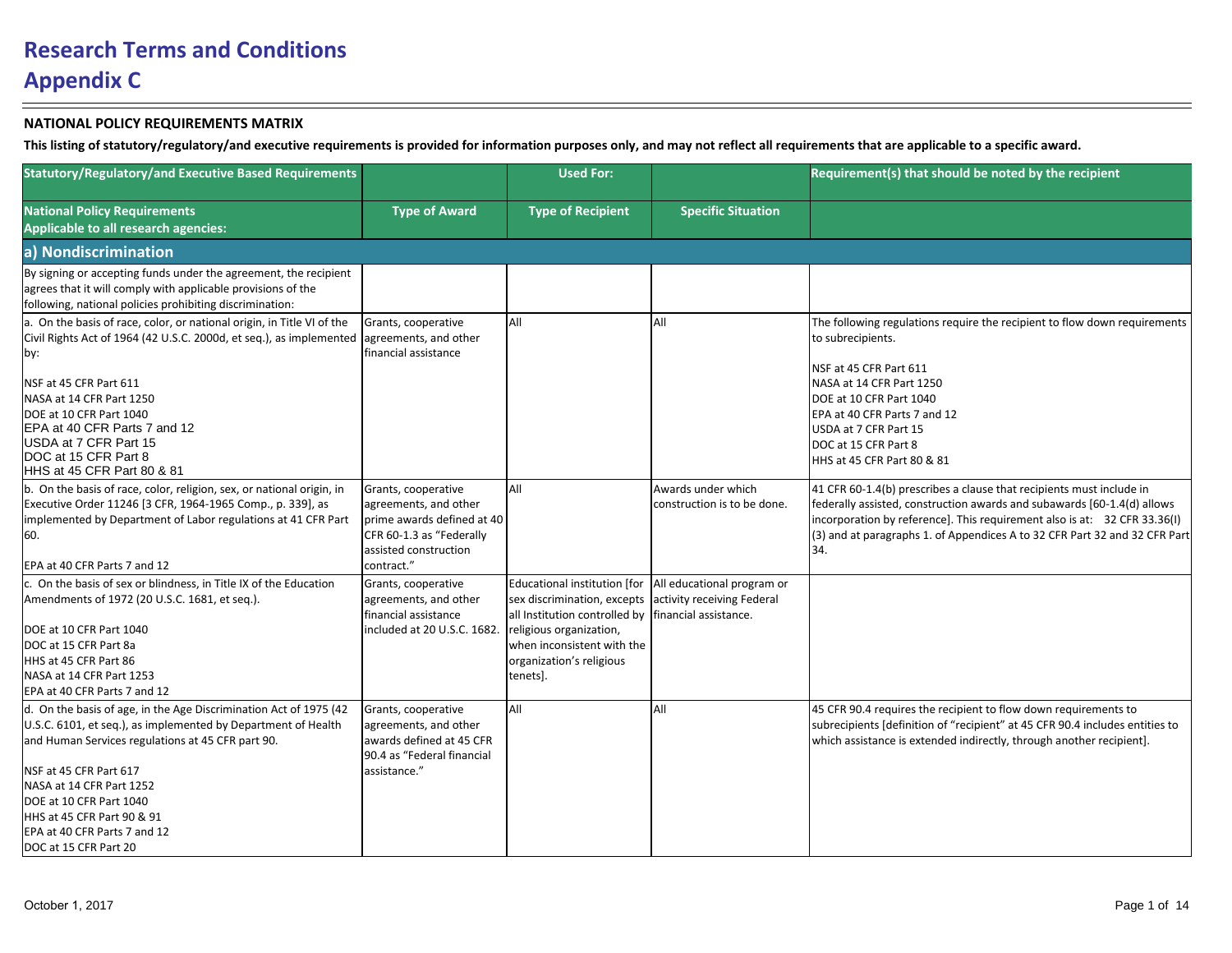| <b>Statutory/Regulatory/and Executive Based Requirements</b>                                                                                                                                   |                                                                                                      | <b>Used For:</b>         |                                                                                                                                            | Requirement(s) that should be noted by the recipient                                                                              |
|------------------------------------------------------------------------------------------------------------------------------------------------------------------------------------------------|------------------------------------------------------------------------------------------------------|--------------------------|--------------------------------------------------------------------------------------------------------------------------------------------|-----------------------------------------------------------------------------------------------------------------------------------|
| <b>National Policy Requirements</b><br>Applicable to all research agencies:                                                                                                                    | <b>Type of Award</b>                                                                                 | <b>Type of Recipient</b> | <b>Specific Situation</b>                                                                                                                  |                                                                                                                                   |
| e. On the basis of handicap, in:<br>1. Section 504 of the Rehabilitation Act of 1973 (29 U.S.C. 794), as<br>implemented by Department of Justice regulations at 28 CFR Part<br>41 and          | Grants, cooperative<br>agreements, and other<br>awards included in "Federal<br>financial assistance" | All                      | lail                                                                                                                                       | Requirements flow down to subawards ["recipient," includes entities<br>receiving assistance indirectly through other recipients]. |
| DOC at 15 CFR Part 8b<br>NSF at 45 CFR Part 605<br>NASA at 14 CFR Part 1251<br>DOE at 10 CFR Part 1040<br>EPA at 40 CFR Parts 7 and 12<br>USDA at 7 CFR Part 15b<br>HHS at 45 CFR Part 84 & 85 |                                                                                                      |                          |                                                                                                                                            |                                                                                                                                   |
| 2. The Architectural Barriers Act of 1968 (42 U.S.C. 4151, et seq.).                                                                                                                           | Grant or Ioan                                                                                        | All                      | Construction or alteration of<br>buildings or facilities, except<br>those restricted to use only by<br>able-bodied uniformed<br>personnel. |                                                                                                                                   |
| 3. Americans with Disabilities Act<br>42 USC 12101 et. seq                                                                                                                                     | All                                                                                                  | All                      |                                                                                                                                            |                                                                                                                                   |
| b) Live Organisms                                                                                                                                                                              |                                                                                                      |                          |                                                                                                                                            |                                                                                                                                   |
| By signing or accepting funds under the agreement, the recipient<br>assures that it will comply with applicable provisions of the<br>following national policies concerning live organisms:    |                                                                                                      |                          |                                                                                                                                            |                                                                                                                                   |
| 1. For human subjects:                                                                                                                                                                         |                                                                                                      |                          |                                                                                                                                            |                                                                                                                                   |
| a. For human subjects, the Common Federal Policy for the<br>Protection of Human Subjects. Codified by the:                                                                                     | laii                                                                                                 | All                      | Research, development, test,<br>or evaluation involving live<br>human subjects, with some                                                  | Requirements flow down to subrecipients                                                                                           |
| DOC at 15 CFR Part 27<br>DHHS at 45 CFR Part 46<br>NSF at 45 CFR Part 690<br>NASA at 14 CFR Part 1230<br>DOE at 10 CFR Part 745<br>EPA at 40 CFR Parts 26 and 40<br>USDA at 7 CFR Part 1c      |                                                                                                      |                          | exceptions [see agency<br>implementations for<br>exemptions.                                                                               |                                                                                                                                   |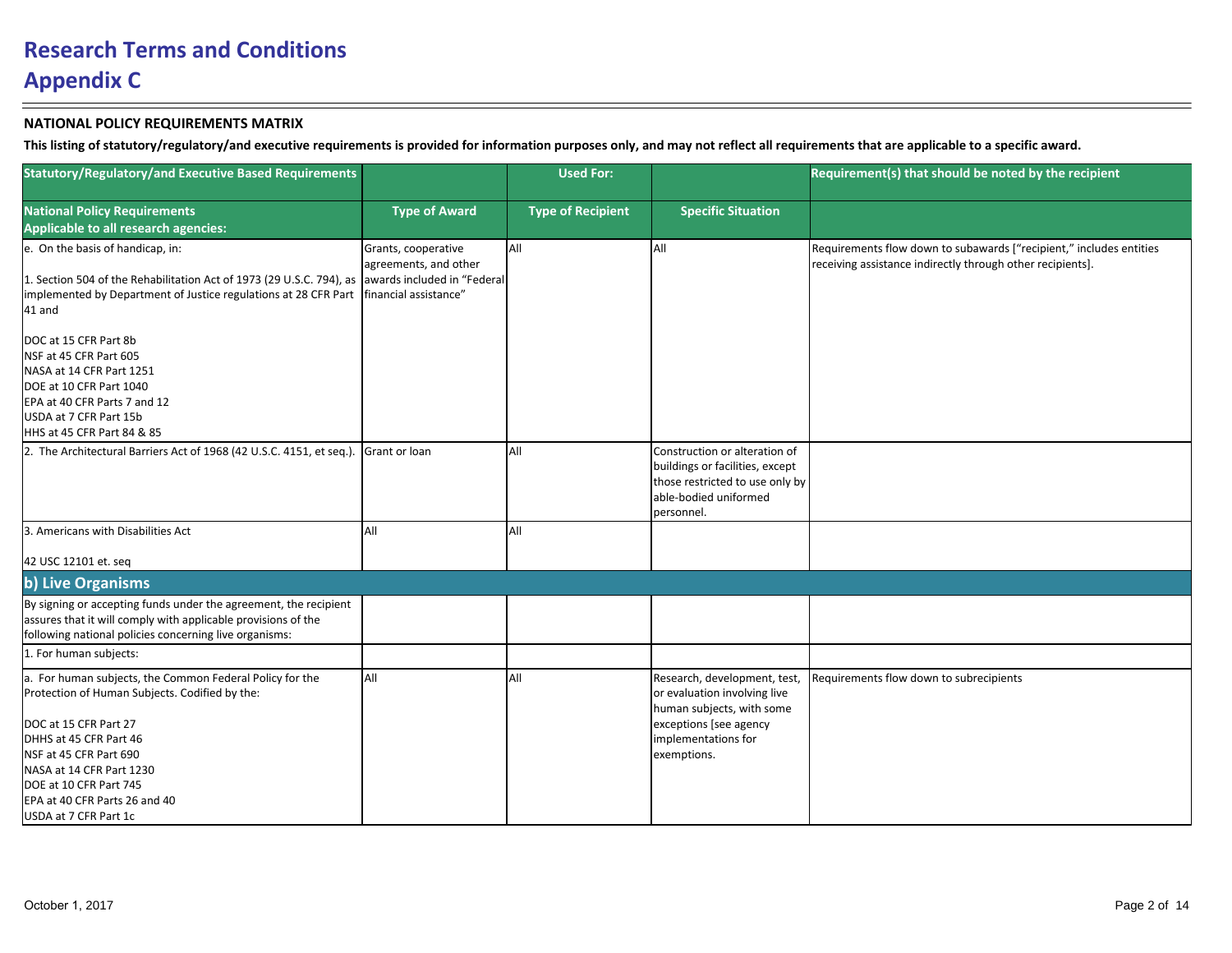| <b>Statutory/Regulatory/and Executive Based Requirements</b>                                                                                                                                                                                                                                                                                                                                                                                                                                                                                                                                                                                                                                                                                                                                 |                      | <b>Used For:</b>         |                                                                                                                                                                                                            | Requirement(s) that should be noted by the recipient                                                                                                                                                                                                                                                    |
|----------------------------------------------------------------------------------------------------------------------------------------------------------------------------------------------------------------------------------------------------------------------------------------------------------------------------------------------------------------------------------------------------------------------------------------------------------------------------------------------------------------------------------------------------------------------------------------------------------------------------------------------------------------------------------------------------------------------------------------------------------------------------------------------|----------------------|--------------------------|------------------------------------------------------------------------------------------------------------------------------------------------------------------------------------------------------------|---------------------------------------------------------------------------------------------------------------------------------------------------------------------------------------------------------------------------------------------------------------------------------------------------------|
| <b>National Policy Requirements</b><br>Applicable to all research agencies:                                                                                                                                                                                                                                                                                                                                                                                                                                                                                                                                                                                                                                                                                                                  | <b>Type of Award</b> | <b>Type of Recipient</b> | <b>Specific Situation</b>                                                                                                                                                                                  |                                                                                                                                                                                                                                                                                                         |
| b. Human Stem Cell Research                                                                                                                                                                                                                                                                                                                                                                                                                                                                                                                                                                                                                                                                                                                                                                  | As applicable        | All                      | Research involving Human<br><b>Stem Cells</b>                                                                                                                                                              | NIH Guidelines and Registry of cell lines meeting the Federal requirements<br>are found at: http://stemcells.nih.gov/index.asp                                                                                                                                                                          |
| In accordance with the President's Executive Order 13505 of<br>March 9, 2009, and July 30, 2009 Memorandum for the Heads of<br><b>Executive Departments and Agencies. See NIH Guidelines for</b><br>Human Stem Cell Research, July 7, 2009.                                                                                                                                                                                                                                                                                                                                                                                                                                                                                                                                                  |                      |                          |                                                                                                                                                                                                            | Other Federal, State or Local laws may also apply                                                                                                                                                                                                                                                       |
| Other regulations that may apply:<br>HHS Human Subjects Protection Regulation, 45 CFR Pt 46<br>FDA Regulations governing INDs or IDEs (Title 21 CFR Parts 312 or<br>$ 812\rangle$<br>FDA IRB & informed consent regulations (Title 21 CFR Parts 50 &<br>56)<br>Research on Transplantation of Fetal Tissue (PHS Act 489A)                                                                                                                                                                                                                                                                                                                                                                                                                                                                    |                      |                          |                                                                                                                                                                                                            |                                                                                                                                                                                                                                                                                                         |
| c. P.L. 104-191 Health Insurance Portability and Accountability<br>Act (HIPAA)<br>45 CFR Part 160 and Subparts A and E of Part 164 Subpart C to be                                                                                                                                                                                                                                                                                                                                                                                                                                                                                                                                                                                                                                           | As applicable        | <b>Covered Entities</b>  | As applicable                                                                                                                                                                                              | Limits uses of protected health information (PHI) collected or maintained<br>by researchers within a covered entity or access to PHI from a covered<br>entity. Research uses do not require Business Associate Agreements<br>(defined at 45 CFR part 164 504 (e)(1) between collaborating institutions. |
| effective 4/20/2005 (Security)<br>2. For animals:                                                                                                                                                                                                                                                                                                                                                                                                                                                                                                                                                                                                                                                                                                                                            | laii                 | All                      |                                                                                                                                                                                                            | Guidance available at http://privacyruleandresearch.nih.gov/<br>Requirements flow down to subrecipients                                                                                                                                                                                                 |
| a. Rules on animal acquisition, transport, care, handling, and use<br>in: (i) 9 CFR Parts 1-4, Department of Agriculture rules that<br>implement the Laboratory Animal Welfare Act of 1966 (7<br>US+A160C. 2131-2156). Public Health Service Agencies must<br>follow requirements in the PHS Policy on Humane Care and Use of<br>Laboratory Animals, which implements PL 99-158, Sec. 495. NASA<br>requirements for animal welfare are set forth at 14 CFR Part 1232<br>EPA at 40 CFR Part 40. For USDA/CSREES, "In the case of domestic<br>farm animals housed under farm conditions, the institution should<br>adhere to the principles stated in the Guide for the Care and Use<br>of Agricultural Animals in Agriculture and Teaching, Federation of<br>Animal Science Societies, 1999." | <b>AII</b>           | All                      | Research, experimentation, or<br>testing involving the use of<br>animals USDA regulations<br>exempt birds, most rats and<br>mice bred for research, and<br>farm animals used for<br>agricultural research. |                                                                                                                                                                                                                                                                                                         |
| b. Rules of the Departments of Interior (50 CFR Parts 10-24) and<br>Commerce (50 CFR Parts 217-227) implementing laws and<br>conventions on the taking, possession, transport, purchase, sale,<br>export, or import of wildlife and plants, including the: Endangered<br>Species Act of 1973 (16 U.S.C. 1531-1543); Marine Mammal<br>Protection Act (16 U.S.C. 1361-1384); Lacey Act (18 U.S.C. 42); and<br>Convention on International Trade in Endangered Species of Wild<br>Fauna and Flora.                                                                                                                                                                                                                                                                                              | <b>JAII</b>          | All                      | Activities which may involve<br>or impact wildlife and plants.                                                                                                                                             |                                                                                                                                                                                                                                                                                                         |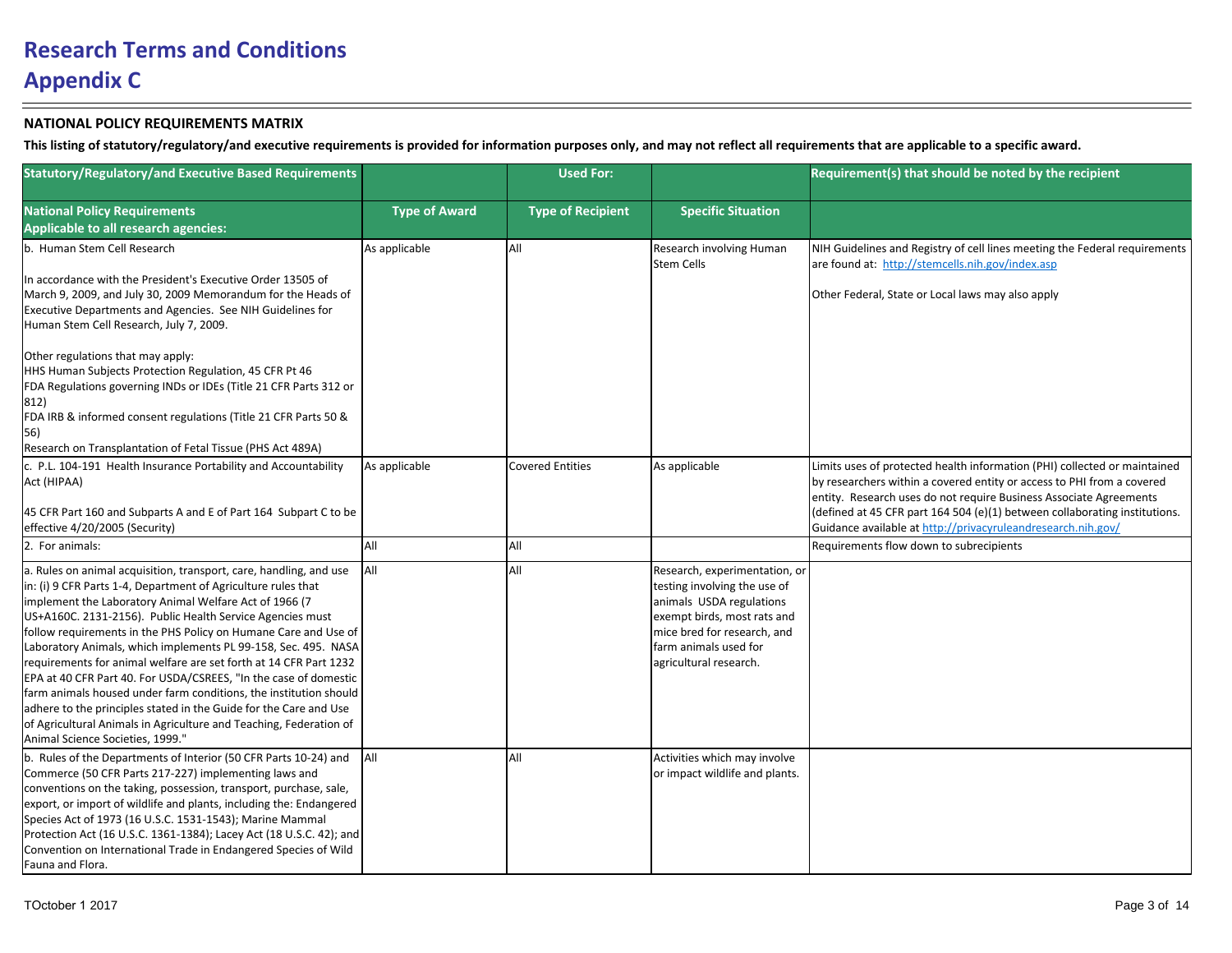| <b>Statutory/Regulatory/and Executive Based Requirements</b>                                                                                                                                                                                                                                                                                                                                                                                                                                                                                                                                                                                                                                                         |                                                                                                 | <b>Used For:</b>         |                                                                                                | Requirement(s) that should be noted by the recipient                                                                                                                                                                                                                                                                                                                                                                                                                                                                                                                         |
|----------------------------------------------------------------------------------------------------------------------------------------------------------------------------------------------------------------------------------------------------------------------------------------------------------------------------------------------------------------------------------------------------------------------------------------------------------------------------------------------------------------------------------------------------------------------------------------------------------------------------------------------------------------------------------------------------------------------|-------------------------------------------------------------------------------------------------|--------------------------|------------------------------------------------------------------------------------------------|------------------------------------------------------------------------------------------------------------------------------------------------------------------------------------------------------------------------------------------------------------------------------------------------------------------------------------------------------------------------------------------------------------------------------------------------------------------------------------------------------------------------------------------------------------------------------|
| <b>National Policy Requirements</b><br>Applicable to all research agencies:                                                                                                                                                                                                                                                                                                                                                                                                                                                                                                                                                                                                                                          | <b>Type of Award</b>                                                                            | <b>Type of Recipient</b> | <b>Specific Situation</b>                                                                      |                                                                                                                                                                                                                                                                                                                                                                                                                                                                                                                                                                              |
| c) Environmental Standards                                                                                                                                                                                                                                                                                                                                                                                                                                                                                                                                                                                                                                                                                           |                                                                                                 |                          |                                                                                                |                                                                                                                                                                                                                                                                                                                                                                                                                                                                                                                                                                              |
| By signing the agreement or accepting funds under this<br>agreement, the recipient assures that it will:                                                                                                                                                                                                                                                                                                                                                                                                                                                                                                                                                                                                             |                                                                                                 |                          |                                                                                                |                                                                                                                                                                                                                                                                                                                                                                                                                                                                                                                                                                              |
| 1. Comply with applicable provisions of the Clean Air Act (42 U.S.C. All<br>7401, et. Seq.) and Clean Water Act (33 U.S.C. 1251, et. seq.), as<br>implemented by Executive Order 11738 [3 CFR, 1971-1975 Comp.,<br>p. 799]                                                                                                                                                                                                                                                                                                                                                                                                                                                                                           |                                                                                                 | All                      | All, for Clean Air Act, Clean<br>Water Act, and Executive<br>Order 11738.                      | Requirements flow down to subrecipients                                                                                                                                                                                                                                                                                                                                                                                                                                                                                                                                      |
| EPA at 40 CFR Part 6                                                                                                                                                                                                                                                                                                                                                                                                                                                                                                                                                                                                                                                                                                 |                                                                                                 |                          |                                                                                                |                                                                                                                                                                                                                                                                                                                                                                                                                                                                                                                                                                              |
| 2. Identify to the awarding agency all impact this award may have<br>lon:                                                                                                                                                                                                                                                                                                                                                                                                                                                                                                                                                                                                                                            |                                                                                                 |                          |                                                                                                |                                                                                                                                                                                                                                                                                                                                                                                                                                                                                                                                                                              |
| a. The quality of the human environment, and provide help the<br>agency may need to comply with the National Environmental<br>Policy Act (NEPA, at 42 U.S.C. 4321, et. seq.) and to prepare<br>Environmental Impact Statements or other required<br>environmental documentation. In such cases, the recipient agrees<br>to take no action that will have an adverse environmental impact<br>(e.g., physical disturbance of a site such as breaking of ground)<br>until the agency provides written notification of compliance with<br>the environmental impact analysis process.<br>NSF at 45 CFR Part 640<br>DOE at 10 CFR Part 1021<br>EPA at 40 CFR Part 6<br>NASA at 14 CFR Part 1216<br>USDA at 7 CFR Part 3407 | <b>A</b> II                                                                                     | All                      | All actions that may affect the<br>environment                                                 |                                                                                                                                                                                                                                                                                                                                                                                                                                                                                                                                                                              |
| b. Flood-prone areas, and provide help the agency may need to<br>comply with the National Flood Insurance Act of 1968 and Flood<br>Disaster Protection Act of 1973 (42 U.S.C. 4001, et. seq.), which<br>require flood insurance, when available, for Federally assisted<br>construction or acquisition in flood-prone areas.<br>DOE at 10 CFR Part 1022                                                                                                                                                                                                                                                                                                                                                              | laii                                                                                            | All                      | land acquisition or<br>development, with some<br>exceptions [see 42 U.S.C.<br>4001, et. seq.]. | Awards involving construction, The Council on Environmental Quality's regulations for implementing<br>NEPA are at 40 C.F.R. Parts 1500-1508. Executive Order 11514 [3 CFR,<br>1966-1970 Comp., p. 902], as amended by Executive Order 11991, sets<br>policies and procedures for considering actions in the U.S. Executive<br>Orders 11988 [3 CFR, 1977 Comp., p. 117] and 11990 [3 CFR, 1977 Comp.,<br>$ p. 121]$ specify additional considerations, when actions involve floodplains<br>or wetlands, respectively.                                                         |
| c. Coastal barriers, and provide help the agency may need to<br>comply with the Coastal Barriers Resource Act (16 U.S.C. 3501, et.<br>seq.), concerning preservation of barrier resources.<br>EPA at 40 CFR Part 6                                                                                                                                                                                                                                                                                                                                                                                                                                                                                                   | Grants, cooperative<br>agreements, and other<br>"financial assistance" (see<br>42 U.S.C. 4003). | All                      | Awards that may affect<br>Gulf coasts and Great Lakes'<br>shores                               | 42 U.S.C. 4012a prohibits awards for acquisition or construction in flood-<br>barriers along the Atlantic and prone areas (Federal Emergency Management Agency publishes lists of<br>such areas in the Federal Register), unless recipient has required insurance.<br>If action is in a floodplain, Executive Order 11988 [3 CFR, 1977 Comp., p.<br>[117] specifies additional pre-award procedures for Federal agencies.<br>Recipients are to apply requirements to subawards ("financial assistance,"<br>defined at 42 U.S.C. 4003, includes indirect Federal assistance). |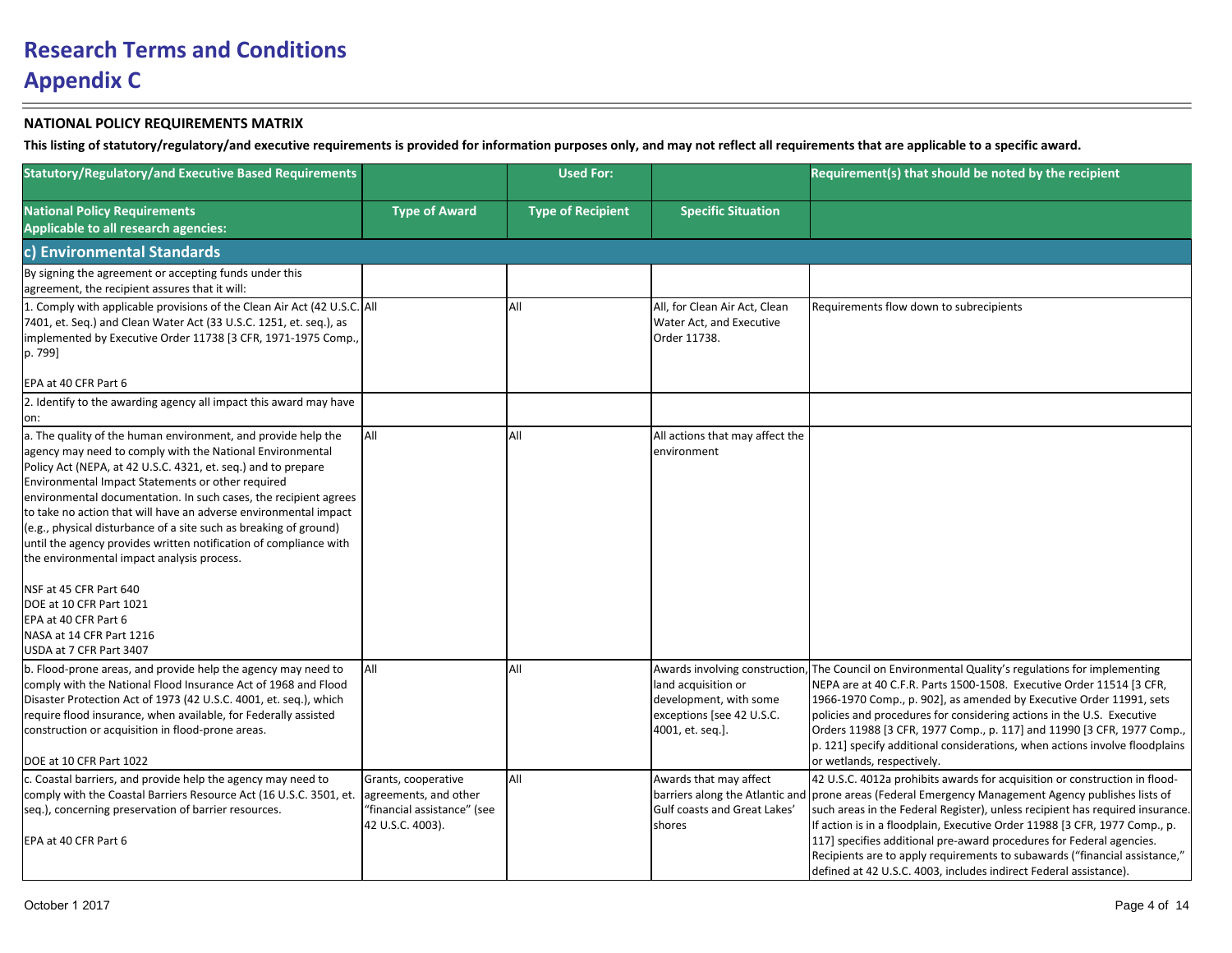| <b>Statutory/Regulatory/and Executive Based Requirements</b>                                                                                                                                                                             |                                                                                                 | <b>Used For:</b>                                                                      |                                                                                                                       | Requirement(s) that should be noted by the recipient                                                                                                                                                    |
|------------------------------------------------------------------------------------------------------------------------------------------------------------------------------------------------------------------------------------------|-------------------------------------------------------------------------------------------------|---------------------------------------------------------------------------------------|-----------------------------------------------------------------------------------------------------------------------|---------------------------------------------------------------------------------------------------------------------------------------------------------------------------------------------------------|
| <b>National Policy Requirements</b><br>Applicable to all research agencies:                                                                                                                                                              | <b>Type of Award</b>                                                                            | <b>Type of Recipient</b>                                                              | <b>Specific Situation</b>                                                                                             |                                                                                                                                                                                                         |
| d. All existing or proposed component of the National Wild and<br>Scenic Rivers system, and provide help the agency may need to<br>comply with the Wild and Scenic Rivers Act of 1968 (16 U.S.C.<br>1271, et seq.).                      | Grants, cooperative<br>agreements, and other<br>"financial assistance" (see<br>16 U.S.C. 3502). | All                                                                                   | Awards that may affect<br>existing or proposed element<br>of National Wild and Scenic<br>Rivers system.               | Requirements flow to subawards (16 U.S.C. 3502 includes indirect<br>assistance as "financial assistance").                                                                                              |
| EPA at 40 CFR Part 6                                                                                                                                                                                                                     |                                                                                                 |                                                                                       |                                                                                                                       |                                                                                                                                                                                                         |
| e. Underground sources of drinking water in areas that have an<br>aquifer that is the sole or principal drinking water source, and<br>provide help the agency may need to comply with the Safe<br>Drinking Water Act (42 U.S.C. 300h-3). | All                                                                                             | All                                                                                   | Construction in All area with<br>aquifer that the EPA finds<br>would create public health<br>hazard, if contaminated. | 42 U.S.C. 300h-3(e) precludes awards of Federal financial assistance for All<br>project that the EPA administrator determines may contaminate a sole-<br>source aquifer so as to threaten public health |
| EPA at 40 CFR Part 6                                                                                                                                                                                                                     |                                                                                                 |                                                                                       |                                                                                                                       |                                                                                                                                                                                                         |
| 3. Resource Conservation and Recovery Act<br>42 USC 6901                                                                                                                                                                                 | laii                                                                                            | Awards to states or a<br>political subdivision of a<br>state (which for this          |                                                                                                                       |                                                                                                                                                                                                         |
|                                                                                                                                                                                                                                          |                                                                                                 | purpose includes state and<br>local institutions of higher<br>education or hospitals) |                                                                                                                       |                                                                                                                                                                                                         |
| d) Health & Safety Guidelines                                                                                                                                                                                                            |                                                                                                 |                                                                                       |                                                                                                                       |                                                                                                                                                                                                         |
| By signing the agreement or accepting funds under this<br>agreement, the recipient assures it will comply with the following<br>requirements:                                                                                            |                                                                                                 |                                                                                       |                                                                                                                       |                                                                                                                                                                                                         |
| 1. Applicable OSHA Standards in Laboratories                                                                                                                                                                                             | laii                                                                                            | All                                                                                   | Research involving use of<br>hazardous chemicals or<br>bloodborne pathogens                                           | 29 CFR 1910.1030 Bloodborne Pathogens; 29 CFR 1910.1450,<br>Occupational Exposure to Hazardous Chemicals in Laboratories                                                                                |
| 2. Handling and transport of etiologic agents                                                                                                                                                                                            | laii                                                                                            | All                                                                                   | Research involving etiologic<br>agents                                                                                | Procedures for Domestic Handling and Transport of Diagnostic Specimens<br>and Etiologic Agents, 1994 (3rd ed.), H5a3doc.75, National Committee for<br>Clinical Laboratory Standards                     |
| 3. Biosafety standards in microbiological and biomedical<br>laboratories                                                                                                                                                                 | laii                                                                                            | All                                                                                   | Microbiological and<br>biomedical research                                                                            | Biosafety in Microbiological and Biomedical Laboratories; 5th Edition<br>http://www.cdc.gov/biosafety/publications/bmbl5/index.htm                                                                      |
| 4. Controlled Substances                                                                                                                                                                                                                 | laii                                                                                            | All                                                                                   | Research involving controlled<br>substances                                                                           | Drug Enforcement Administration (DEA) registration, inspection and<br>certification                                                                                                                     |
| 5. Disposal of high-level radioactive waste and spent nuclear fuel.<br>Note however, that some States are exempt if they have<br>established separate requirements.                                                                      | All                                                                                             | All                                                                                   | Research involving radioactive<br>waste and spent nuclear fuel                                                        | Nuclear Regulatory Commission Standard and Regulation, pursuant to the<br>Energy Reorganization Act of 1974, (42 USC, 5801, et seq.)                                                                    |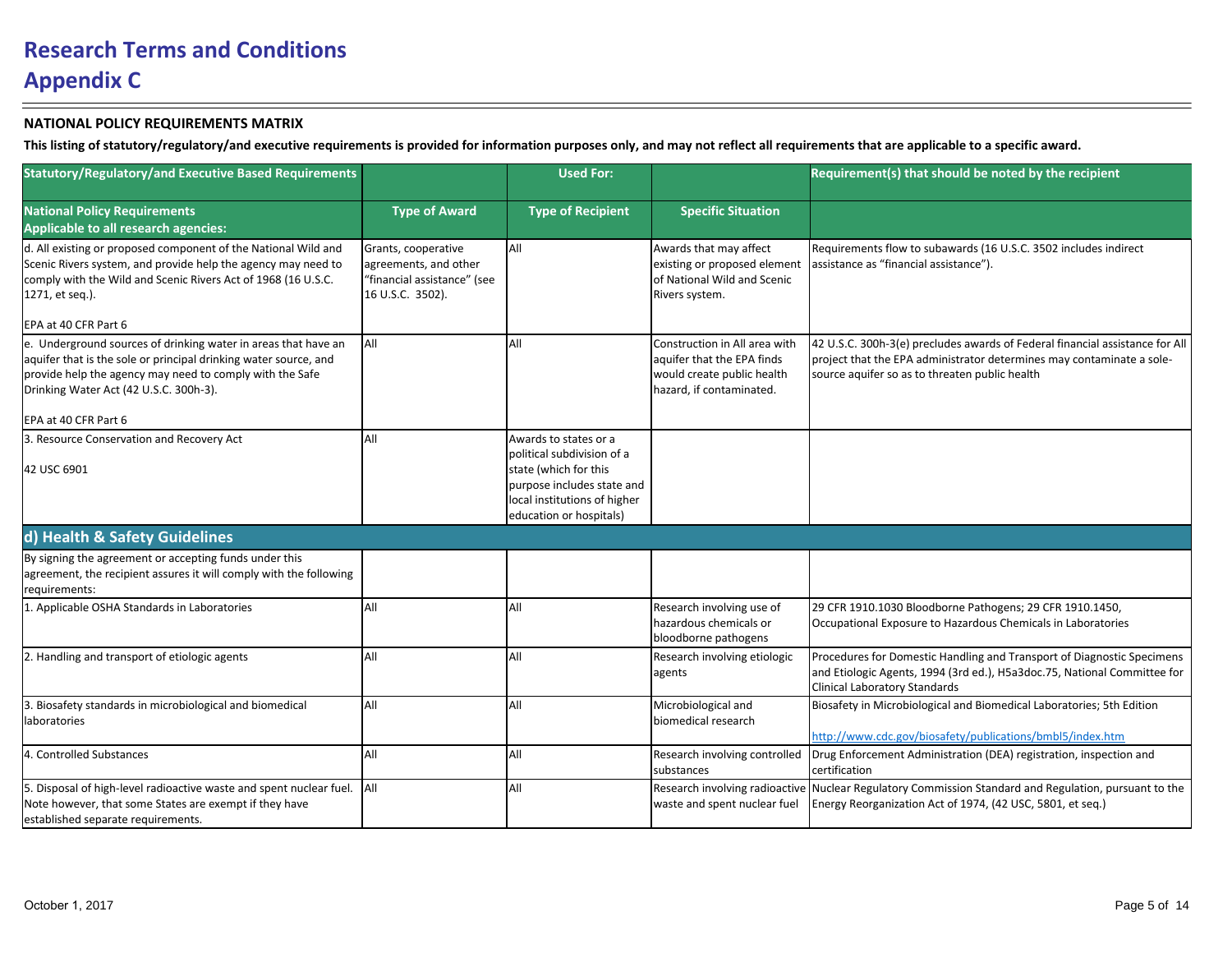| <b>Statutory/Regulatory/and Executive Based Requirements</b>                                                                                        |                                             | <b>Used For:</b>         |                                                                                                                                                                                                                                                              | Requirement(s) that should be noted by the recipient                                                                                                                                                                               |
|-----------------------------------------------------------------------------------------------------------------------------------------------------|---------------------------------------------|--------------------------|--------------------------------------------------------------------------------------------------------------------------------------------------------------------------------------------------------------------------------------------------------------|------------------------------------------------------------------------------------------------------------------------------------------------------------------------------------------------------------------------------------|
| <b>National Policy Requirements</b><br>Applicable to all research agencies:                                                                         | <b>Type of Award</b>                        | <b>Type of Recipient</b> | <b>Specific Situation</b>                                                                                                                                                                                                                                    |                                                                                                                                                                                                                                    |
| 6. Investigational New Drug Applications                                                                                                            | All                                         | All                      | All clinical trial investigations<br>of products that are subject to<br>section 505 or 507 of the<br>Federal Food, Drug, and<br><b>l</b> Cosmetic Act or to the<br>licensing provisions of the PHS<br>Act (58 Stat. 632, as amended<br>(42 USC 201, et seg.) | Food and Drug Administration (FDA), 21 CFR parts 50 and 312                                                                                                                                                                        |
| 7. Hotel and Motel Fire Safety Act of 1990 - P.L. 101-39                                                                                            | Conference or meeting<br>support            | All                      | Alterations and Renovations ><br>\$500.000                                                                                                                                                                                                                   | 40 USC 327-333                                                                                                                                                                                                                     |
| 8. Labor Standards under Federally Assisted Construction:<br>Construction Work Hours and Safety Standards Act                                       | laii                                        | All                      | Alterations and Renovations ><br>\$500,000                                                                                                                                                                                                                   | 40 USC 327-333                                                                                                                                                                                                                     |
| 9. Text Messaging While Driving - EO 13513                                                                                                          | laii                                        | All                      | When performing work for or<br>on behalf of government                                                                                                                                                                                                       | Adopt and enforce policies that ban text messaging while driving.                                                                                                                                                                  |
| 10. Increasing Seat Belt Use in the United States Executive Order<br>13043,<br>Increasing Seat Belt Use in the United States, dated, April 16, 1997 | <b>Grants and Cooperative</b><br>Agreements | All                      |                                                                                                                                                                                                                                                              | In accordance with the Executive Order, "grantees are encouraged to<br>adopt and enforce on-the-job seat belt policies and programs for their<br>employees when operating company-owned, rented, or personally owned<br>vehicles." |
| 11. Dual Use Research of Concern                                                                                                                    | laii                                        | All                      | Life Sciences awards                                                                                                                                                                                                                                         | http://www.phe.gov/s3/dualuse/Documents/us-policy-durc-032812.pdf                                                                                                                                                                  |
| e) National Security Guidelines                                                                                                                     |                                             |                          |                                                                                                                                                                                                                                                              |                                                                                                                                                                                                                                    |
| By signing the agreement or accepting funds under this<br>agreement, the recipient assures it will comply with the following<br>requirements:       |                                             |                          |                                                                                                                                                                                                                                                              |                                                                                                                                                                                                                                    |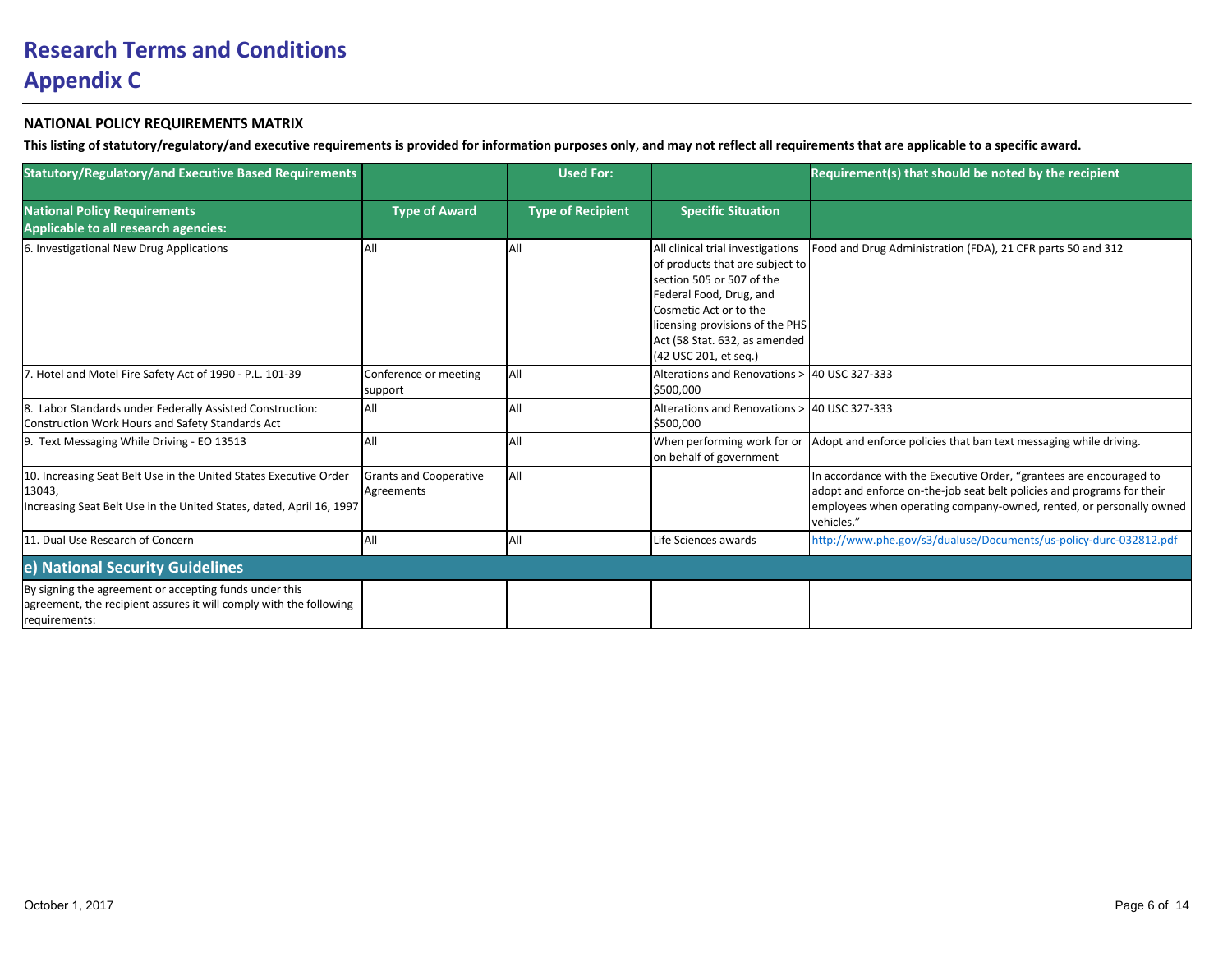| <b>Statutory/Regulatory/and Executive Based Requirements</b>                                                                                                                                                                                                                                                                                                                                                                                                                                                                                                                                                                                                                                                                                                                                |                      | <b>Used For:</b>         |                                                                                                                                                                                                                                                                                                                                                                                                                                                                                                                                                                                                                                                                                                                                                                                                                                                      | Requirement(s) that should be noted by the recipient |
|---------------------------------------------------------------------------------------------------------------------------------------------------------------------------------------------------------------------------------------------------------------------------------------------------------------------------------------------------------------------------------------------------------------------------------------------------------------------------------------------------------------------------------------------------------------------------------------------------------------------------------------------------------------------------------------------------------------------------------------------------------------------------------------------|----------------------|--------------------------|------------------------------------------------------------------------------------------------------------------------------------------------------------------------------------------------------------------------------------------------------------------------------------------------------------------------------------------------------------------------------------------------------------------------------------------------------------------------------------------------------------------------------------------------------------------------------------------------------------------------------------------------------------------------------------------------------------------------------------------------------------------------------------------------------------------------------------------------------|------------------------------------------------------|
| <b>National Policy Requirements</b><br>Applicable to all research agencies:                                                                                                                                                                                                                                                                                                                                                                                                                                                                                                                                                                                                                                                                                                                 | <b>Type of Award</b> | <b>Type of Recipient</b> | <b>Specific Situation</b>                                                                                                                                                                                                                                                                                                                                                                                                                                                                                                                                                                                                                                                                                                                                                                                                                            |                                                      |
| Executive Order 13224, Blocking Property and Prohibiting<br>Transactions with Persons who Commit, Threaten to Commit, or<br>Support Terrorism, dated September 23, 2001. Executive Order<br>13224 gives the U.S. government a powerful tool to impede<br>terrorist funding and is part of our national commitment to lead<br>the international effort to bring a halt to the evil of terrorist<br>activity. President Bush issued Executive Order 13224 pursuant to<br>the authorities of the International Emergency Economic Powers<br>Act (50 U.S.C. 1701 et seq.)(IEEPA), the National Emergencies Act<br>(50 U.S.C. 1601 et seq.), section 5 of the United Nations<br>Participation Act of 1945, as amended (22 U.S.C. 287c)(UNPA),<br>and section 301 of title 3, United States Code. | <b>JAII</b>          |                          | In general terms, the Order<br>provides a means by which to<br>disrupt the financial support<br>network for terrorists and<br>terrorist organizations by<br>authorizing the U.S.<br>government to designate and<br>block the assets of foreign<br>individuals and entities that<br>commit, or pose a significant<br>risk of committing, acts of<br>terrorism. In addition, because<br>of the pervasiveness and<br>expansiveness of the financial<br>foundations of foreign<br>terrorists, the Order<br>authorizes the U.S.<br>government to block the<br>assets of individuals and<br>entities that provide support,<br>services, or assistance to, or<br>otherwise associate with,<br>terrorists and terrorist<br>organizations designated<br>under the Order, as well as<br>their subsidiaries, front<br>organizations, agents, and<br>associates. |                                                      |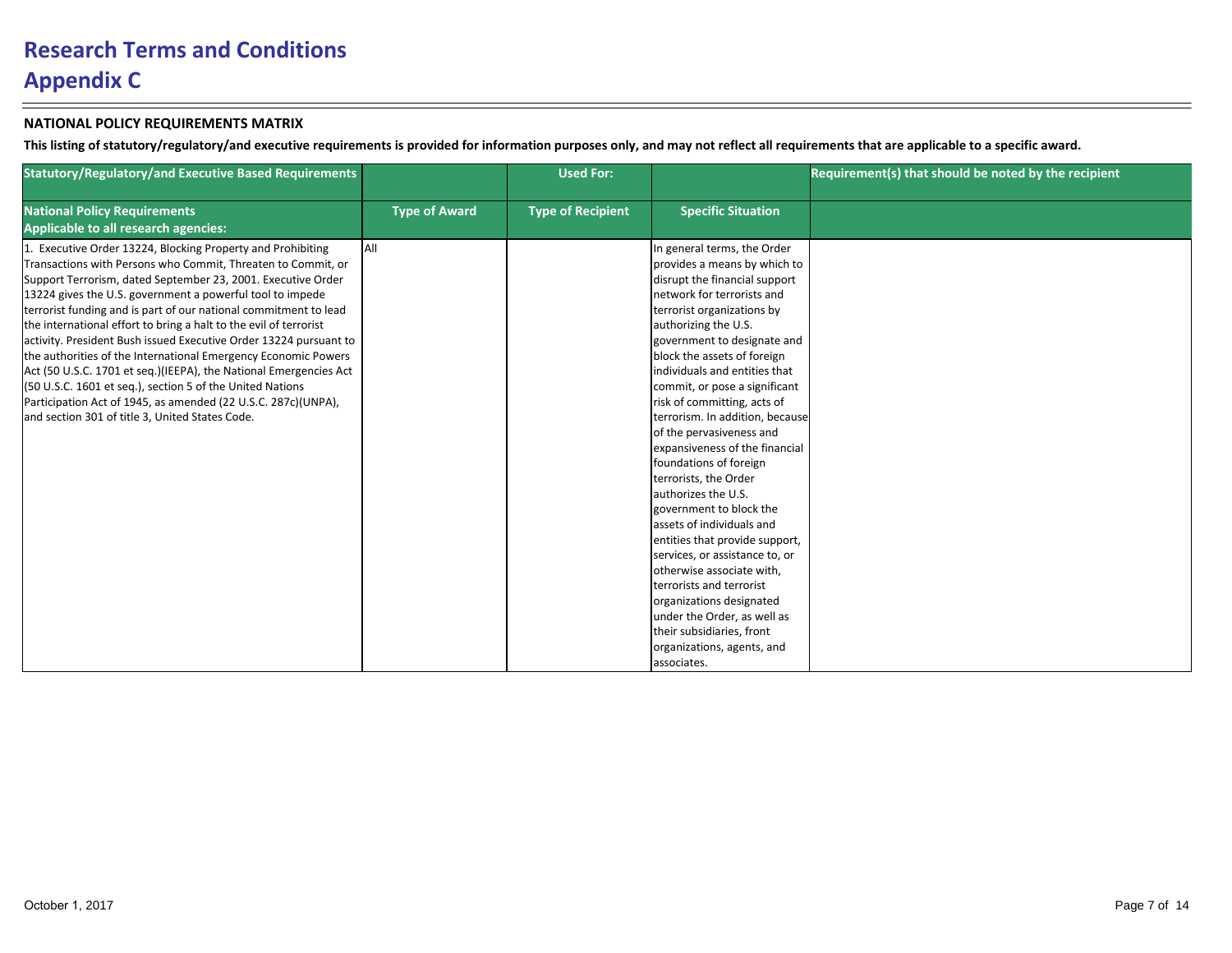| <b>Statutory/Regulatory/and Executive Based Requirements</b>                                                                                                                                                                                                                                                |                      | <b>Used For:</b>                                   |                                                                | Requirement(s) that should be noted by the recipient                                                                                                                                                                                                                                                                                                                                                                                                                                                                                                                                                                                                      |
|-------------------------------------------------------------------------------------------------------------------------------------------------------------------------------------------------------------------------------------------------------------------------------------------------------------|----------------------|----------------------------------------------------|----------------------------------------------------------------|-----------------------------------------------------------------------------------------------------------------------------------------------------------------------------------------------------------------------------------------------------------------------------------------------------------------------------------------------------------------------------------------------------------------------------------------------------------------------------------------------------------------------------------------------------------------------------------------------------------------------------------------------------------|
| <b>National Policy Requirements</b><br><b>Applicable to all research agencies:</b>                                                                                                                                                                                                                          | <b>Type of Award</b> | <b>Type of Recipient</b>                           | <b>Specific Situation</b>                                      |                                                                                                                                                                                                                                                                                                                                                                                                                                                                                                                                                                                                                                                           |
| 2. Select Agents and Toxins<br>P.L. 107-188: Public Health Security & Bioterrorism Preparedness<br>Response Act of 2002, Title II sections 201-231<br>P.L. 107-56 The USA Patriot Act of 2001 Section 175b<br>www.cdc.gov/od/sap<br>Codified by the: HHS at 42 CFR Pt 73<br>USDA at 7 CFR 331 and 9 CFR 121 | As applicable        | All                                                | Research with or storage of<br><b>Select Agents and Toxins</b> | Institution must be registered with CDC and or USDA prior to beginning<br>work with agents. Investigator must be licensed prior to begining work.<br>NIH Term of Award includes notice that registration must be complete<br>before using NIH funds and that no funds may be used for Select Agent<br>Research if certification is denied.<br>USDA inserts a term indicating that the grantee has primary responsibility<br>for complying with Title II of the Public Health Security and Bioterrorism<br>Preparedness and Response Act of 2002, Public Law 107-188, and the<br>regulations promulgated thereunder in 7 CFR Part 331, 9 CFR Part 121, and |
| See also 15 CFR Chapter 7 for Export Administration Regulations<br>(EAR)<br>www.bxa.doc.gov and 49 CFR Pts 171 - 180 for transportation<br>requirements                                                                                                                                                     |                      |                                                    |                                                                | 42 CFR Part 72. For guidance on a biosecurity plan that includes physical<br>security of facilities and access controls to prevent unauthorized entries<br>see Departmental Manual 9610-1, USDA Security Policies and Procedures<br>for Biosafety Level-3 Facilities (available via<br>http://www.usda.gov/directives/index.html)<br>Other State and Local regulations may apply                                                                                                                                                                                                                                                                          |
| 3. Executive Order 13526 Classified National Security Information:   All<br>prescribes a uniform system for classifying, safeguarding, and<br>declassifying national security information, including information<br>relating to defense against transnational terrorism.                                    |                      |                                                    |                                                                |                                                                                                                                                                                                                                                                                                                                                                                                                                                                                                                                                                                                                                                           |
| <b>General/Miscellaneous Requirements</b>                                                                                                                                                                                                                                                                   |                      |                                                    |                                                                |                                                                                                                                                                                                                                                                                                                                                                                                                                                                                                                                                                                                                                                           |
| By signing or accepting funds under the agreement, the recipient<br>agrees that will comply with the following general national policy<br>requirements:                                                                                                                                                     |                      |                                                    |                                                                |                                                                                                                                                                                                                                                                                                                                                                                                                                                                                                                                                                                                                                                           |
| 1. CCR Registration - 2 CFR Part 25                                                                                                                                                                                                                                                                         | laii                 | Recipient only; does not<br>apply to subrecipients |                                                                | CCR registration must be renewed annually.                                                                                                                                                                                                                                                                                                                                                                                                                                                                                                                                                                                                                |
| 2. Drug Free Workplace                                                                                                                                                                                                                                                                                      | laii                 | All                                                |                                                                | 41 USC 701 et seq.                                                                                                                                                                                                                                                                                                                                                                                                                                                                                                                                                                                                                                        |
| Public Law 100-690, Title V<br>DOC at 15 CFR Part 29<br>EPA at 40 CFR Part 1536<br>HHS at 45 CFR Part 1882<br>NSF at 45 CFR Part 630<br>USDA at 2 CFR Part 421<br>DOE at 10 CFR Part 607<br>NASA at 2 CFR 1882                                                                                              |                      |                                                    |                                                                |                                                                                                                                                                                                                                                                                                                                                                                                                                                                                                                                                                                                                                                           |
| 3. DUNS number - 2 CFR Part 25                                                                                                                                                                                                                                                                              | laii                 | Recipient and 1st tier                             |                                                                | DUNS number required at time of application                                                                                                                                                                                                                                                                                                                                                                                                                                                                                                                                                                                                               |
| 4. False Claims Act Provisions                                                                                                                                                                                                                                                                              |                      | subrecipient                                       |                                                                |                                                                                                                                                                                                                                                                                                                                                                                                                                                                                                                                                                                                                                                           |
| a. Civil False Claims Act                                                                                                                                                                                                                                                                                   | laii                 | All                                                | All                                                            | 31 USC 2739                                                                                                                                                                                                                                                                                                                                                                                                                                                                                                                                                                                                                                               |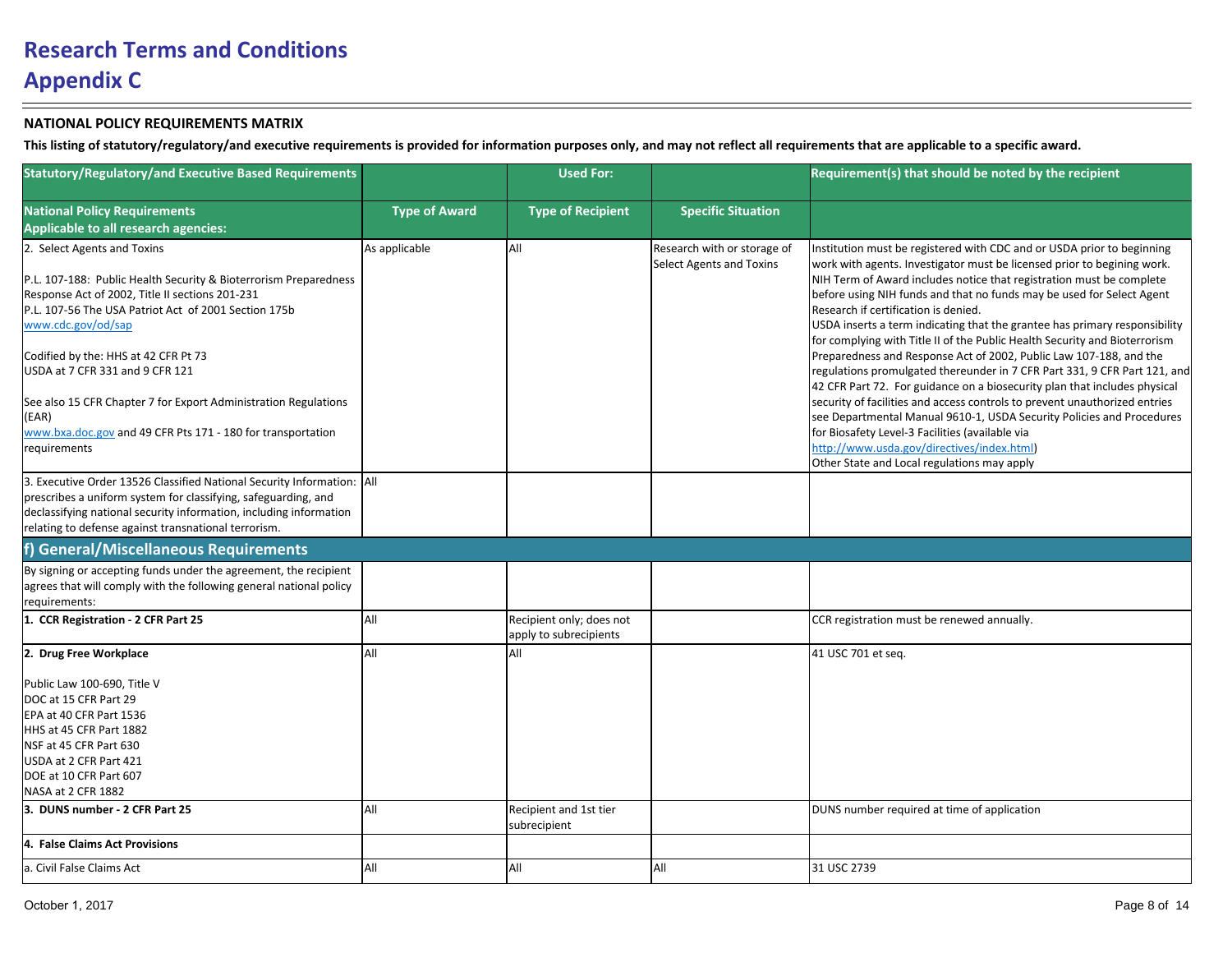| <b>Statutory/Regulatory/and Executive Based Requirements</b>                                                                                              |                      | <b>Used For:</b>         |                           | Requirement(s) that should be noted by the recipient                                                                                                         |
|-----------------------------------------------------------------------------------------------------------------------------------------------------------|----------------------|--------------------------|---------------------------|--------------------------------------------------------------------------------------------------------------------------------------------------------------|
| <b>National Policy Requirements</b><br>Applicable to all research agencies:                                                                               | <b>Type of Award</b> | <b>Type of Recipient</b> | <b>Specific Situation</b> |                                                                                                                                                              |
| b. Criminal False Claims Act                                                                                                                              | ΙAΙΙ                 | All                      | lAl                       | 18 USC 287 and 1001                                                                                                                                          |
| 18 USC 287 and 1001                                                                                                                                       |                      |                          |                           |                                                                                                                                                              |
| c. Program Fraud and Civil Remedies and False Claims Act                                                                                                  | All                  | <b>AI</b>                | IAI                       | 31 USC 3801, 45 CFR 79                                                                                                                                       |
| 31 USC 3801, 45 CFR 79                                                                                                                                    |                      |                          |                           |                                                                                                                                                              |
| 5. Government-wide Debarment and Suspension<br>(Nonprocurement)                                                                                           | All                  | All                      |                           | 42 USC 1870 (a); Sec. 2455, PL 103-355, 108 Stat. 3327 (31 USC 6101<br> note); EO 12549 (3 CFR, 1986 Comp., p. 189); EO 12689 (3 CFR, 1989<br>Comp., p. 235) |
| USDA at 2 CFR Part 417<br>INSF at 2 CFR Part 2520<br>HHS at 2 CFR Part 376<br>EPA at 2 CFR Part 1532<br>NASA at 2 CFR Part 1880<br>DOC at 2 CFR Part 1326 |                      |                          |                           |                                                                                                                                                              |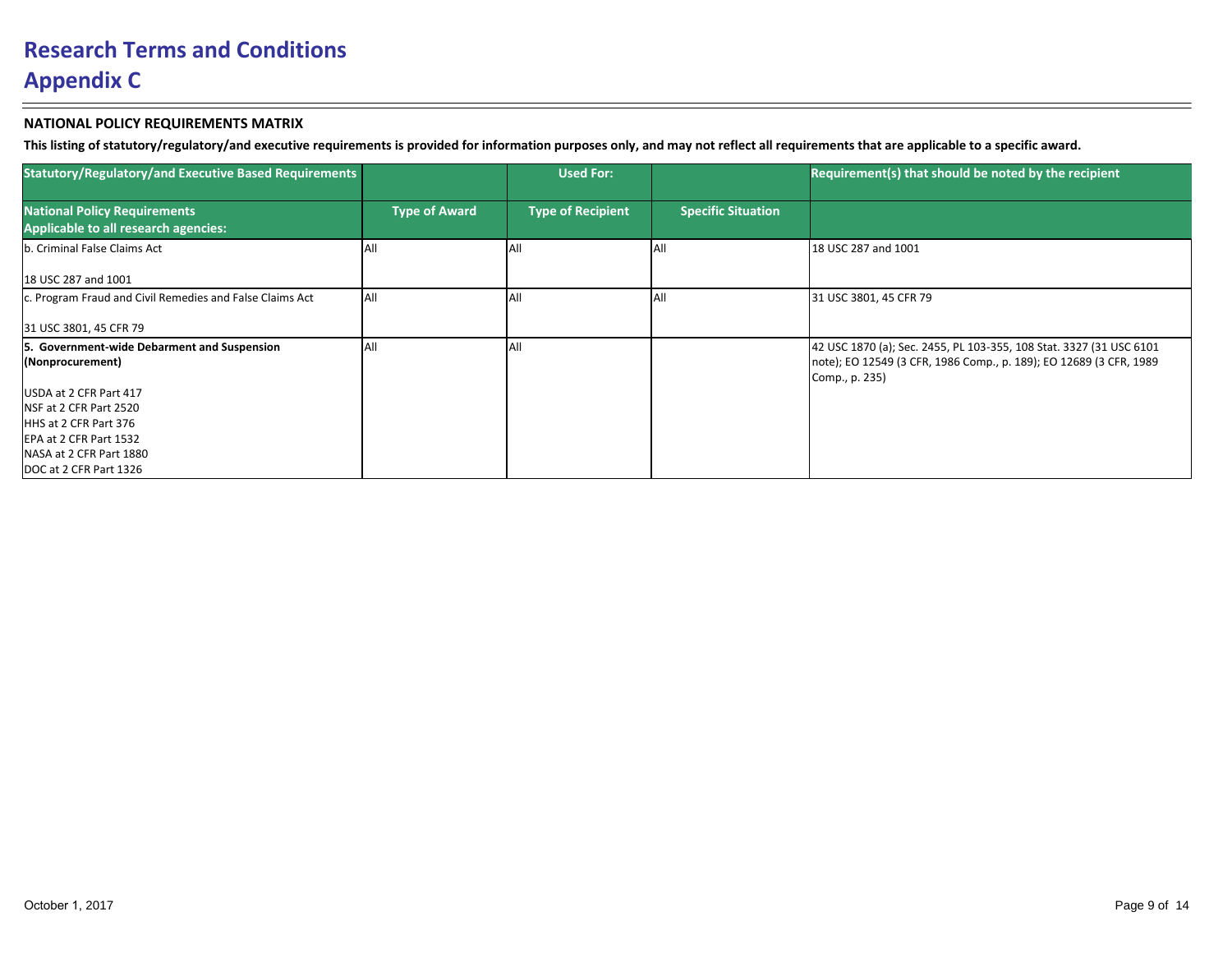| <b>Statutory/Regulatory/and Executive Based Requirements</b>                                                                                                                                                                                                                                                                                                                                                                                                                                                                                                                                                                                                                                                                                                                                                                                                                                                                                                                                                                                                                                                                                                                                                                                                                                                                                                            |                      | <b>Used For:</b>         |                           | Requirement(s) that should be noted by the recipient                                                                                                               |
|-------------------------------------------------------------------------------------------------------------------------------------------------------------------------------------------------------------------------------------------------------------------------------------------------------------------------------------------------------------------------------------------------------------------------------------------------------------------------------------------------------------------------------------------------------------------------------------------------------------------------------------------------------------------------------------------------------------------------------------------------------------------------------------------------------------------------------------------------------------------------------------------------------------------------------------------------------------------------------------------------------------------------------------------------------------------------------------------------------------------------------------------------------------------------------------------------------------------------------------------------------------------------------------------------------------------------------------------------------------------------|----------------------|--------------------------|---------------------------|--------------------------------------------------------------------------------------------------------------------------------------------------------------------|
| <b>National Policy Requirements</b><br>Applicable to all research agencies:                                                                                                                                                                                                                                                                                                                                                                                                                                                                                                                                                                                                                                                                                                                                                                                                                                                                                                                                                                                                                                                                                                                                                                                                                                                                                             | <b>Type of Award</b> | <b>Type of Recipient</b> | <b>Specific Situation</b> |                                                                                                                                                                    |
| 6. Lobbying Prohibitions 31 USC 1352, stipulates that (1) No<br>Federal appropriated funds have been paid or will be paid, any<br>person for influencing or attempting to influence an officer or<br>employee of any agency, a Member of Congress, an officer or<br>employee of Congress, or an employee of a Member of Congress<br>in connection with the awarding of any Federal contract, the<br>making of any Federal grant, the making of any Federal loan, the<br>entering into of any cooperative agreement, and the extension,<br>continuation, renewal, amendment, or modification of any Federal<br>contract, grant, loan, or cooperative agreement. (2) If any funds<br>other than Federal apaporpriated funds have been paid or will be<br>paid to any person for influencing or attempting to influence an<br>officer or employee of any agency, a Member of Congress, an<br>officer or employee of Congress, or an employee of a Member of<br>Congress in connection with this Federal grant or cooperative<br>agreement, the undersigned shall complete and submit the SF<br>Form LLL, "Disclosure of Lobbying Activities", in accordance with<br>its instructions.<br>DOC at 15 CFR Part 28<br>NASA at 14 CFR Part 1271<br>NSF at 45 CFR Part 604<br>USDA at 2 CFR Part 418<br>DOE at 10 CFR Part 601<br>EPA at 40 CFR Part 34<br>HHS at 45 CFR Part 93 | laii                 |                          |                           | 31 USC 1352 requires the grantee to include certification language in the<br>award documents for all subawards at all tiers, including subcontracts,<br>subgrants, |
| 7. Metric System                                                                                                                                                                                                                                                                                                                                                                                                                                                                                                                                                                                                                                                                                                                                                                                                                                                                                                                                                                                                                                                                                                                                                                                                                                                                                                                                                        | laii                 | All                      | All                       | 15 CFR Part 19, Subpart B                                                                                                                                          |
| 15 USC 205 a-k and Executive Order 12770                                                                                                                                                                                                                                                                                                                                                                                                                                                                                                                                                                                                                                                                                                                                                                                                                                                                                                                                                                                                                                                                                                                                                                                                                                                                                                                                |                      |                          |                           |                                                                                                                                                                    |
| 8. Misconduct in Science<br>Policies and responsibilities associated with prevention, detection,<br>and handling of misconduct in science allegations as stipulated in                                                                                                                                                                                                                                                                                                                                                                                                                                                                                                                                                                                                                                                                                                                                                                                                                                                                                                                                                                                                                                                                                                                                                                                                  | laii                 | All                      | All                       | [Federal Register: December 6, 2000 (Volume 65, Number 235)] [Notices]<br>[Page 76260-76264]                                                                       |
| agency implementing regulations:                                                                                                                                                                                                                                                                                                                                                                                                                                                                                                                                                                                                                                                                                                                                                                                                                                                                                                                                                                                                                                                                                                                                                                                                                                                                                                                                        |                      |                          |                           |                                                                                                                                                                    |
| USDA at 2 CFR Part 422<br>NSF at 45 CFR Part 620<br>NASA at 14 CFR Part 1275<br>HHS at 42 CFR Part 93. Subpart A                                                                                                                                                                                                                                                                                                                                                                                                                                                                                                                                                                                                                                                                                                                                                                                                                                                                                                                                                                                                                                                                                                                                                                                                                                                        |                      |                          |                           |                                                                                                                                                                    |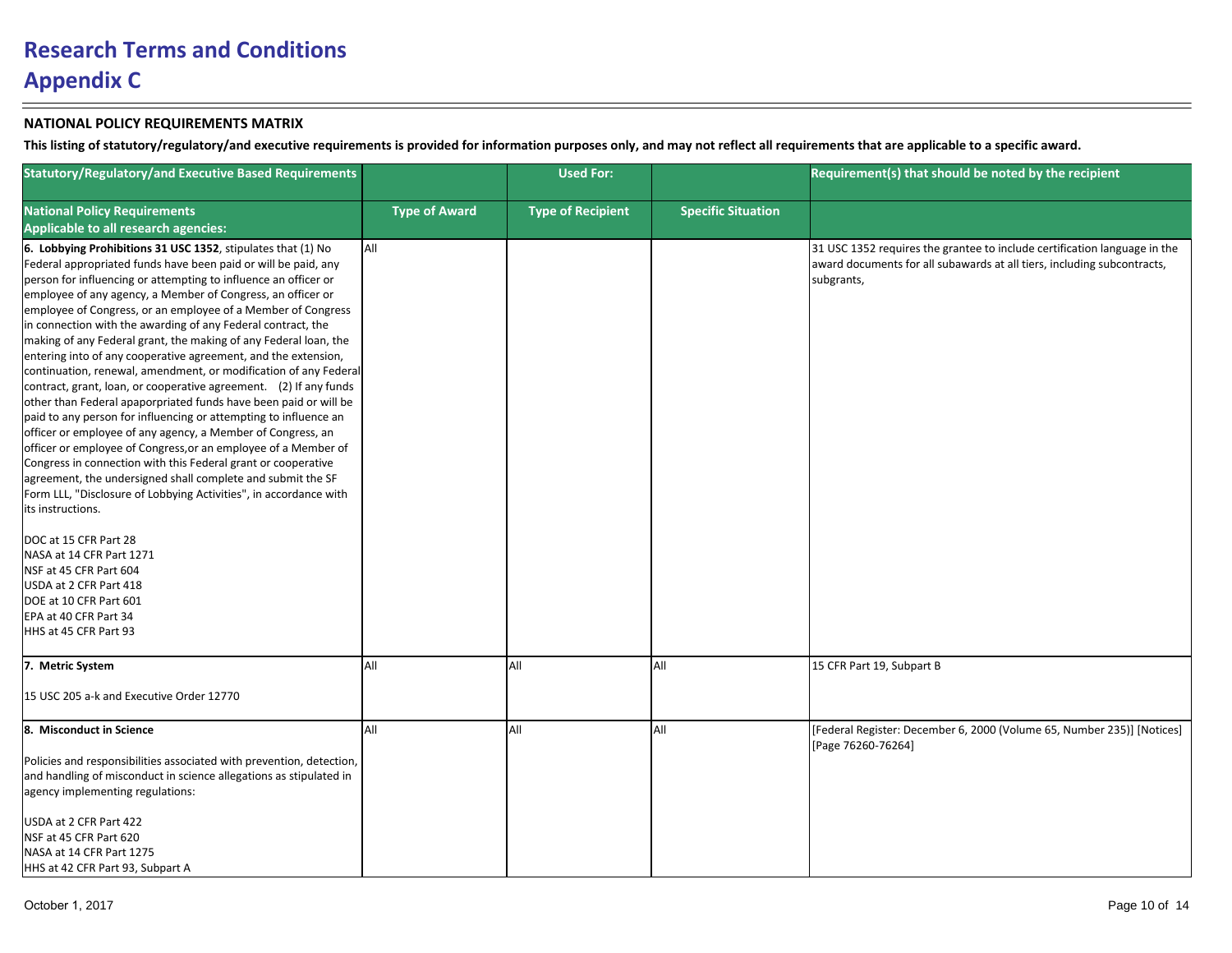| <b>Statutory/Regulatory/and Executive Based Requirements</b>                                                                                                                                                                                                                          |                      | <b>Used For:</b>                                   |                                                                                                                                                                                                                                                                                                                                                                                                                                  | Requirement(s) that should be noted by the recipient                                                                                                                                                                                                                                                                                                                                                                                                                                                                                                                                                                                                                                                                                                          |
|---------------------------------------------------------------------------------------------------------------------------------------------------------------------------------------------------------------------------------------------------------------------------------------|----------------------|----------------------------------------------------|----------------------------------------------------------------------------------------------------------------------------------------------------------------------------------------------------------------------------------------------------------------------------------------------------------------------------------------------------------------------------------------------------------------------------------|---------------------------------------------------------------------------------------------------------------------------------------------------------------------------------------------------------------------------------------------------------------------------------------------------------------------------------------------------------------------------------------------------------------------------------------------------------------------------------------------------------------------------------------------------------------------------------------------------------------------------------------------------------------------------------------------------------------------------------------------------------------|
| <b>National Policy Requirements</b><br>Applicable to all research agencies:                                                                                                                                                                                                           | <b>Type of Award</b> | <b>Type of Recipient</b>                           | <b>Specific Situation</b>                                                                                                                                                                                                                                                                                                                                                                                                        |                                                                                                                                                                                                                                                                                                                                                                                                                                                                                                                                                                                                                                                                                                                                                               |
| 9. National Historic Preservation                                                                                                                                                                                                                                                     | laii                 | All                                                | laii                                                                                                                                                                                                                                                                                                                                                                                                                             |                                                                                                                                                                                                                                                                                                                                                                                                                                                                                                                                                                                                                                                                                                                                                               |
| The recipient agrees to identify to the awarding agency all<br>property listed or eligible for listing on the National Register of<br>Historic Places that will be affected by this award, and to provide<br>all the help the awarding agency may need, with respect to the<br>award. |                      |                                                    |                                                                                                                                                                                                                                                                                                                                                                                                                                  |                                                                                                                                                                                                                                                                                                                                                                                                                                                                                                                                                                                                                                                                                                                                                               |
| 16 USC 470f<br>EPA at 40 CFR Part 6, Section 204 (b)(4)                                                                                                                                                                                                                               |                      |                                                    |                                                                                                                                                                                                                                                                                                                                                                                                                                  |                                                                                                                                                                                                                                                                                                                                                                                                                                                                                                                                                                                                                                                                                                                                                               |
| 10. Paperwork Reduction Act                                                                                                                                                                                                                                                           | laii                 | All                                                | When data is collected from<br>respondents using a<br>questionnaire or other survey<br>instrument. See, however,<br>M-11-07 dated 12/9/10<br>entitled, "Faclitating Scientific<br>Research by Streamlining the<br>Paperwork Reduction Act<br>Process."                                                                                                                                                                           | Data collection activities, if any, performed under this project are the<br>responsibility of the recipient, and awarding agency support of the project<br>does not constitute approval of any survey design, questionnaire content,<br>or data collection procedures. The recipient shall not represent to<br>respondents that such data are being collected for or in association with<br>the awarding agency without the specific written approval of the cognizant<br>awarding agency official of such data collection plan or instrument.<br>However, this requirement is not intended to preclude mention of<br>awarding agency support of the project in response to an inquiry or<br>acknowledgment of such support in any publication of these data. |
| 11. Recipient Integrity and Performance Matters<br>Reporting of Matters Related to Recipient Integraity and<br>Performance; Appendix XII to 2CFR 200                                                                                                                                  | All                  | Recipient only. Does not<br>apply to subrecipients |                                                                                                                                                                                                                                                                                                                                                                                                                                  |                                                                                                                                                                                                                                                                                                                                                                                                                                                                                                                                                                                                                                                                                                                                                               |
| 12. Transparency Act - FFATA Public Law 109-282                                                                                                                                                                                                                                       | laii                 | All, including 1st tier<br>subrecipients           | Awards of 25K or more                                                                                                                                                                                                                                                                                                                                                                                                            | Reporting grants and 1st tier subrecipients of 25K or more, and executive<br>compensatino reporting of same; limited exceptions.                                                                                                                                                                                                                                                                                                                                                                                                                                                                                                                                                                                                                              |
| 13. U.S. Flag Air Carriers                                                                                                                                                                                                                                                            | laii                 | All                                                | Any air transportation to,<br>from, between, or within a<br>country other than the U.S. of $(63417-63421)$<br>persons or property, the<br>expense of which will be<br>assisted by Federal funding,<br>must be performed by or<br>under a code-sharing<br>arrangement with a U.S.-flag<br>air carrier if service provided<br>by such a carrier is available<br>(see Comp Gen. Decision<br>B-240956, dated September<br>25, 1991). | 49 USC 40118 See also General Services Administration amendment to<br>the Federal Travel Regulations, Federal Register (Vol. 63, No. 219,                                                                                                                                                                                                                                                                                                                                                                                                                                                                                                                                                                                                                     |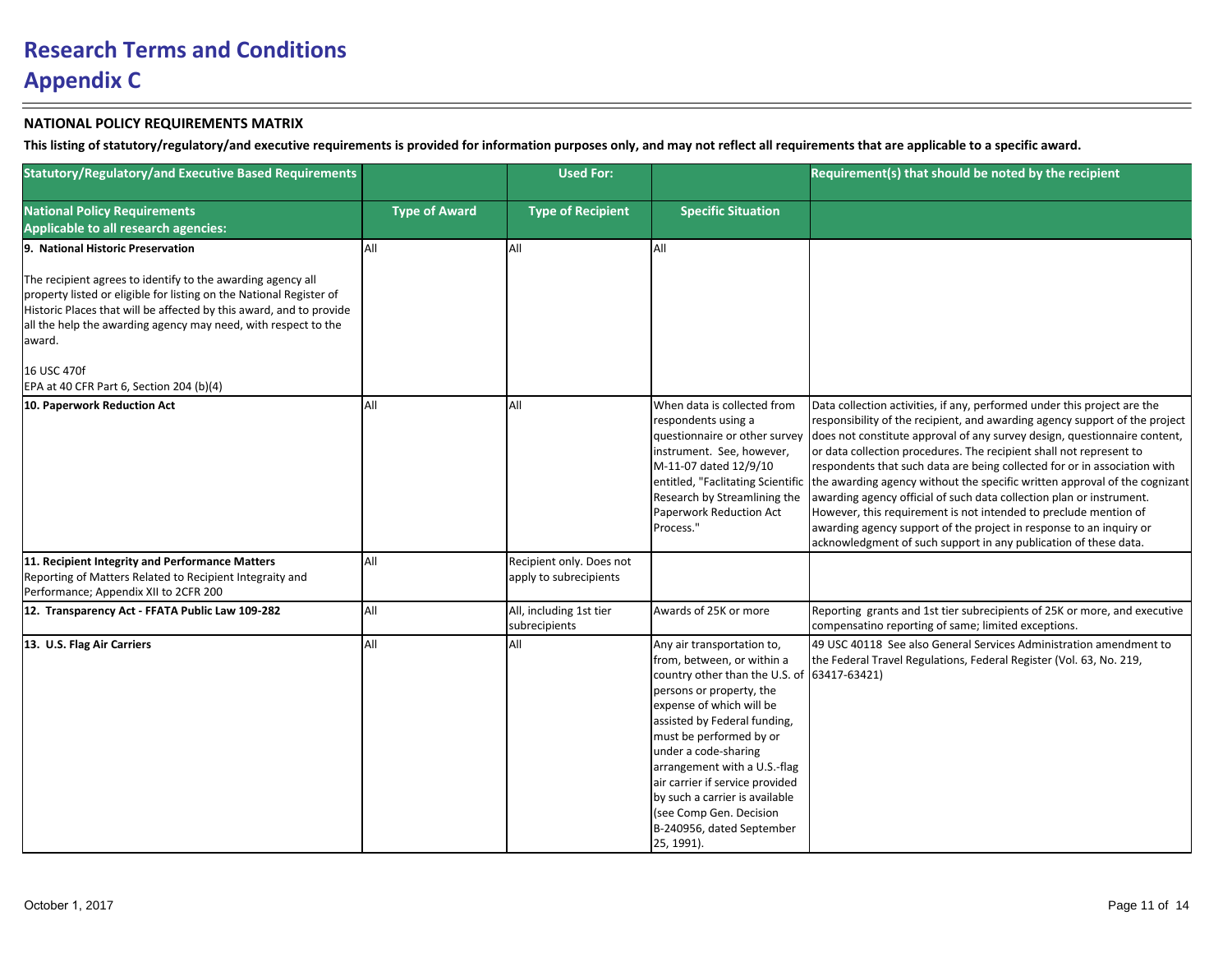| <b>Statutory/Regulatory/and Executive Based Requirements</b>                                                                                                                                                                    |                                                           | <b>Used For:</b>                                                                                                                                                                                              |                           | Requirement(s) that should be noted by the recipient                                                                                                                                                                                                                                                                                                                                                                                                                                                                                                                                                                                                                                                                                                                                                                                                                                                                                                                                                                                                                                                                                                                                                                                                                                                                                                                                                                                                                                                                                                                                                                                                                                                                                                                                                                                 |
|---------------------------------------------------------------------------------------------------------------------------------------------------------------------------------------------------------------------------------|-----------------------------------------------------------|---------------------------------------------------------------------------------------------------------------------------------------------------------------------------------------------------------------|---------------------------|--------------------------------------------------------------------------------------------------------------------------------------------------------------------------------------------------------------------------------------------------------------------------------------------------------------------------------------------------------------------------------------------------------------------------------------------------------------------------------------------------------------------------------------------------------------------------------------------------------------------------------------------------------------------------------------------------------------------------------------------------------------------------------------------------------------------------------------------------------------------------------------------------------------------------------------------------------------------------------------------------------------------------------------------------------------------------------------------------------------------------------------------------------------------------------------------------------------------------------------------------------------------------------------------------------------------------------------------------------------------------------------------------------------------------------------------------------------------------------------------------------------------------------------------------------------------------------------------------------------------------------------------------------------------------------------------------------------------------------------------------------------------------------------------------------------------------------------|
| <b>National Policy Requirements</b><br>Applicable to all research agencies:                                                                                                                                                     | <b>Type of Award</b>                                      | <b>Type of Recipient</b>                                                                                                                                                                                      | <b>Specific Situation</b> |                                                                                                                                                                                                                                                                                                                                                                                                                                                                                                                                                                                                                                                                                                                                                                                                                                                                                                                                                                                                                                                                                                                                                                                                                                                                                                                                                                                                                                                                                                                                                                                                                                                                                                                                                                                                                                      |
| 14. Trafficking in Persons<br>By signing or accepting funds under the agreement, the recipient<br>agrees that it will comply with Trafficking Victims Protection Act of<br>2000 (22 U.S.C. 7104(g)) as implemented by 2 CFR 175 | <b>Grants and Cooperative</b><br>Agreements and contracts | $175.15(b)$ l.a. applies to<br>private entities<br>175.15(b)I.b. applies to<br>other than private entities<br>if award includes<br>subrecipient award to a<br>private entity<br>117.15(b) I.c. applies to all |                           | A. Associated with performance under this award; or<br>B. Imputed to you or the subrecipient using the standards and due process<br>for imputing the conduct of an individual to an organization that are<br>provided in 2 CFR part 180, "OMB Guidelines to Agencies on<br>Governmentwide Debarment and Suspension (Nonprocurement)," as<br>implemented by the agency in its regulatory implementation of the OMB<br>guidelines in 2 CFR part 180.<br>b. Provision applicable to a recipient other than a private entity. We as the<br>Federal awarding agency may unilaterally terminate this award, without<br>penalty, if a subrecipient that is a private entity--<br>1. Is determined to have violated an applicable prohibition in paragraph<br>a.1 of this award term; or<br>2. Has an employee who is determined by the agency official authorized to<br>terminate the award to have violated an applicable prohibition in<br>paragraph a.1 of this award term through conduct that is either--<br>. Associated with performance under this award; or<br>ii. Imputed to the subrecipient using the standards and due process for<br>imputing the conduct of an individual to an organization that are provided<br>in 2 CFR part 180, "OMB Guidelines to Agencies on Governmentwide<br>Debarment and Suspension (Nonprocurement)," as implemented by our<br>agency.<br>c. Provisions applicable to any recipient.<br>1. You must inform us immediately of any information you receive from<br>any source alleging a violation of a prohibition in paragraph a.1 of this<br>award term.<br>2. Our right to terminate unilaterally that is described in paragraph a.2 or b<br>of this section:<br>i. Implements section 106(g) of the Trafficking Victims Protection Act of<br>2000 (TVPA), as amended (22 U.S.C. 7104(g)), and |
|                                                                                                                                                                                                                                 |                                                           |                                                                                                                                                                                                               |                           | ii. Is in addition to all other remedies for noncompliance that are available<br>to us under this award.<br>3. You must include the requirements of paragraph a.1 of this award term<br>in any subaward you make to a private entity.                                                                                                                                                                                                                                                                                                                                                                                                                                                                                                                                                                                                                                                                                                                                                                                                                                                                                                                                                                                                                                                                                                                                                                                                                                                                                                                                                                                                                                                                                                                                                                                                |
| 15. Whistleblower Protection                                                                                                                                                                                                    | laii                                                      | All                                                                                                                                                                                                           | All                       |                                                                                                                                                                                                                                                                                                                                                                                                                                                                                                                                                                                                                                                                                                                                                                                                                                                                                                                                                                                                                                                                                                                                                                                                                                                                                                                                                                                                                                                                                                                                                                                                                                                                                                                                                                                                                                      |
| Awardees are notified of the applicability of 41 U.S.C. § 4712, as<br>amended by P.L. 112-239, providing protection for                                                                                                         |                                                           |                                                                                                                                                                                                               |                           |                                                                                                                                                                                                                                                                                                                                                                                                                                                                                                                                                                                                                                                                                                                                                                                                                                                                                                                                                                                                                                                                                                                                                                                                                                                                                                                                                                                                                                                                                                                                                                                                                                                                                                                                                                                                                                      |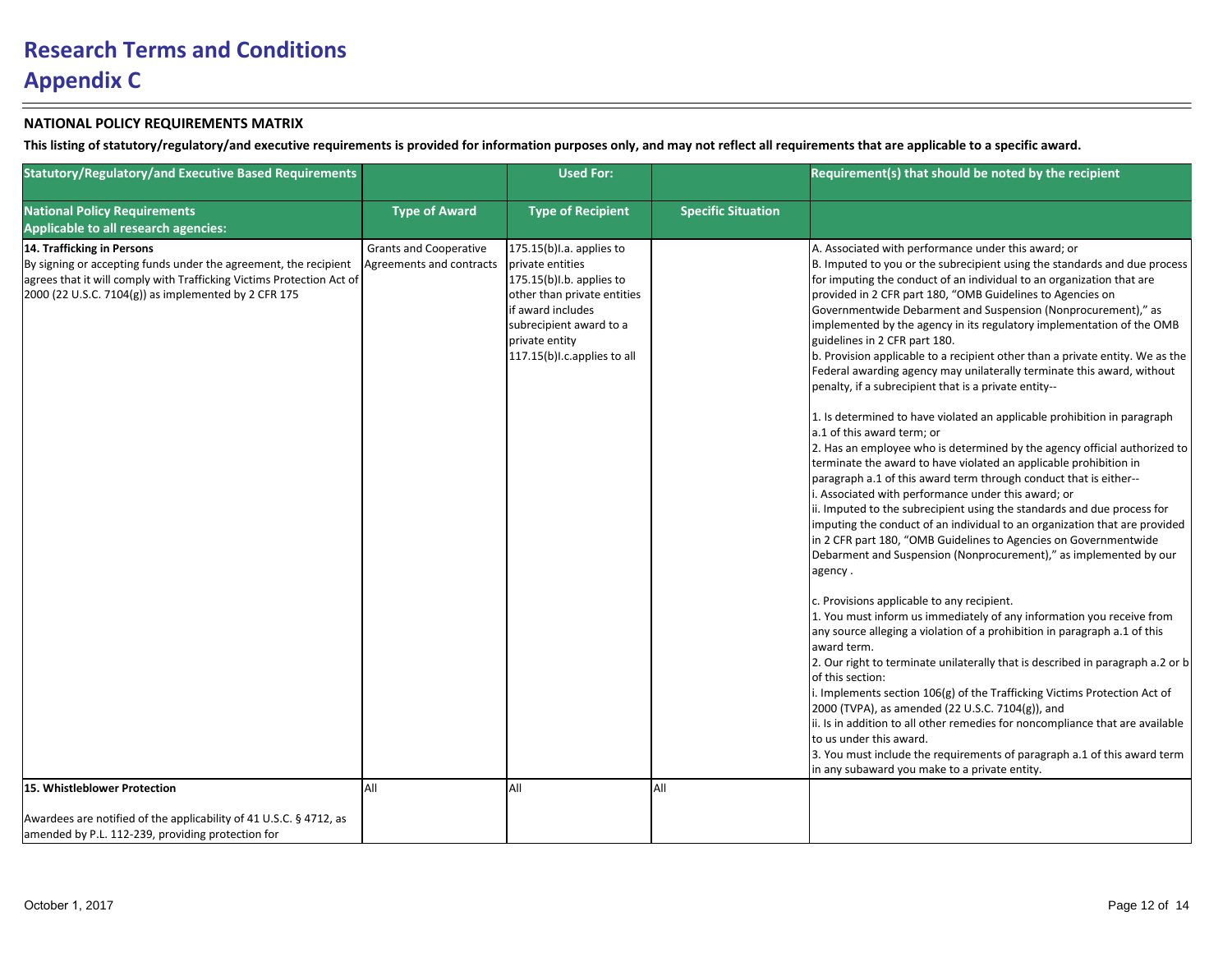| <b>Statutory/Regulatory/and Executive Based Requirements</b>                               |                                              | <b>Used For:</b>                              |                                                                     | Requirement(s) that should be noted by the recipient |
|--------------------------------------------------------------------------------------------|----------------------------------------------|-----------------------------------------------|---------------------------------------------------------------------|------------------------------------------------------|
| <b>National Policy Requirements</b>                                                        | <b>Type of Award</b>                         | <b>Type of Recipient</b>                      | <b>Specific Situation</b>                                           |                                                      |
| Applicable to all research agencies:                                                       |                                              |                                               |                                                                     |                                                      |
| 16. Use of United States Flag Vessels                                                      | Grants, Cooperative<br>Agreements, Loans and | All                                           |                                                                     |                                                      |
| 46 CFR 381                                                                                 | Guarantee and Advance of<br>Funds Agreements |                                               |                                                                     |                                                      |
| 17. Patents, Trademarks and Copyrights                                                     | Grants and Cooperative<br>Agreements         | Awards to non-profits and<br>small businesses |                                                                     |                                                      |
| 35 USC 202-204 and 37 CFR 401                                                              |                                              |                                               |                                                                     |                                                      |
| 18. Privacy Act                                                                            | laii                                         | All                                           |                                                                     |                                                      |
| 5 USC 552a                                                                                 |                                              |                                               |                                                                     |                                                      |
| 19. Pro Children Act<br>20 USC 7183                                                        | laii                                         | All                                           | All awards performed in<br>facilities where children are<br>served. |                                                      |
|                                                                                            |                                              |                                               |                                                                     |                                                      |
| 20. Uniform Relocation Assistance and Real Property Acquisition All<br><b>Policies Act</b> |                                              | All                                           |                                                                     |                                                      |
| 42 USC 4601 and 49 CFR 24                                                                  |                                              |                                               |                                                                     |                                                      |
| 21. Confidentiality of Patient/Client Records                                              | laii                                         | All\                                          |                                                                     |                                                      |
| 42 USC 290dd-2 and 42 USC 290ee-3                                                          |                                              |                                               |                                                                     |                                                      |
| 22. Constitution Day                                                                       | laii                                         | All                                           |                                                                     |                                                      |
| PL 108-447                                                                                 |                                              |                                               |                                                                     |                                                      |
| 23. Copeland Act<br>40 USC 4135                                                            | <b>JAII</b>                                  | All                                           |                                                                     |                                                      |
|                                                                                            |                                              |                                               |                                                                     |                                                      |
| 24. Davis Bacon Act                                                                        | <b>JAII</b>                                  | All                                           |                                                                     |                                                      |
| 40 USC 3141 et.seq                                                                         |                                              |                                               |                                                                     |                                                      |
| 25. Earthquake Hazards Reduction Act                                                       | laii                                         | All                                           | Construction awards within<br>applicable geographic areas           |                                                      |
| 42 USC 7701 et seq., EO 12699                                                              |                                              |                                               |                                                                     |                                                      |
| 26. Faith-Based and Other Neighborhood Organizations                                       | <b>AII</b>                                   | All                                           |                                                                     |                                                      |
| EO 13559                                                                                   |                                              |                                               |                                                                     |                                                      |
| 27. Federal Technology Transfer Act                                                        | <b>AII</b>                                   | All                                           |                                                                     |                                                      |
| 15 USC 63                                                                                  |                                              |                                               |                                                                     |                                                      |